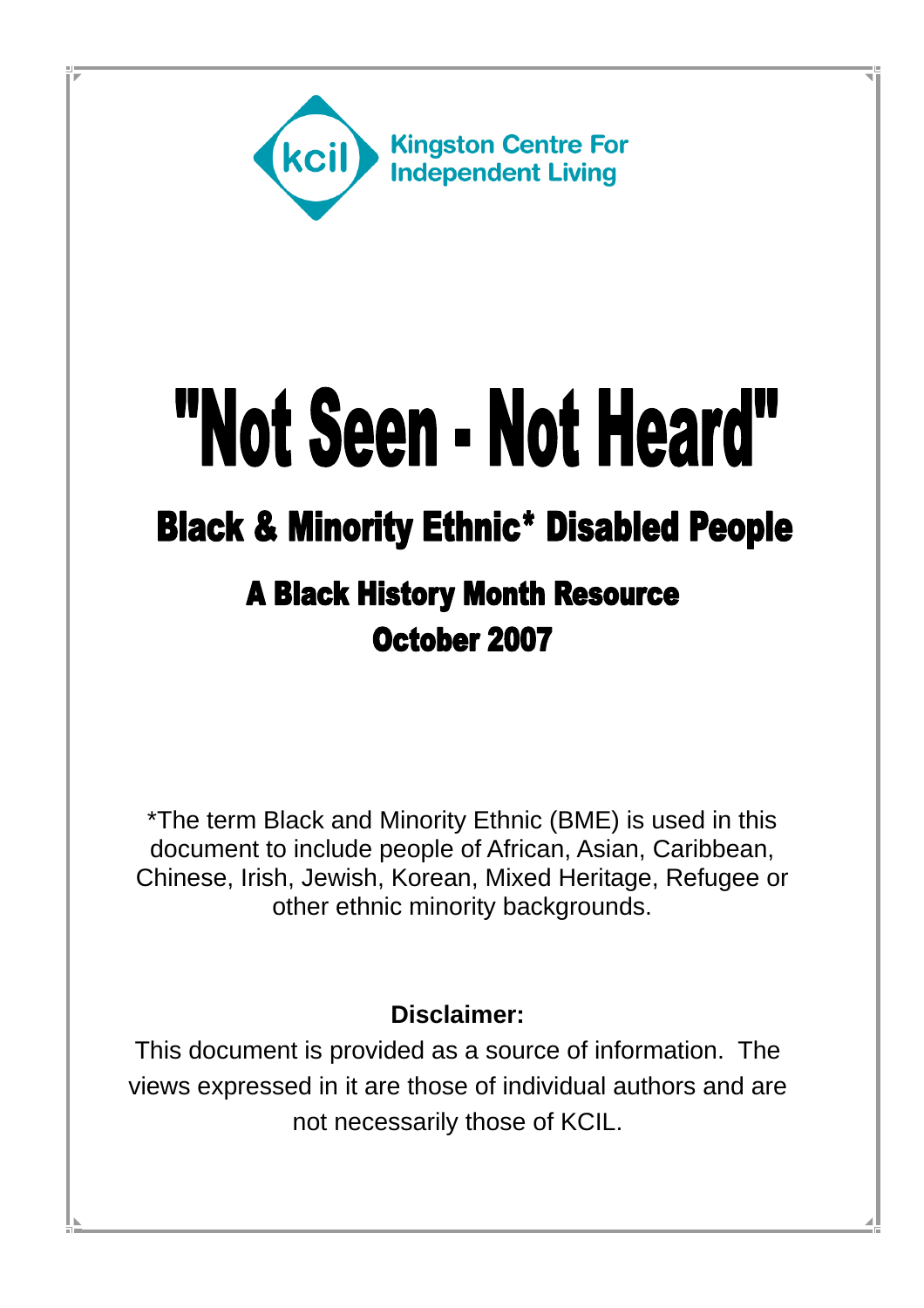#### **Foreword**

Welcome to KCIL's second Black History Month Disability Resource.

Last year's Resource, "Holding up a Mirror", sought to address the relative invisibility of disabled people in general, and of BME disabled people in particular, by identifying images of disabled individuals from Black and Minority Ethnic backgrounds, many of whom have contributed significantly to Black, disability and mainstream society, and highlighting their achievements. This relative 'invisibility' is accompanied, perhaps understandably, by a corresponding 'silence' so that rarely, if ever, do we hear or read first hand accounts of the lives, hopes, fears or aspirations of BME disabled people.

The old Victorian saying, "Children should be seen and not heard." seems also for many years to have applied to disabled people although, in their case, the rather harsher instruction seemed to be, "Disabled people should not be seen and not heard.". With the advent of disability movement pioneers, this view has gradually been challenged. However, for many reasons, BME disabled people are today often still not seen and not heard.

Consequently, we have sought to amplify BME disabled people's voices in this compilation of either first hand accounts by BME disabled people and/ or their family members about aspects of their lives, or through articles or reports written about them and their lives.

We are grateful that contributors have shared their experiences of being BME disabled people in this Resource. We hope that it will add to the BME disability debate and look forward to a time when all disabled people are very much seen and are very much heard.

Finally, we should like to thank City Bridge Trust, who fund our BME disability project.

Veronica Attah BME Disability Officer KCIL (Kingston Centre for Independent Living) October 2007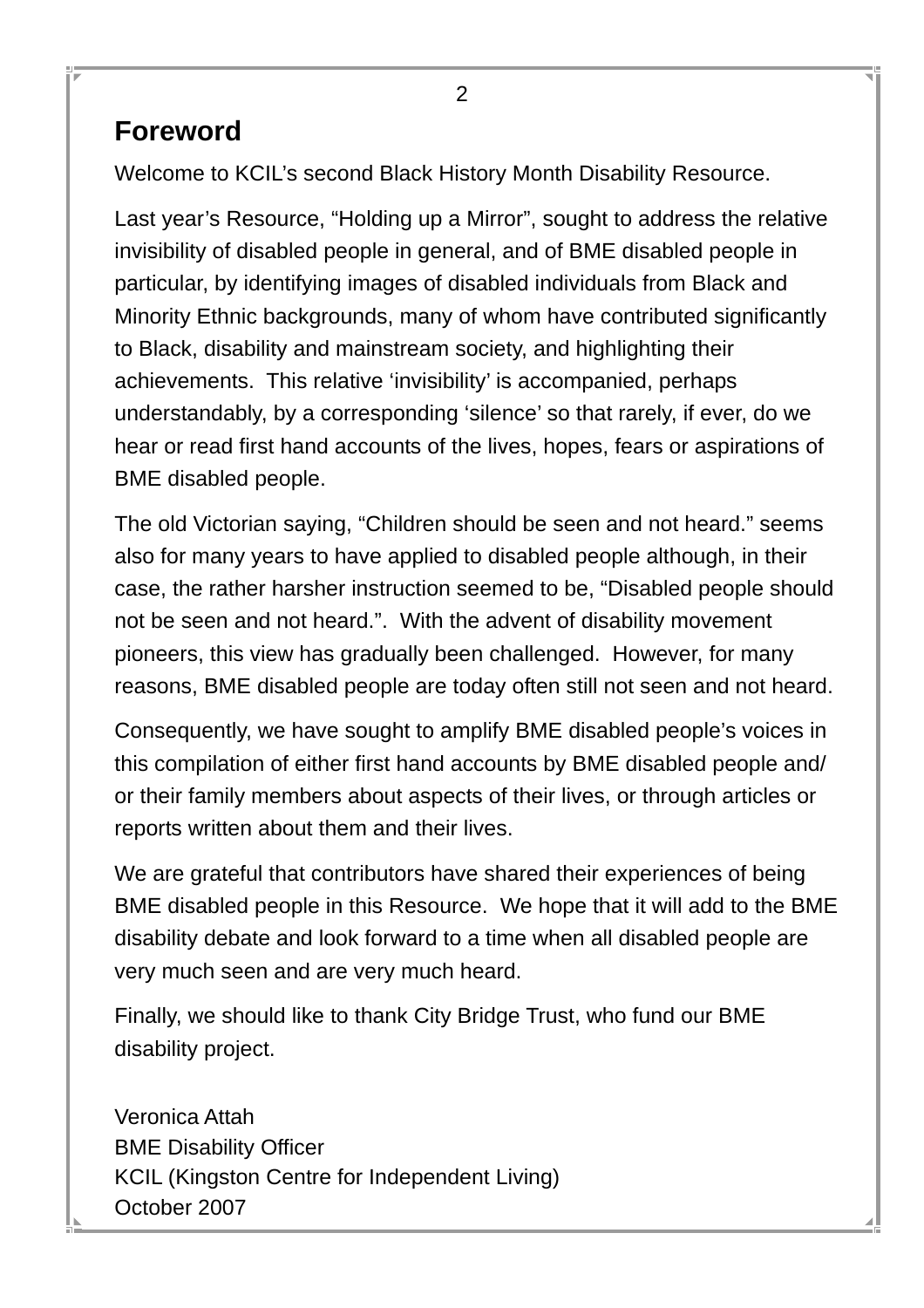| 3<br><b>Table of Contents</b>                                                                                                     | Page |
|-----------------------------------------------------------------------------------------------------------------------------------|------|
|                                                                                                                                   |      |
| I am God Damn                                                                                                                     |      |
|                                                                                                                                   |      |
| Kelle's story                                                                                                                     |      |
|                                                                                                                                   |      |
| Growing up Asian American with a Disability                                                                                       |      |
|                                                                                                                                   |      |
| Two extracts from Interview 10 Transcript: "A 41 year old Irish<br>gay male living in London for 20 years, who was diagnosed in   |      |
| Two extracts from Interview 30 Transcript: "A 45 year old highly<br>educated health professional working full time. He is a black |      |
|                                                                                                                                   |      |
|                                                                                                                                   |      |
|                                                                                                                                   |      |
| MS: The 'white man's disease'                                                                                                     |      |
|                                                                                                                                   |      |
| Breaking it down: Mental health and the African community                                                                         |      |
|                                                                                                                                   |      |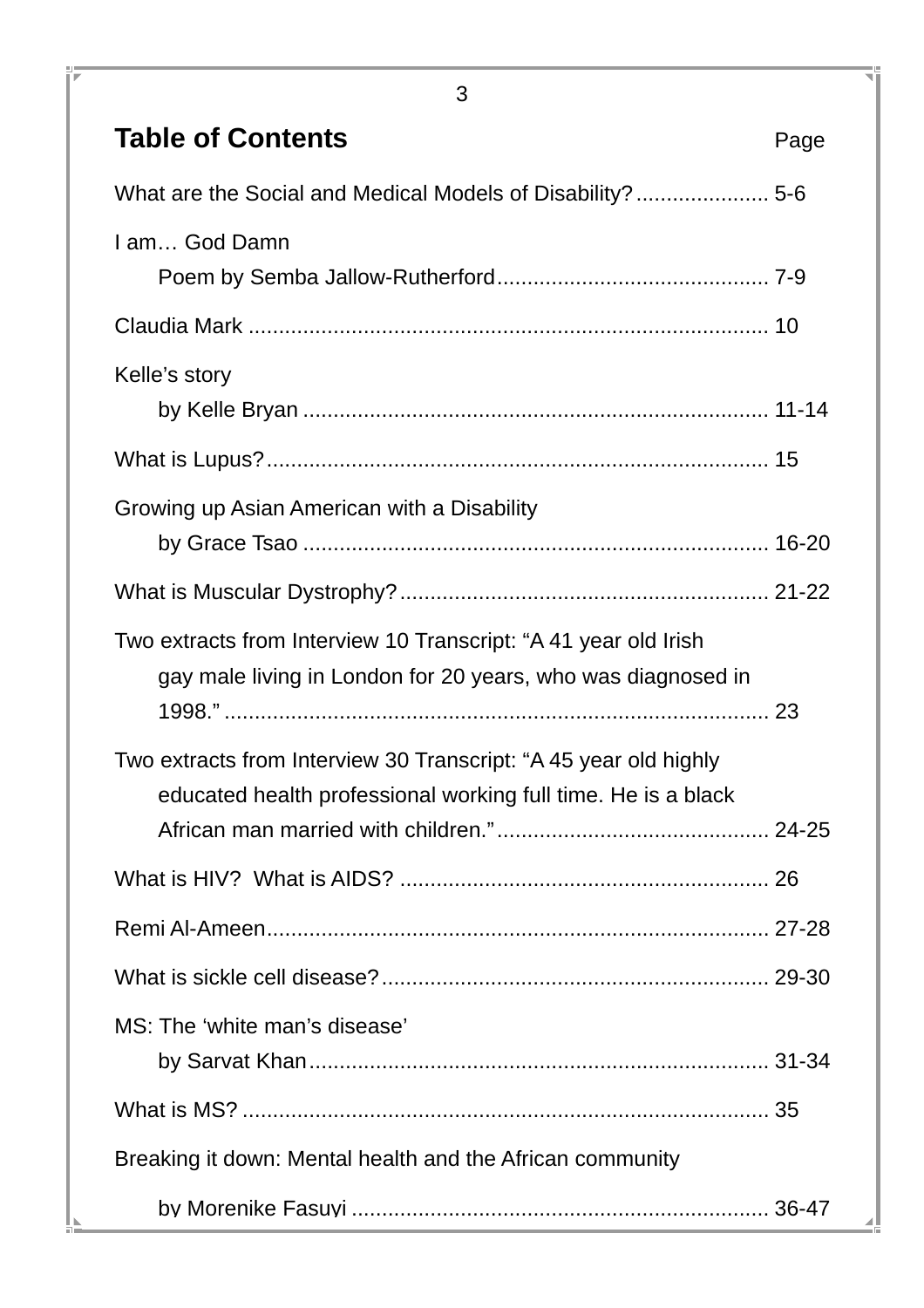| 4                                                            |  |
|--------------------------------------------------------------|--|
| Success Stories of Persons with Disabilities in Afghanistan: |  |
|                                                              |  |
|                                                              |  |
|                                                              |  |
|                                                              |  |
| My amazing day (the day I met Nelson)                        |  |
|                                                              |  |
|                                                              |  |
| Baruch's Bar Mitvah                                          |  |
|                                                              |  |
| The Asian Community and Disability                           |  |
|                                                              |  |
| <b>Exploring Disability Issues in Vietnam</b>                |  |
|                                                              |  |
|                                                              |  |
|                                                              |  |
|                                                              |  |
|                                                              |  |
|                                                              |  |
|                                                              |  |
|                                                              |  |
| Mother and Daughter Work to Overcome Disability  88-90       |  |
|                                                              |  |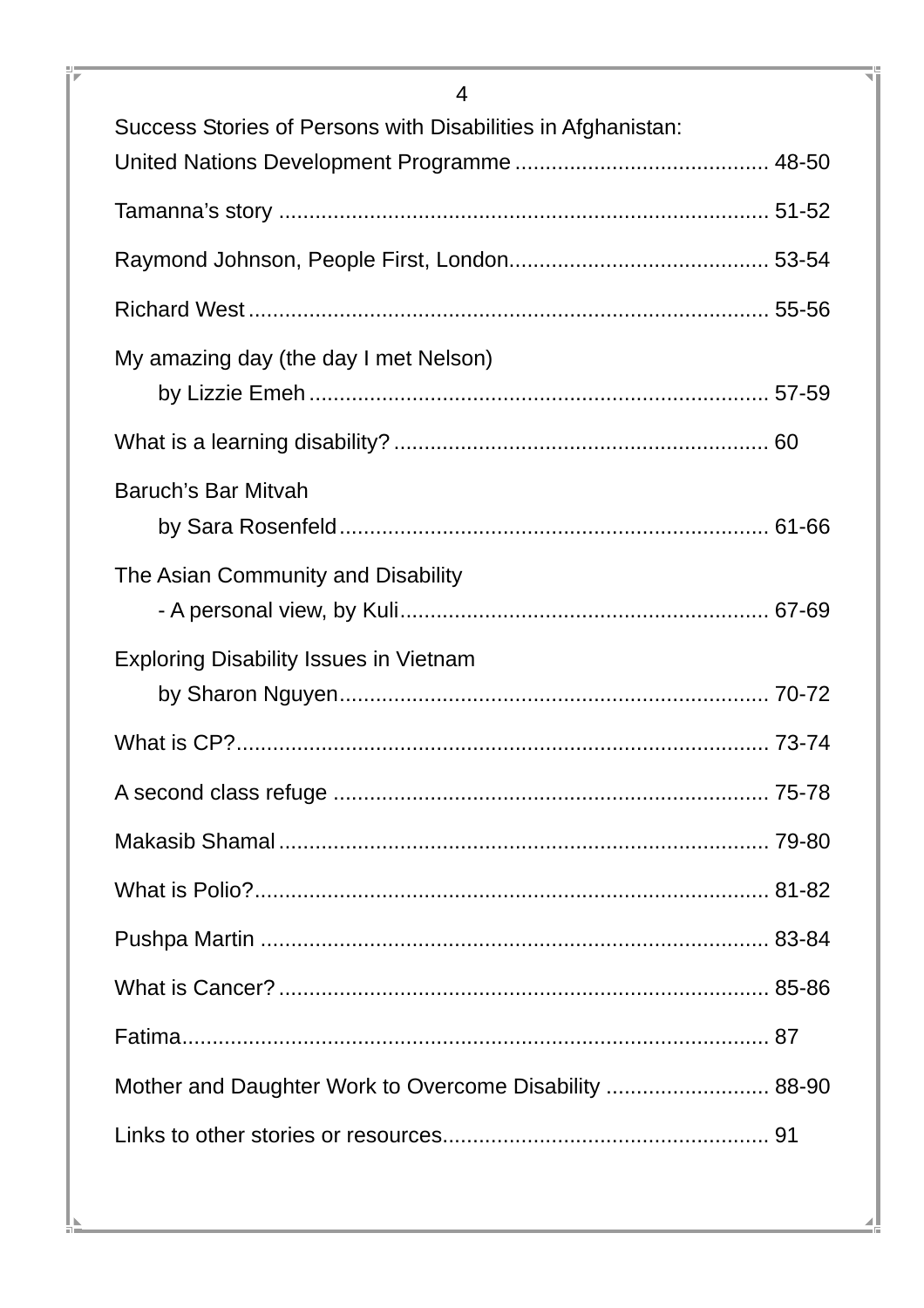## **What are the Social and Medical Models of Disability?**

The **medical model of disability** defines disability as the disadvantage or restriction caused by a society, which takes little or no account of people who have impairments and excludes them from mainstream activity.

For instance, lupus, sickle cell, heart disease and arthritis are usually considered unwanted medical problems. The solutions tend to be based around the idea of curing the person or at least making the condition better. This is the classic medical model of disability, which can make people feel they are inferior to everyone else and a burden on family and friends.

#### **The Medical Model Says:**



- You are the problem
- Your disability needs curing
- You can't make decisions about your life
- You need professionals to look after you

• You can never be as equal as a non-disabled person.

The **social model of disability** tries to give a more positive image of disability, by saying that disabled people shouldn't be seen as a medical problem. This is not to say that medical help is wrong or unnecessary. However, the medical model describes a situation where "people with impairments or illnesses cannot be seen as equal with everyone else unless they get better". (*Young Arthritis Care*)

To criticise this doesn't mean that health improvements are not considered desirable; just that our chances of success in life should not depend on them. The social model says that we should organise society so that we are all equal whether we have a long-term condition or not. This means gearing services to accommodate people as they are, rather than trying to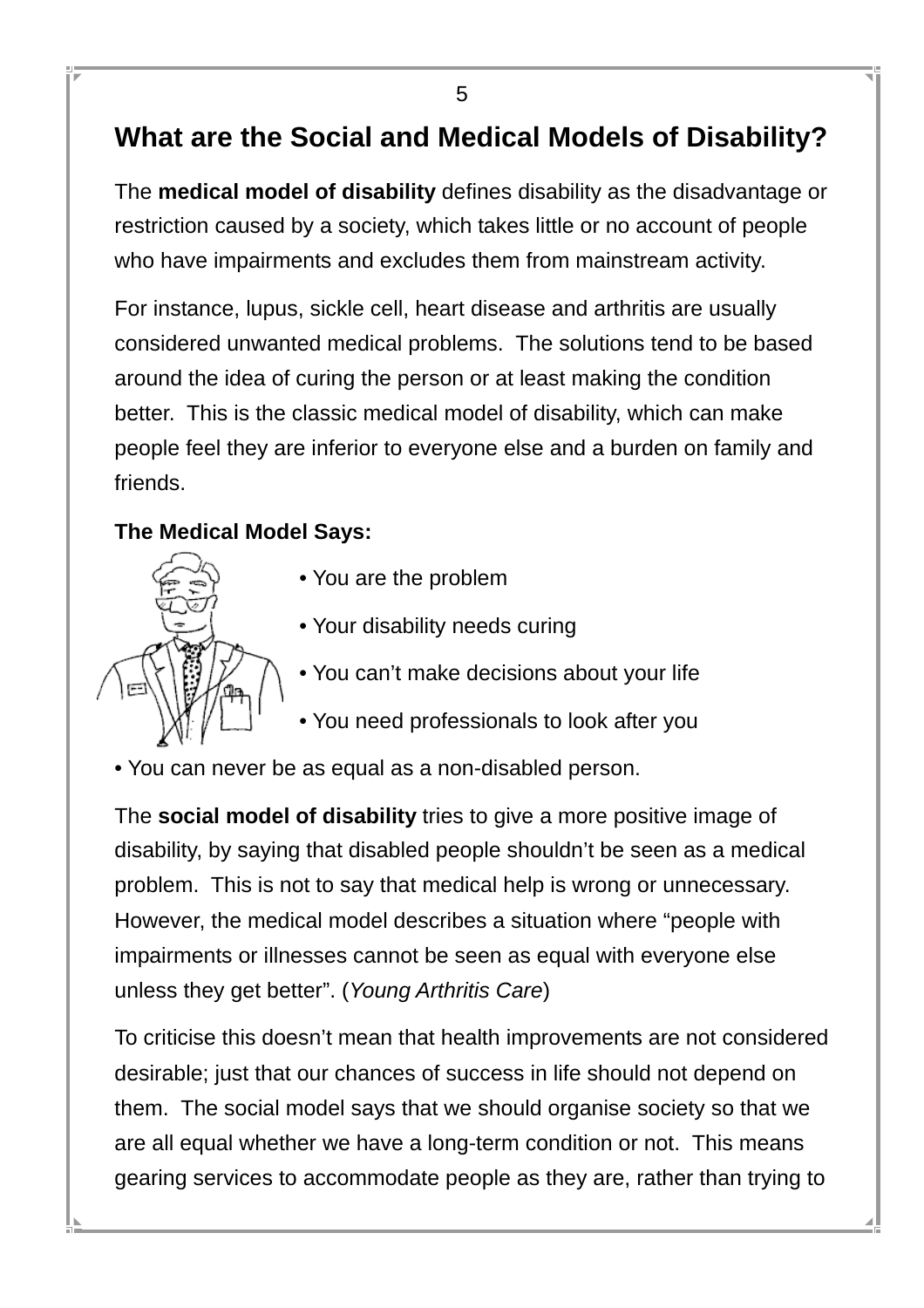change those people.

However, many people from Black and Minority Ethnic Communities are used to receiving obtuse medical advice and guidance and do not know anything, or very little of the Disability Movement and "new words" such as the Social Model and Independent Living. Many are more likely to relate to the medical model of not being able to get up the stairs because they are in pain! And not that the stairs could/should have a stair lift!

Equalities (ENC, Equalities National Council of Disabled People & Carers from Black & Minority Ethnic communities) believes that a lot more work needs to go into developing a model which is a mixture of both the medical and social model, in order for disabled people and those with Long Term Impairments to relate to it.

#### **The Social Model Says:**



- "Disability" is not an individual problem
- We can't compete on equal terms because there are too many barriers

• We need to recognise that "society" (through government and its agencies) has a duty to remove these barriers

• Disabled people have the same RIGHT to full equality as do all other citizens.

**Source: "Nothing For Us Without Us", July 2007, Equalities National Council of Disabled People and Carers from Black & Minority Ethnic Communities (ENC).** 

See also: The Social Model of Disability in words and pictures (PDF)  $\boxed{\equiv}$ The Medical Model of Disability in words and pictures (PDF)

Images are from The CHANGE Picture Bank:<www.changepeople.co.uk>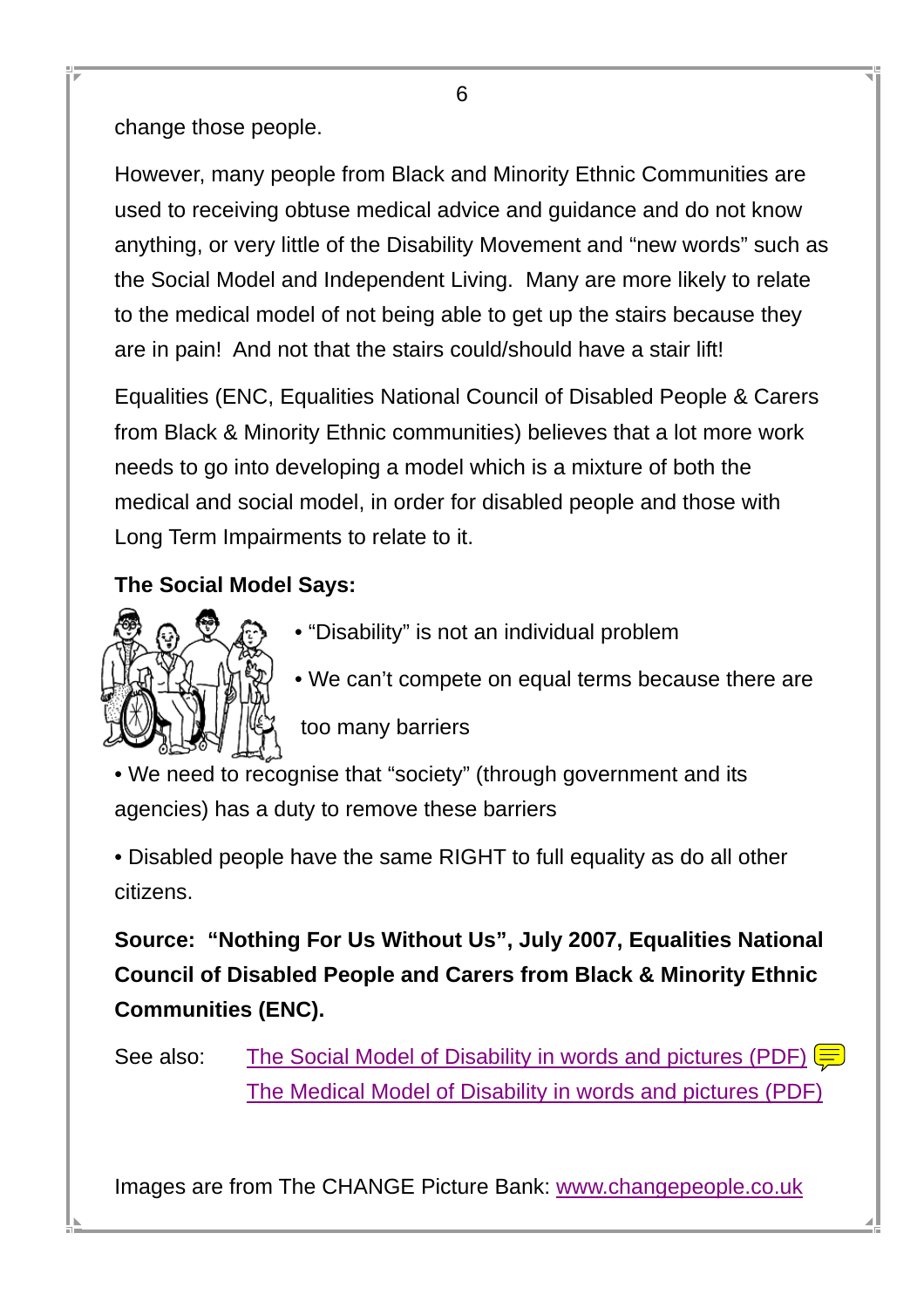#### **I am... God Damn**

#### **by Semba Jallow-Rutherford, Performance Poet**

I am a black disabled man

That's who I say I am

I am an African

An African disabled man

That is who I am

God damn

Meet me eye to eye

Then try to take me on

Mr. politician

Mr. policeman

Mr. preacher man

I say take me on

God damn

For I am who I say I am

An African disabled man

Come and take me on

Racist institutions

Come and take me on

You ignorant ones

God damn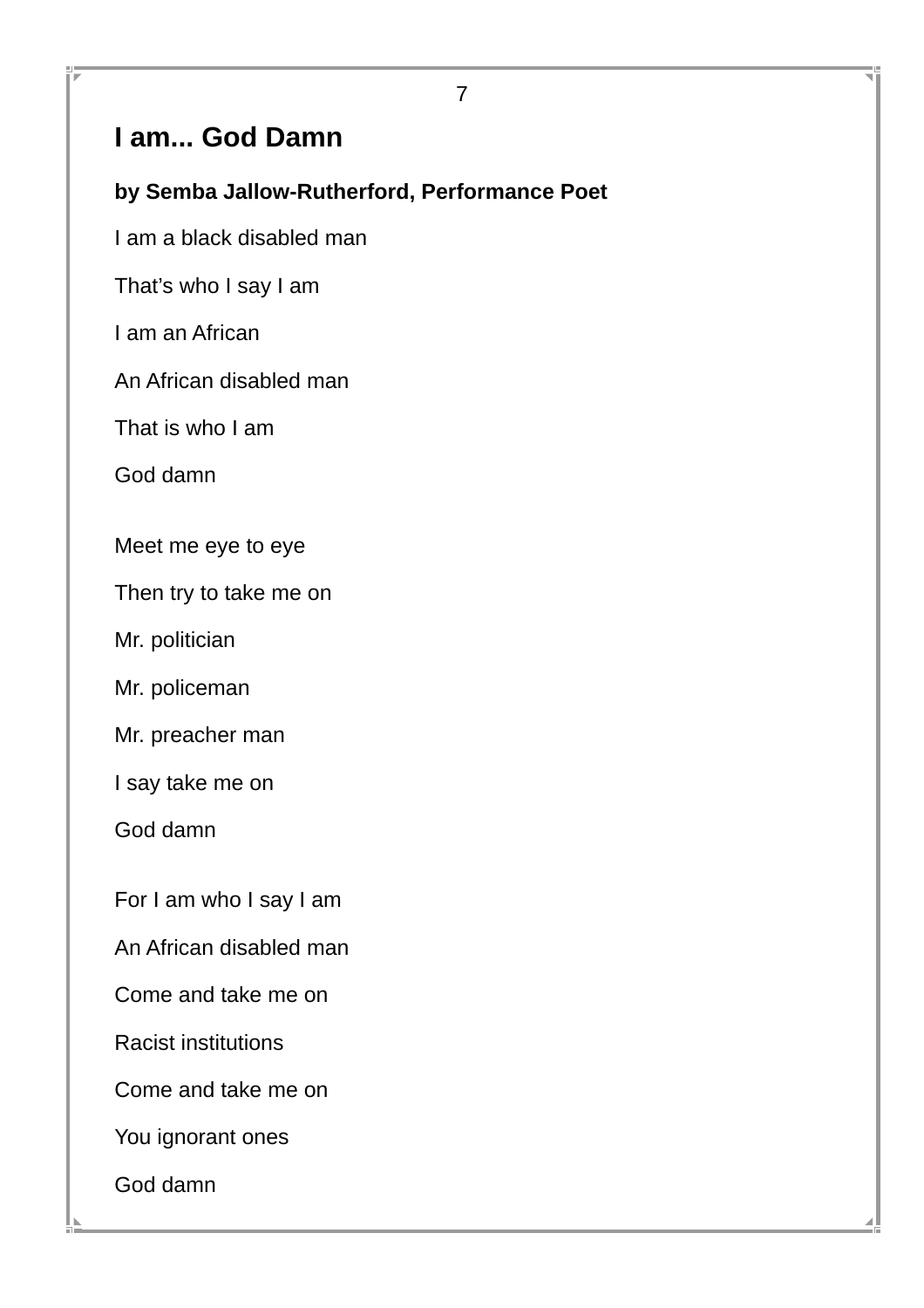I am who I say I am

When you look at me

You'll see a black disabled man

Not just a black man

Nor a disabled one

I am an African

An African disabled man

I say come and take me on

All you medicine men

All you informed ones

God damn

Come and take me on

I am not a sick man

I am not a case note

I am not a freak show

God damn

I am who I say I am

I am who I am

A black man

An African

An African disabled man

Look at me and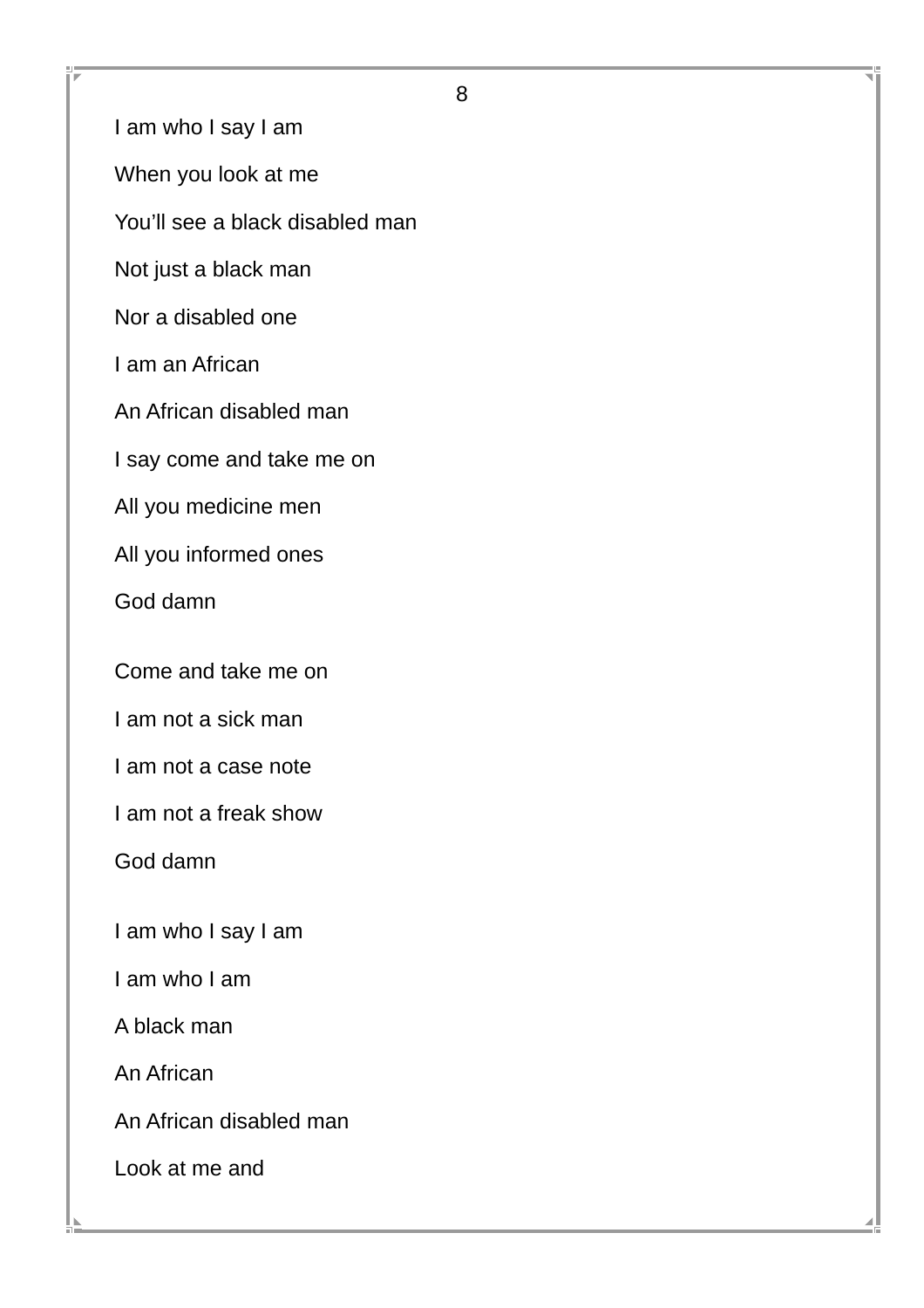Tell me what or who you see

9

You see a man

An African

An African disabled man

For I am who I am

God damn

I am not the wheelchair that I sit in

Not the walking cane that I walk with

Nor the dishevelled frame you're looking at

I am a black man

An African

An African disabled man

God damn

I am who I am

I am who I say I am

God damn

God damn

#### **© Copyright S Jallow-Rutherford**

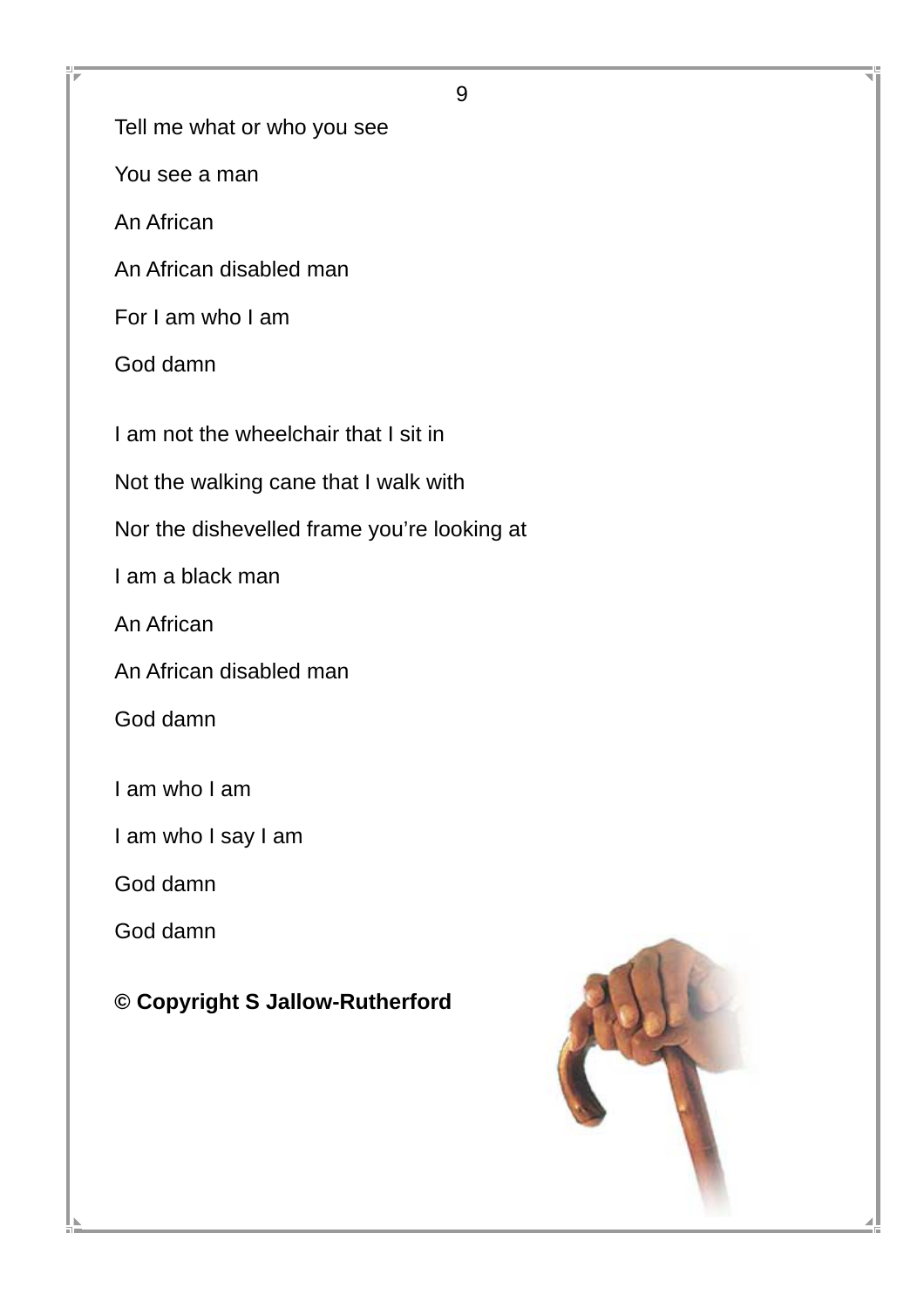## **Claudia Mark**

**Claudia Mark**, 40, is being funded by Scope's Give It A Go awards to carry out a photography project called Where Am I? This will lead to an exhibition as part of Black History Month in October.

She took photographs of over 50 people from ethnic groups with disabilities and also asked them questions about their life, attitudes and experience.

Claudia, who has systemic lupus, says: "One of the issues I had is that there are very few images of black disabled people.

"I am a black disabled person and felt there was nobody to relate to. I had no role models.

"I felt I was missing. If I am missing, are there other people like me who feel they don't belong to the white disability movement or to the black community?"

**Extract from an article first published in Disability Now, July 2002:**  [http://www.disabilitynow.org.uk/search/z02\\_07\\_Jy/millennium.shtml](http://www.disabilitynow.org.uk/search/z02_07_Jy/millennium.shtml)



Graphic by Paul Lareau -<http://www.lareau.org/disgraph.html>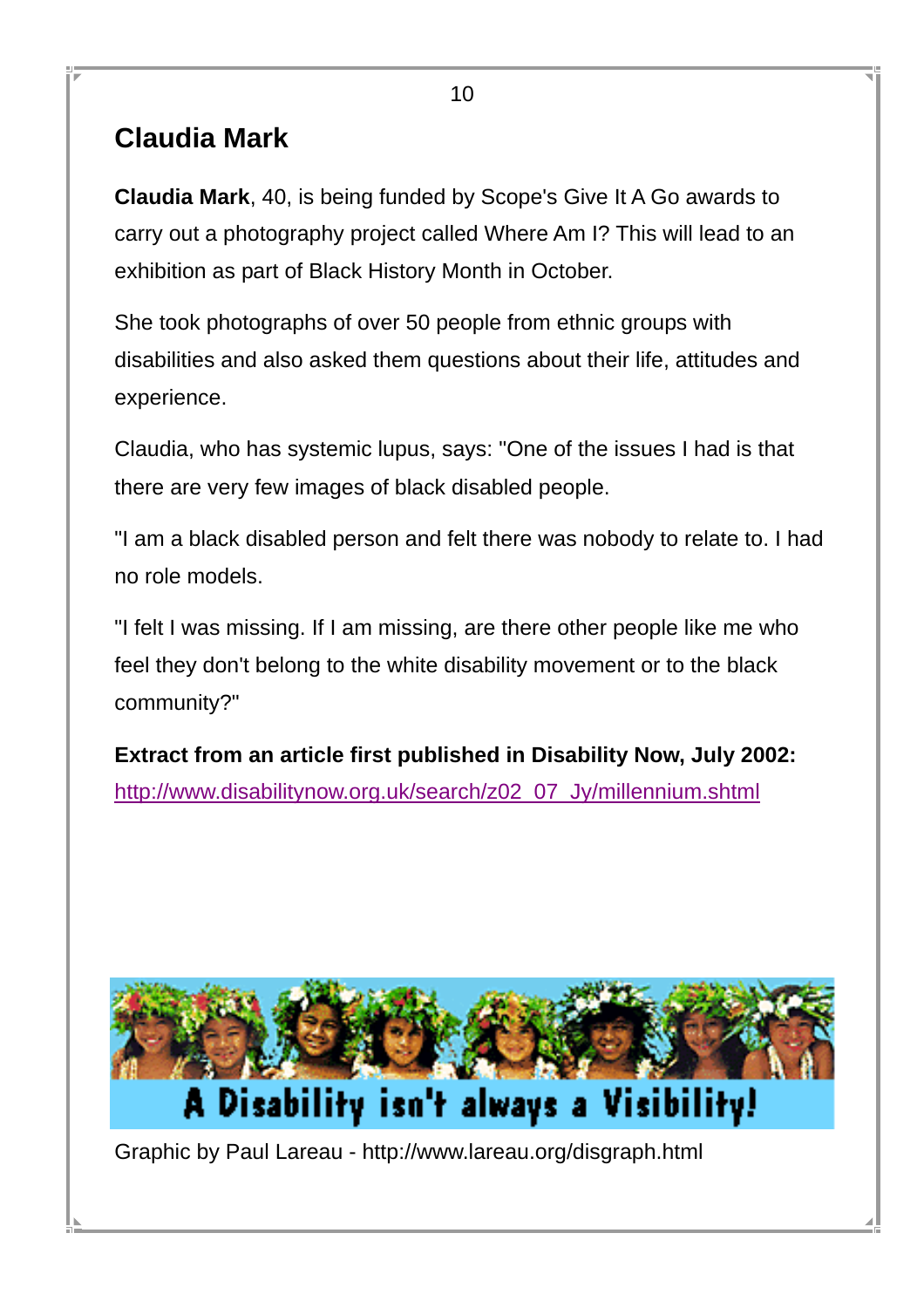## **Kelle's story**

#### **Singer Kelle Bryan was topping the charts with [girl band] Eternal when she was suddenly struck down [with lupus].**

"I could feel the adrenalin pumping through my body as I sang to a crowd of 100,000 people at London's Party in the Park. On that sunny day in Hyde Park in July 1998, it felt like Eternal had made it - we'd topped the charts in the UK and in America and had sold millions of albums. But, below the surface, I was having real problems with the other band members. We were always arguing and it felt like they were freezing me out.

A week after the Party in the Park, I received a fax from the other 2 girls saying they wanted me out, I knew things were bad but, after 6 years together, I didn't expect this. Over the next 3 months, I consulted lawyers and we finally agreed on an out-of-court settlement. The whole thing was incredibly stressful but I knew I had to move on, so I decided on a solo career.

Days before I was due to start recording my first album in Italy, I came down with a bad cold. I felt groggy but wanted to keep going. After a week, my manager sent me home as I just couldn't shake it off. Infact, I'd got worse - my whole body ached.

My doctor diagnosed post-viral syndrome and told me to take paracetamol for the aches. I rested for a few weeks, but still felt dreadful. By now my mouth was covered in ulcers, I had a scaly rash across my cheeks and my legs were really swollen. My mother and my boyfriend of 5 years, Rene, were really concerned, so I went to see a specialist. He gave me steroid injections but couldn't give me any diagnosis beyond what my doctor had said.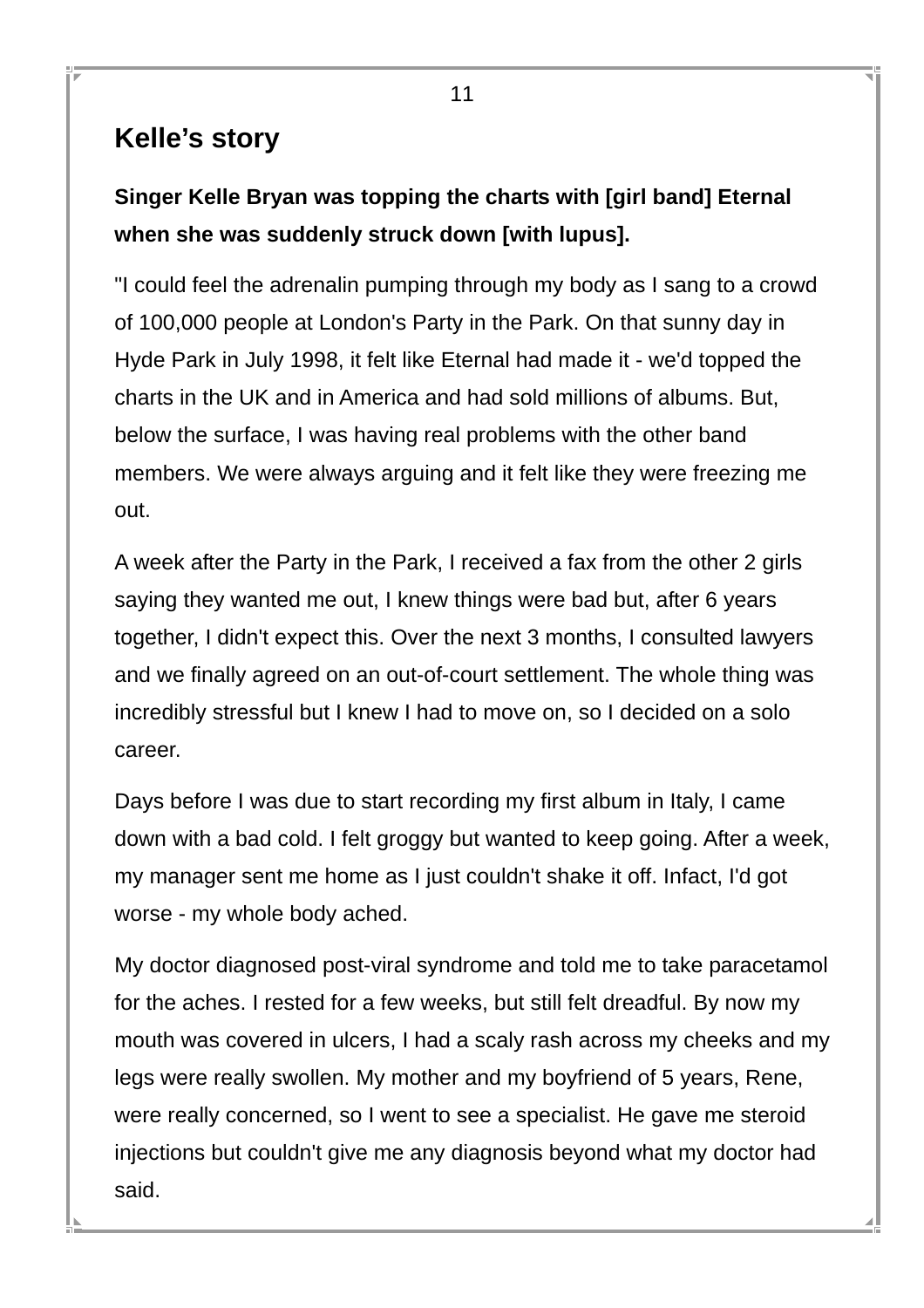The injections worked at first, but then the stiffness and aching spread through my body to the point where I couldn't walk. Rene had to carry me to the toilet. I was frightened and confused, as I had no idea what was wrong with me.

We decided to get a second opinion. Dr David D'Cruz, a rheumatologist in London (now at the Louise Coote Lupus Unit), said I may be suffering from something called lupus, an autoimmune disease and admitted me to the hospital for tests. I felt relieved I was finally going to find out what was wrong with me. After a week of biopsies, blood tests and even neurological tests using electric shocks, I was diagnosed with SLE, the most common type of lupus, caused by the immune system attacking the body.

The doctors explained there was no cure, but that steroids and medication would help. They told me lack of mobility, the rash and stress on major organs were common and because it had taken so long to diagnose there was already some damage to my kidneys and liver. They said I might never get back to full strength and I could be in a wheelchair for the rest of my life.

It was impossible to take in. The doctors left the room and I just thought 'this is it. This is my life'. But then I started thinking about remissions - the doctor said I might get better for short periods - and I started to feel stronger and more hopeful.

From that moment, I refused to accept the picture the doctors had painted for me - I was not going to be a patient for the rest of my life. When I next saw mum and Rene I was defiant. 'I'm going to do everything I can to get better' I told them.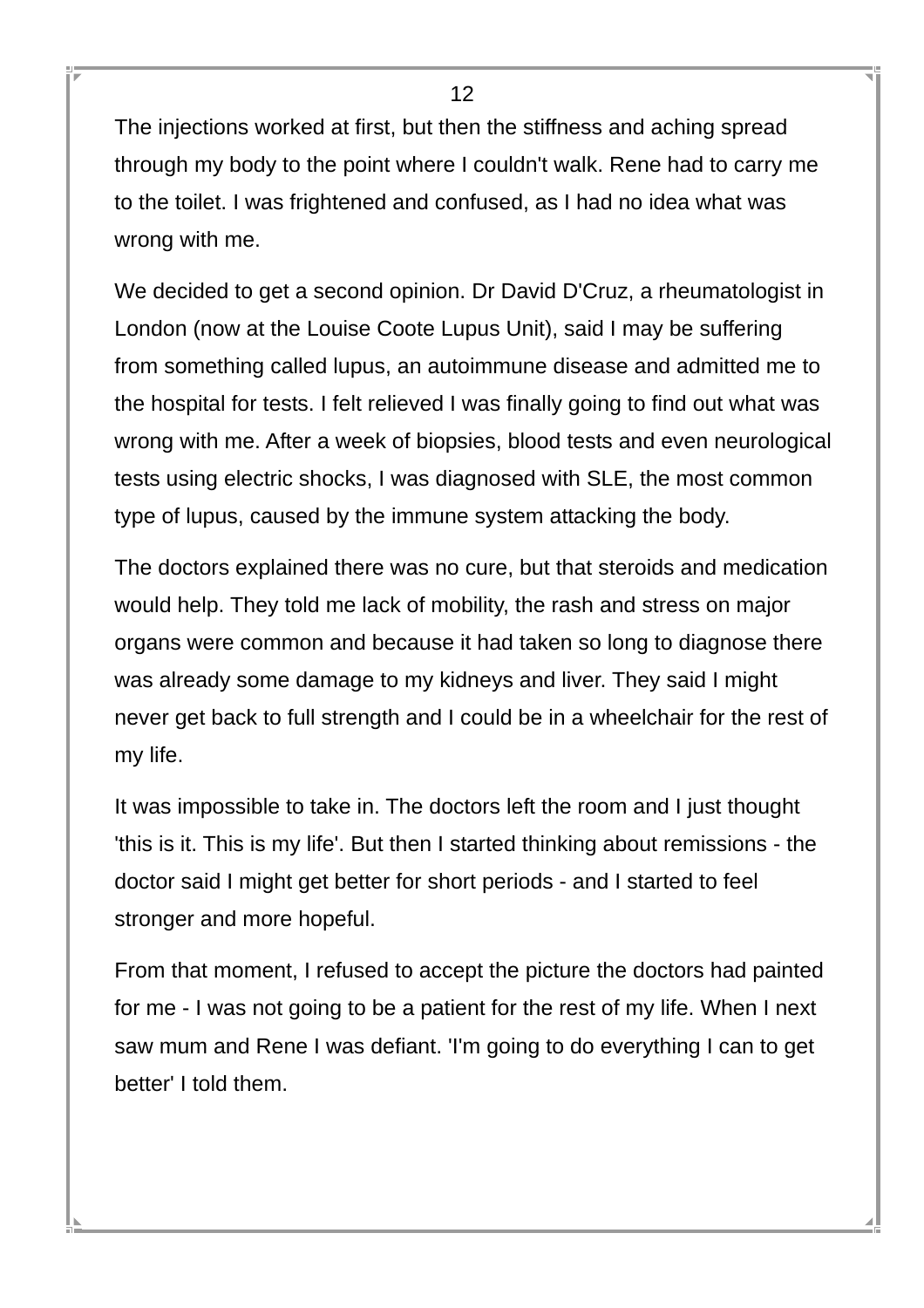I stayed in hospital for 10 more days, until the steroids took effect. The doctors had said stress was a possible trigger for the lupus. Not really surprising considering the legal battle, plus I'd been working non-stop with Eternal since I was 15.

After leaving hospital, I spent a few weeks at a recovery unit in Hertfordshire before going home to London. I was able to move again because of the steroids but, after 3 months in bed was very weak. I decided to set myself small goals; little things like walking to the bathroom unaided. To strengthen my arms, I lifted cans of beans, but I'd only manage a few. Some days I was so exhausted I was in tears but I was determined not to give up.

2 months later, I started recording again. I'd literally sing 1 line then rest for half an hour. By the end of the year I was ready to promote my album. Dr D'Cruz advised me to wait until I was more stable, but it was what I lived for. So, in early 2000, I flew to LA for the video. But the night before filming I was brushing my hair when great chunks started to coming out. It was the final straw. I just collapsed on the floor crying. My doctor said it was a side effect of the steroids, so next morning I was sent to an alopecia clinic for a wig.

We went ahead with the video, but I was still weak and had to sleep four or five times a day. During interviews to promote 'Higher Than Heaven' I'd get convulsive shakes that meant I'd have to stop, take some medication and sleep for an hour before I could go on. But it was worth it - despite being exhausted, I felt I'd proved to myself I could still succeed.

Back in the UK, I resumed my rehab programme, In time my hair grew back, my skin healed and by 2002, I had halved my steroid intake and started jogging. I even took up kickboxing and in 2003, to everyone's surprise, entered a tournament and actually won! I also decided to start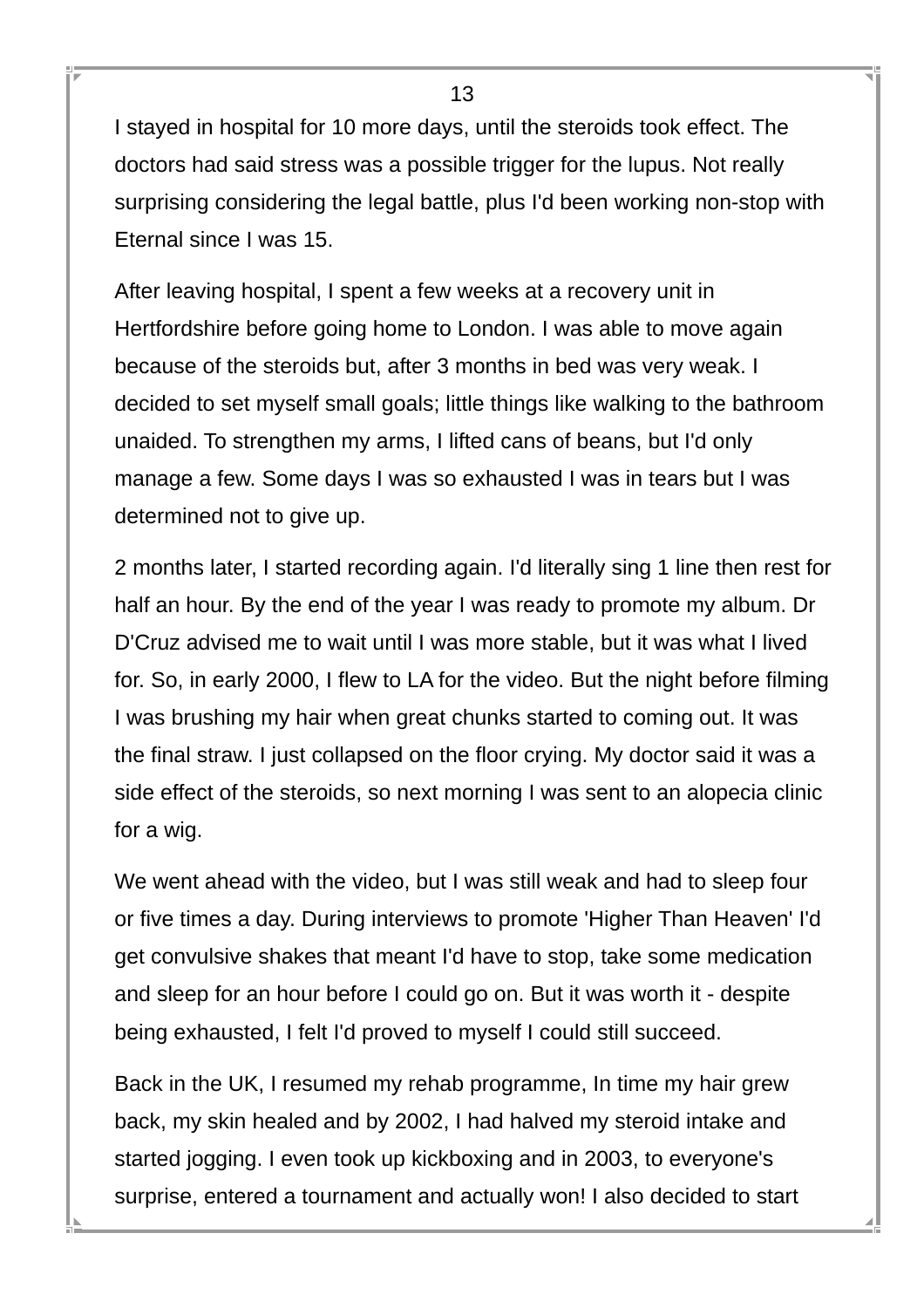my own record label, Red Hot.

By the end of 2003, I came off my drugs completely. I hadn't had any flare ups and in 2004, I had a full medical that showed there was no trace of any lupus activity in my blood. Although doctors warned me it could come back, I feel healed.

Today the only remnants are scars and the odd twinge in my kidneys. So few people know about lupus, but it particularly affects young women. I became a Patron of the St Thomas' Lupus Trust to help raise awareness. My advice to anyone is to think positive - I was determined not to let lupus ruin my life and I believe that's how I found the strength to get better."

**"This article was first published on the St Thomas' Lupus Trust website. It is Copyright St Thomas' Lupus Trust website. All rights reserved. <http://www.lupus.org.uk/index.php?i=20>**

October is Lupus Awareness Month.

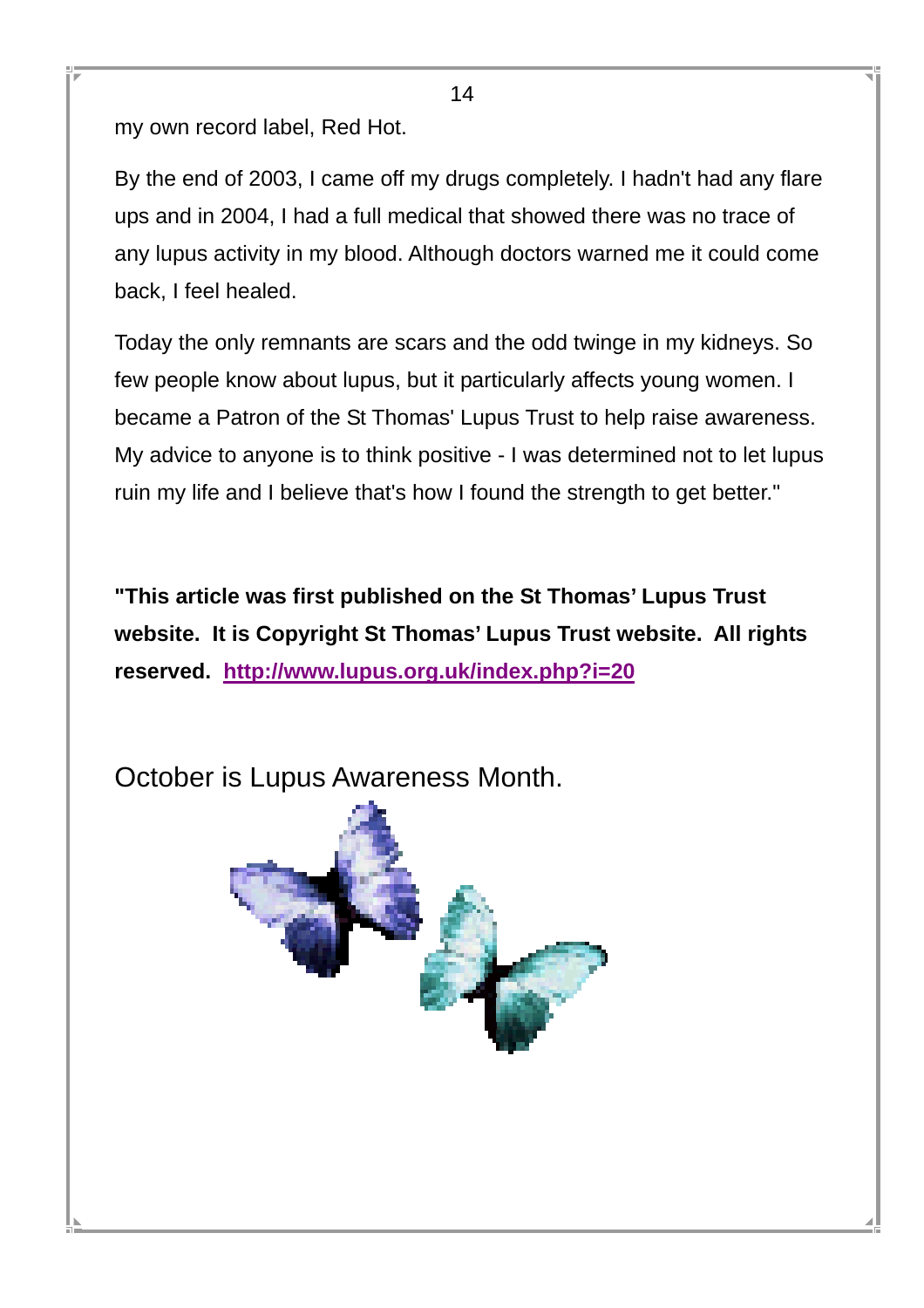## **What is Lupus?**

Lupus is the Latin word for wolf and lupus vulgaris, a severe facial rash which is rarely seen now, was once thought to resemble a wolf's bite.

It is a chronic (long-lasting) incurable autoimmune system illness, probably genetic in origin and mainly suffered by females, where the immune system, for unknown reasons, becomes hyperactive and attacks normal tissue. This attack results in inflammation and brings about symptoms. It is more common in black and Asian women than in white women.

Some 50,000 are now thought to have lupus in the UK - it's systemic, in that it can affect any part of the body.

Worldwide it's acknowledged as being more common than leukemia, muscular dystrophy and multiple sclerosis, and those conditions (and others) share a number of similar symptoms.

Lupus can produce many symptoms and family doctors often fail to recognise it. Meanwhile, a number of major organs can be damaged in an irreversible way.

The two major symptoms are joint and muscle pain and an extreme tiredness that won't go away no matter how much you rest.

Rashes, depression, anaemia, feverishness, headaches, possible hair loss and mouth ulcers may all be part of the pattern of lupus.

Noticeably, whilst the two major symptoms are invariably present, people with lupus can differ greatly in their symptoms and how the illness can affect them - life-threatening for a few, very mild for some.

**Source: <http://www.lupusuk.com/qanda.asp>**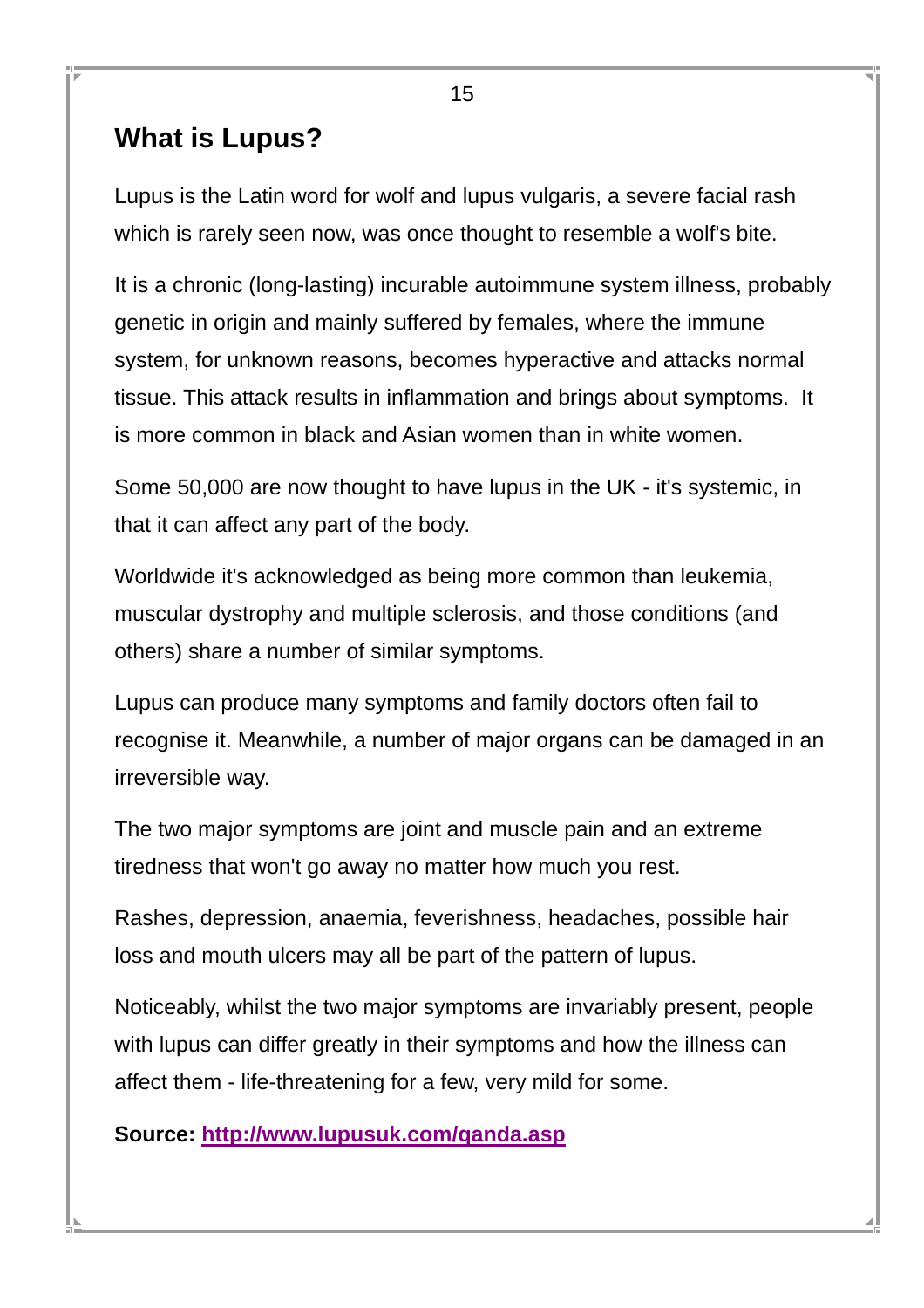#### **Growing up Asian American with a Disability**

#### by Grace Tsao

Disability is still a taboo topic within many parts of Asian cultures. People with disabilities are often seen as outcasts of society and worthless citizens. In many modern-day Asian countries, the disabled are still regarded as incapable of becoming educated, functioning members of society. Therefore, they are often forgotten and fall beneath the cracks. This old school of superstitious thought teaches that disability is some sort of punishment, and promotes the idea that being different is always a horrible thing.

Growing up as an Asian American female with a disability, I was always fully aware of how my culture played such a significant role in my life. This was especially evident in the way my parents tried to shelter me. I can remember distinct times when I was younger when my parents did not allow me to attend certain functions where a lot of first-generation Chinese, other than family, were in attendance. However, my younger brother could attend. I could not understand the reasoning behind this after all, I was the eldest. I began questioning my parents. Their response was that they were protecting me from the Chinese elders who would not understand or accept my disability. They told me that these traditional Chinese would gawk at me and gossip about the fact that I use a wheelchair. They would look down on our family because only a family who has done wrong would deserve such a fate and shame. I didn't believe my parents at first. In fact, I accused them of being ashamed of who I am. They kept assuring me that they loved me no matter what, and that this sheltering was for my own good, because not all people would view disability the way we did. I believed them.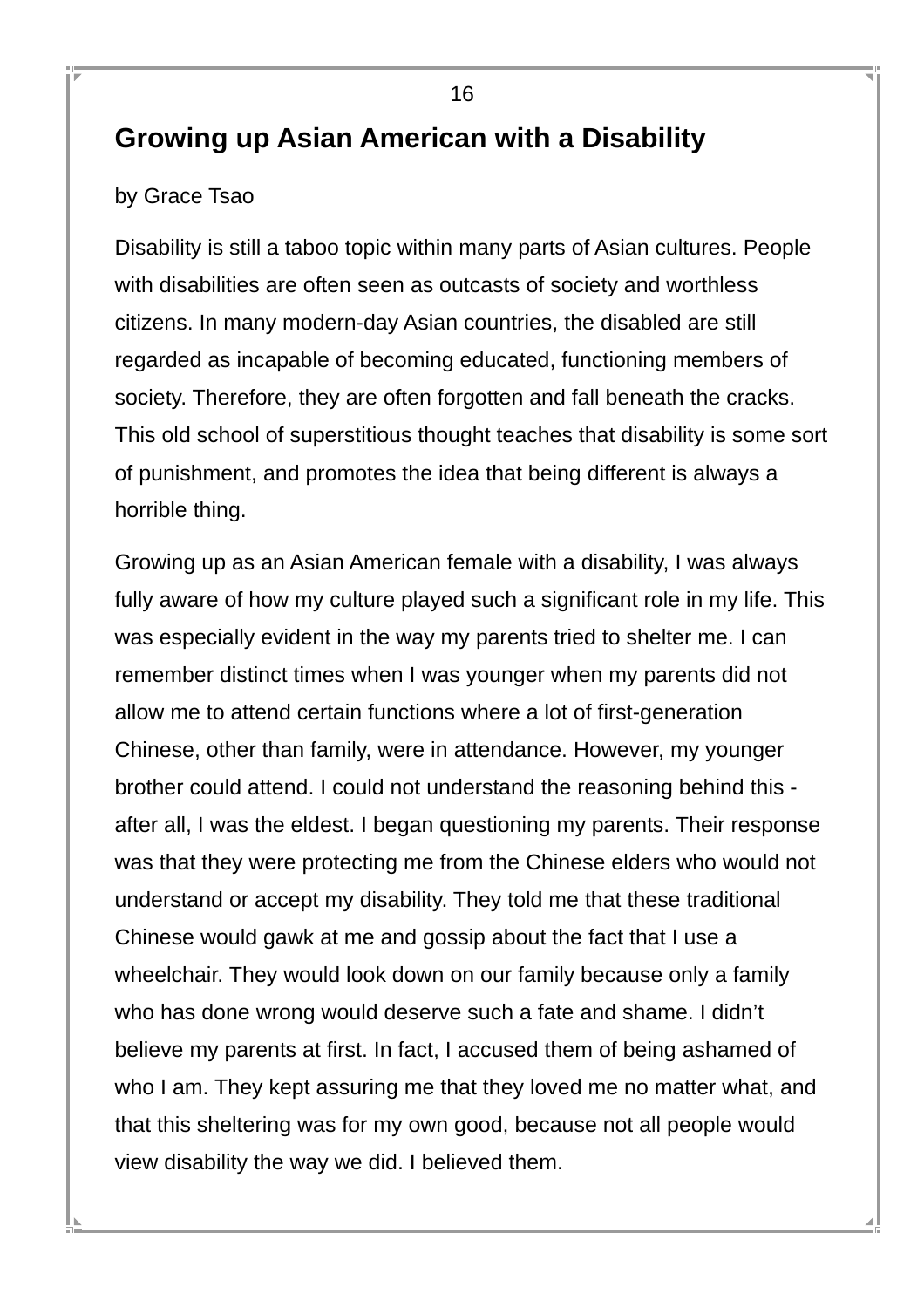My mother would often tell me that the perceptions these people held about disabilities came from superstitions in Asian culture that bad things could only happen to people who have done wrong. That if you live a decent life and are essentially "good" you are virtually untouchable. Where the distinction or judgment about what is "good" or "decent" comes from is debatable. In my culture, however, being diagnosed with muscular dystrophy at age seven meant being seen by some as a form of chastisement or bad karma inflicted on my family for moral wrongs my family may have done in the past or present. In fact, any disability, whether from birth or as a result from an accident, would fall under this category of "punishment."

Even my grandmother possesses these thoughts. She will often make comments about people who seem to encounter many hardships by dignifying their fate, saying they probably deserved what happened to them. For example, she made a similar comment about a family who had a relative stricken with cancer. These comments are rather harsh, but superstitions are often embedded in a particular culture. And like all superstitions, they can be proven wrong, as people are willing to look at individual experiences and become more open-minded.

This stigma of being a triple minority has followed me throughout life. I have always been fully aware of my existence of as female, disabled and Asian American. I began having negative perceptions about Asians. I had no concept of what Asian American was. All my friends were white; I avoided Asians at all costs. After all, they had negative ideas about me, so why should I try to get to know them? It was not until halfway through high school, when I began to join extracurricular organizations, that I changed my outlook. I met many open-minded Asian Americans who did not treat me as an outcast, and who accepted me. I had a sudden realization: I was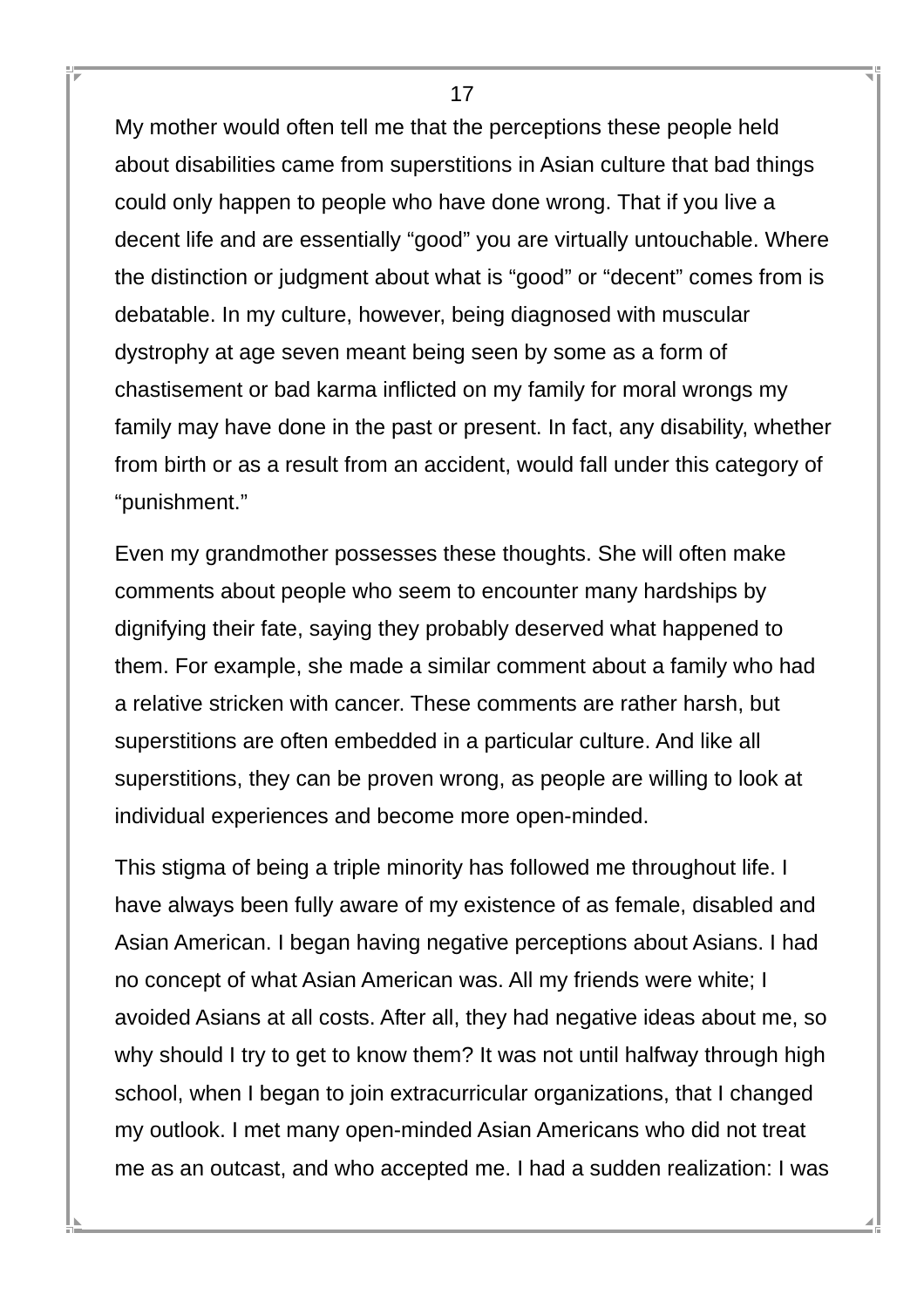prejudiced and hypocritical. I had been judging people based solely on outside appearances and stereotypes. These were the very things I hoped others would not judge me by.

Often, Asian Americans do not grow up with the same mindset as traditional Asians. They are influenced by the whole concept of East meets West, but do not necessarily adopt the traditional closed-minded values. I'm not saying that all immigrant or first-generation Asians are closedminded Neanderthals, that would be closed-minded of me. No generalizations can be made about any group of people. I also realize that, as people from across the globe are being educated about disabilities, these traditional ideas are slowly being replaced by more accurate perceptions. My thoughts and views are shaped my own personal experiences.

There are many aspects of the way my parents have raised me that would have differed dramatically if I would have been able-bodied. In many ways the situation of me being disabled overshadowed many traditional Asian values they may have held. They did not exert the academic pressures that are common to Asian households, on me. Most Asian families that I knew put constant pressure on their children to be more successful than everyone else academically. Being second best was not enough. Now, some would argue that is not necessarily a bad thing. But telling your child that failure is not an option at any cost can be damaging to a child. I have known Asian kids who feel that they must constantly "be the best," in order prevent disappointment in their parents. They have gone as far as making important life decisions such what they plan to devote their life's work to in order to satisfy their parents. In many cases, kids chase their parents' dreams, not their own. The constant tensions and not pursuing their own dreams may lead to burnout and eventually failure. I know my parents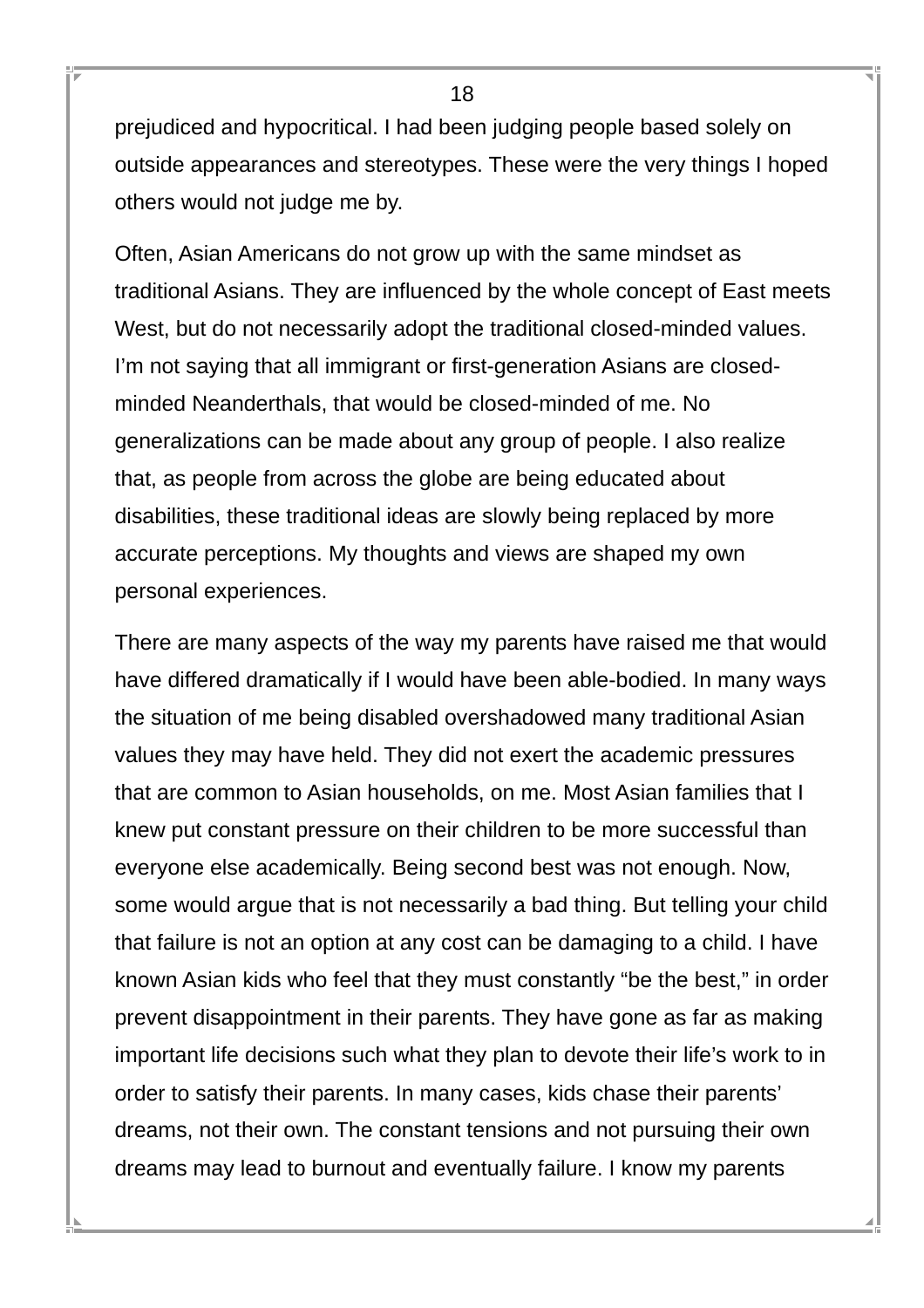would have pressured me a lot more to succeed academically if I did not have a disability. But, they did care about education and wanted me to succeed at my own pace. Failure was all right if I tried my best. They always expected that I would attend college and receive my degree, despite my disability. They encouraged me to pursue writing, which is often not as lucrative or stable as those fields dealing with science and technology. I feel that my parents' more lackadaisical attitude than most Asian parents helped me to succeed. I am doing what I want to do in life and on my own accord. I received my Bachelor's degree in Journalism and am pursuing my Master's degree with a focus on Multicultural Education. Culture and writing has always been incredible influences in my life.

The subjects of romance and marriage were not an issue because like many people, my parents never thought that people with disabilities were capable of being involved in romantic relationships. So this topic has never really been brought to discussion. However, lately my parents have come to a realization that this is possible. I really feel that they would be very accepting if I were to marry someone Caucasian, because they feel that an Asian man would never be able to look past my disability. If he could, his family probably would not. This is speculation on my part because I really do not know how my parents feel. I can only make inferences. I can see this in the way my mother reacts to my Asian friends. She is almost surprised that someone who is Asian American can look beyond my disability and accept me as their friend. This is due to her own innate prejudices about how people of Asian decent view the disabled. Staying within my own culture concerning issues of relationships and marriage would have also meant more to them. I can see all of this from the extremely different reactions they have on these issues when other relatives or other Asian families are involved. In many ways my parents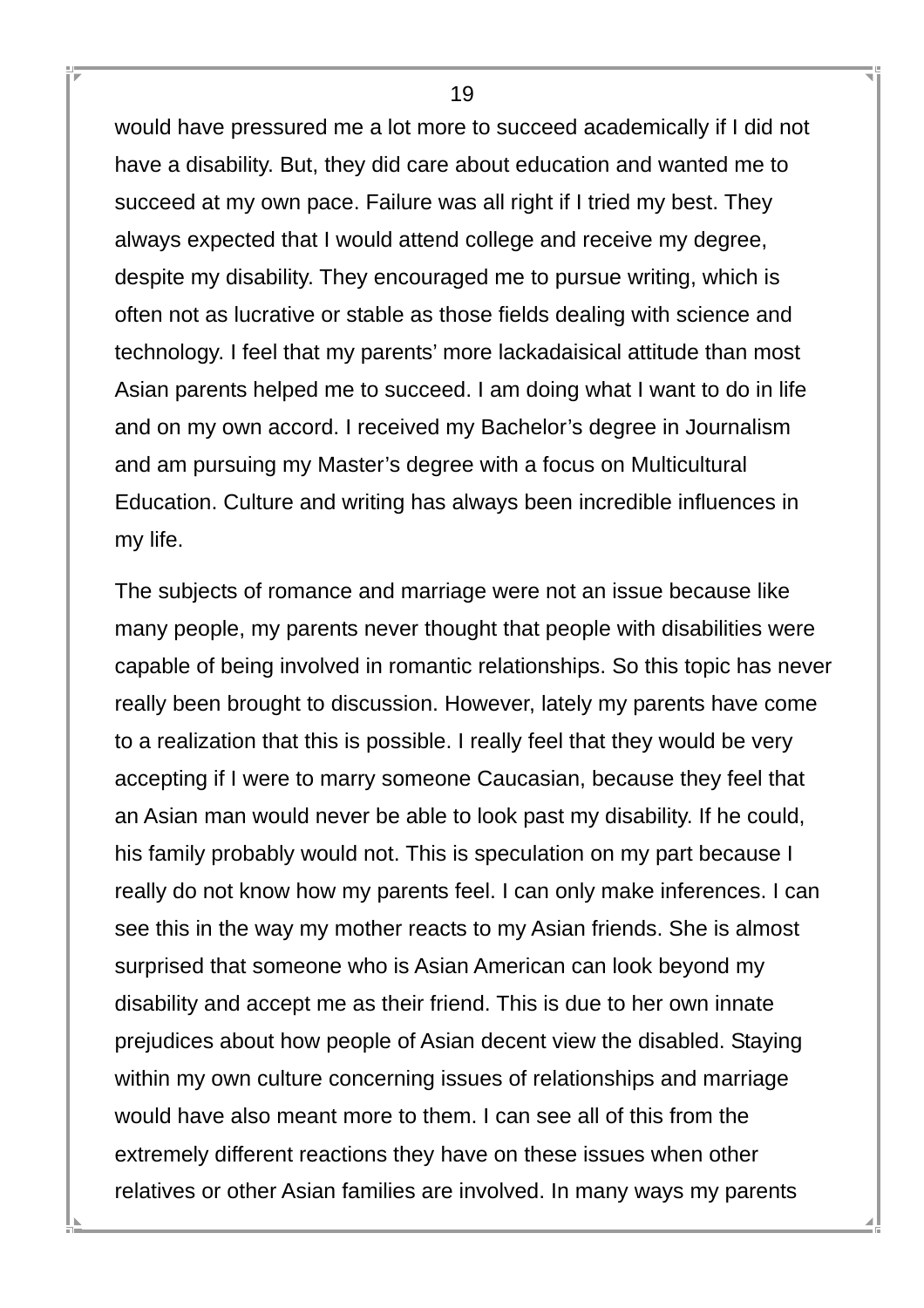have become much more open-minded in the way they raised me because of my disability.

Having a relationship at this point in my life is a very touchy subject to deal with. As someone with a disability, it is difficult to find someone special that will look past my disability. In this society where physical perfection in women is so important, I have yet to find someone that will look past my outer shell and into the person inside. Much of this comes from the fact that I am in a very transitional period in my life. I am slowly crossing the gap between late adolescence and into full adulthood. At barely 22, I feel that guys my age have just begun to care less about what others think and are beginning to decide what is best for them. As young people, we are very influenced by what our peers think. Because of my experiences as a triple minority, I know what it is like to be judged by stereotypes and outside appearances so I strive hard not to judge others by the same.

Being a triple minority is a difficult role to play in life. You don't fit in within mainstream society or your minority in-group. You must also struggle as a female, in a male dominant society. You are not sure where you fit in. I believe that you need to keep an open mind and try to educate others. If you don't, you'll go through life on the outside looking in.

**Text © 2000 by Grace Tsao** 

**[Source: h](http://www.colorado.edu/journals/standards/V7N1/FIRSTPERSON/tsao.html)[ttp://www.colorado.edu/journals/standards/V7N1/](http://www.colorado.edu/journals/standards/V7N1/) FIRSTPERSON/tsao.html**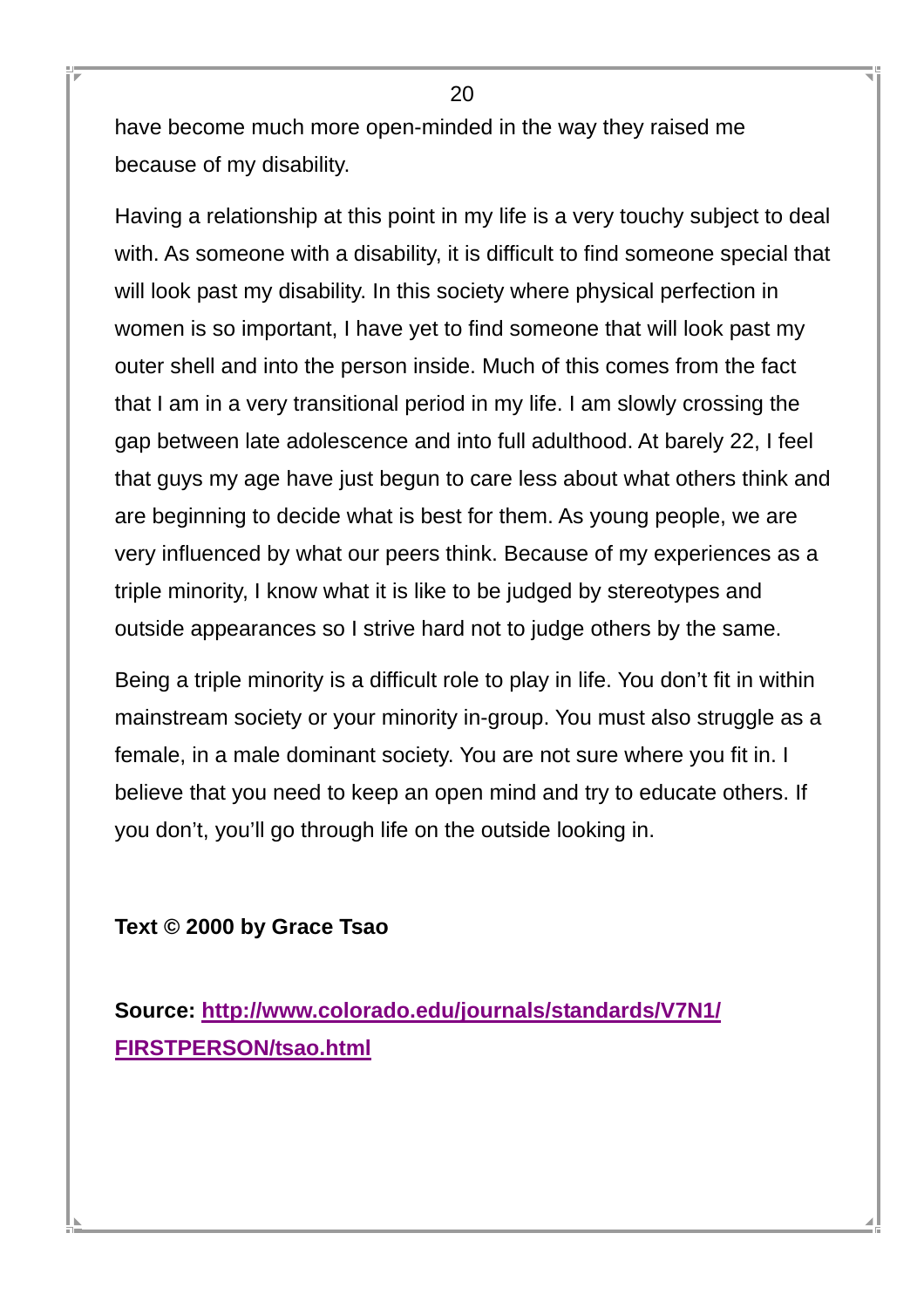#### **What is Muscular Dystrophy?**

There are about 60 different types of muscular dystrophy and related neuromuscular conditions. These conditions are characterised by the loss of muscle strength, as progressive muscle wasting or nerve deterioration occurs. They are mainly inherited, can cause shortened life expectancy and there are currently no cures.

Neuromuscular conditions affect boys, girls, men and women of all ages, occur across all ethnic groups and often more than once in one family. We estimate that there are about 30,000 people in the UK with a neuromuscular condition. When family members and friends are included, over 150,000 are affected by muscle wasting conditions.

The cause of [many] of the conditions ... is genetic. That is why so much research has already gone into finding which genes are at fault and how they might be repaired. The genetic risks vary.

In some types of neuromuscular condition both the father and mother must have a faulty gene to pass it on. This is called recessive inheritance. In other types, it only needs one parent to pass on a faulty gene. This is called dominant inheritance. In Duchenne muscular dystrophy the mother usually passes the faulty gene on to her son. This is called x-linked inheritance. Progress in research means that once one member of a family is diagnosed it may be possible to test other relatives to detect carriers.

Not all conditions are inherited however. Some conditions are known as being "autoimmune". That means the immune system turns inwards to attack targets within the body rather than fighting off external dangers. And there can be a new mutation (or change) in the genes that causes types of neuromuscular conditions to appear for no apparent reason.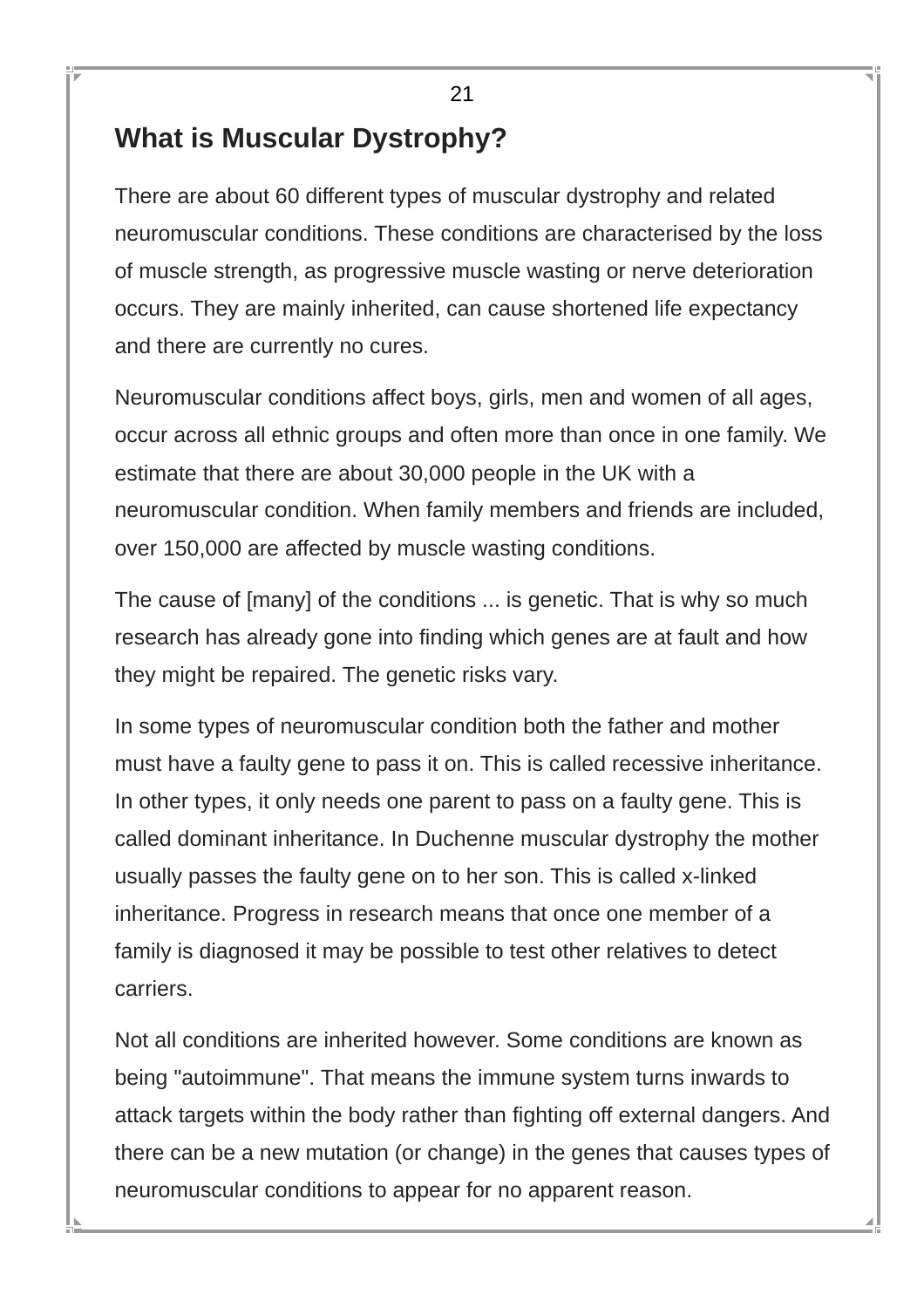There is, as yet, no cure, but there are ways of treating the symptoms of some conditions (like myotonia congenita) and there is much that can be done practically to improve life for those affected.

Source[:](http://www.muscular-dystrophy.org/about_your_condition/introduction_to.html) [http://www.muscular-dystrophy.org/about\\_your\\_condition/](http://www.muscular-dystrophy.org/about_your_condition/) introduction\_to.html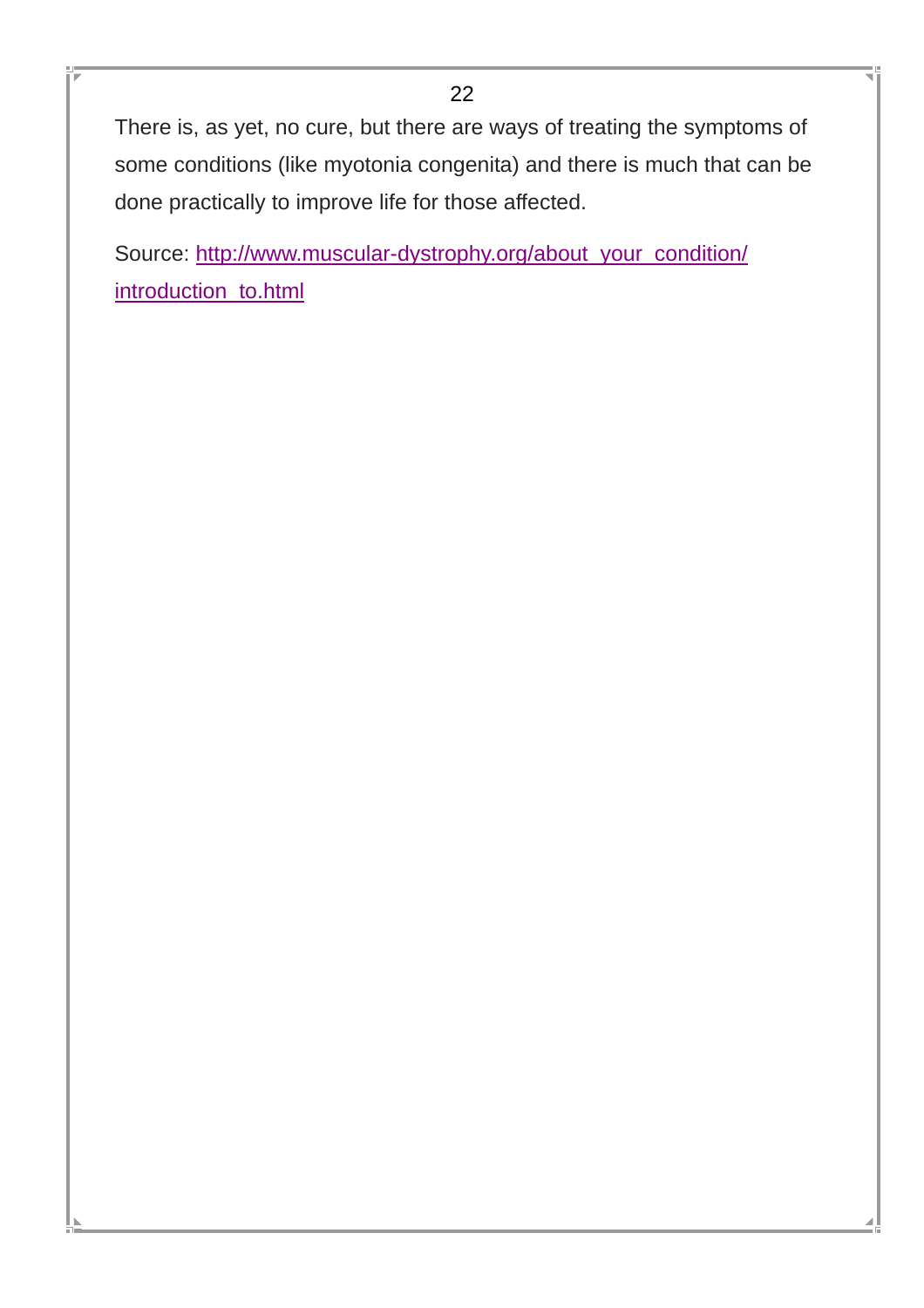Two extracts from Interview 10 Transcript: "A 41 year old Irish gay male living in London for 20 years, who was diagnosed in 1998."

You know, I've sort of been the minority and I'm in London as an Irish man. In Ireland as being a gay protestant. In the Republic, you know, sort of a minority. And then you sort of come here and you become HIV positive. So it's all minorities all the way. So it makes you, it makes me very intolerant to people who don't… who are racist or prejudiced in any way. I have absolutely no time for it. And in sort of situations like that I find that I can't ignore it either. I have to stand up and say, 'This is not right. This is not, you know, you cannot think these views', I mean, 'You can think them but they're not correct.' And I have to express myself and tell them. I can't sort of let somebody say something and sort of think, 'Well, OK, I'm not going to challenge that or whatever.' I have to get in and sort of say, 'Wrong.'



I guess HIV's made me more aware of time. Every minute of the day is mine and how I choose to spend it is mine. It makes you a little selfish. I don't waste my time or if I do waste my time it's because I have chosen to waste my time. But it's like if I make an appointment with somebody to do something at sort of ten o clock and they don't turn up until eleven, then I'm really annoyed because they've wasted an hour of my time. And I consider my time precious because it's limited you know. So, like if I chose to waste an hour, that's my decision, I've consciously decided that I'm going to do nothing for the day or whatever but… I sort of pretty much only do what I want to do really. You know, if I spend time with you it's because I want to spend time with you. It's not because I feel I have to or whatever, because again, it's my time and it's limited.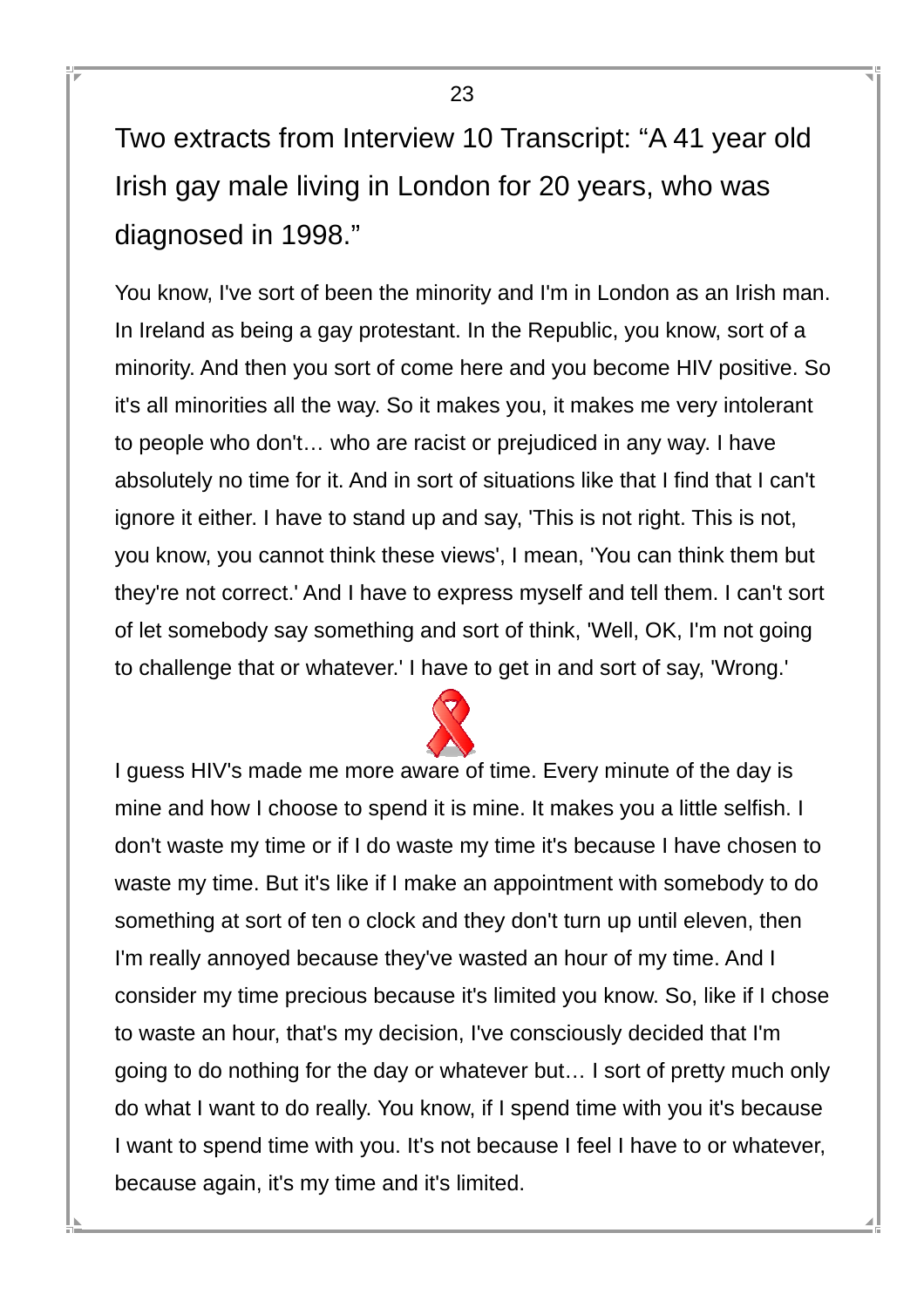Two extracts from Interview 30 Transcript: "A 45 year old highly educated health professional working full time. He is a black African man married with children."

I'll tell you one thing. When I was told it was a week before Christmas. Yeah I was actually told on 14th December 2000. That's when I got the results. Now I had two things in mind. I went home, I didn't tell to my wife, because that's the immediate person I had to tell. I knew she was expecting the worst from me, but I didn't tell her.

I said, 'Well the… what I did is that some of these tests which they have to do the second round so I haven't got the results.' So I had to wait until after Christmas. Yeah. So after Christmas then I tell. And obviously the other thing was to prepare her… And I, I just talked to her and said, 'Well, this is the situation.' And I knew the way she looked at me she, she wasn't shocked as such, but she just said that she suspected that was the outcome so… And again what I did was, because obviously I had expected that she may be in shock or something. But what I did was say, 'OK. I mean if it's…', I advised her actually, I said, 'If it's something you find very hard for you to take it, I wouldn't be sort of surprised if you think of leaving me, because I know HIV is something...'.

And, and then she said well, basically, because actually before we came, we had lost her mum from HIV. So basically, her mum and her young sister. So we lost from our family too, yeah. So basically what she said, 'Well, I've been this, I've been through this before, so why should I run away from you?'

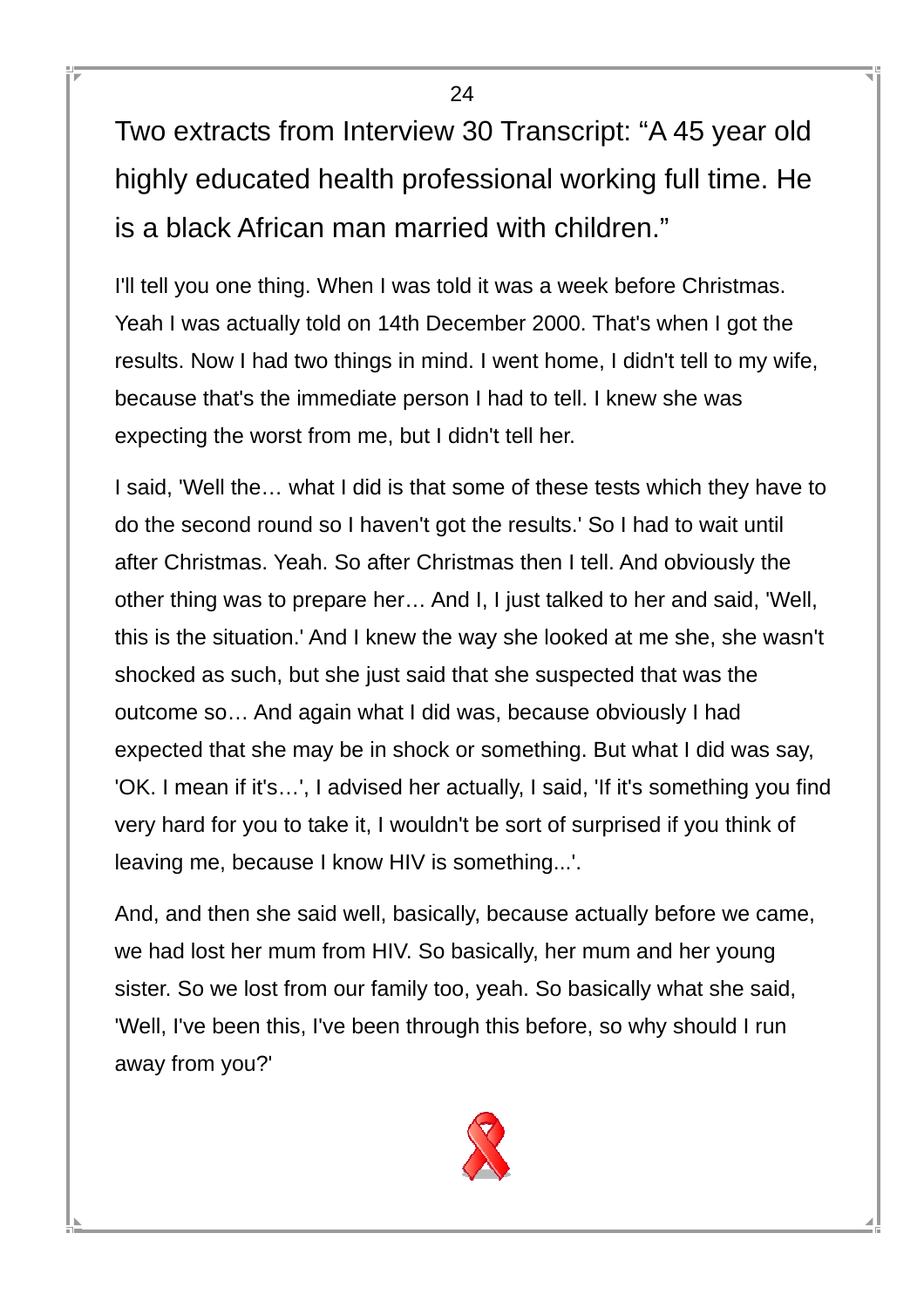And this is one funny thing I've found, men tend to, to sort of look to their peers. So that's where the, the likes of a support group plays a very magical role basically. Because we do tend to get men who perhaps… I mean I've met men who come to our support group who, who are not sure what is next.

But when they come to sort of the group, where there are other men, you know, they tend to treat that forum more or less like… it can be a religion. You know peer support, some kind of… so that's where they get strength… I mean, when you are a man or a boy in African setting, you know the, the men's club is really a cultural thing… that's where men get their own power, their, their, their inspiration, from their own groups.

And I think it, it… it, strangely enough, it seems to work quite well in the, you know even here (UK). Because even, you know when you meet men if the men are free then… If you go to a mixed group, where women and men are mixed, men are even shy to talk about their sexuality. How they feel about women. But where they, when they are together, they are very free to talk about sexuality, use of condom and all.

**These extracts are from the DIPEx website. Copyright DIPEx. All rights reserved.** 

**DIPEx is a charity that produces an award-winning website (http:// [www.dipex.org/\) with video and audio clips from interviews in whic](http://www.dipex.org/)h people describe their experiences of health and illness. Unlike most web resources aimed at providing information and support, each DIPEx study is based on rigorous qualitative research. Participants are given a choice as to whether a video, audio or written version of their story appears on the website. They may also use a false name, or have their words spoken by an actor.**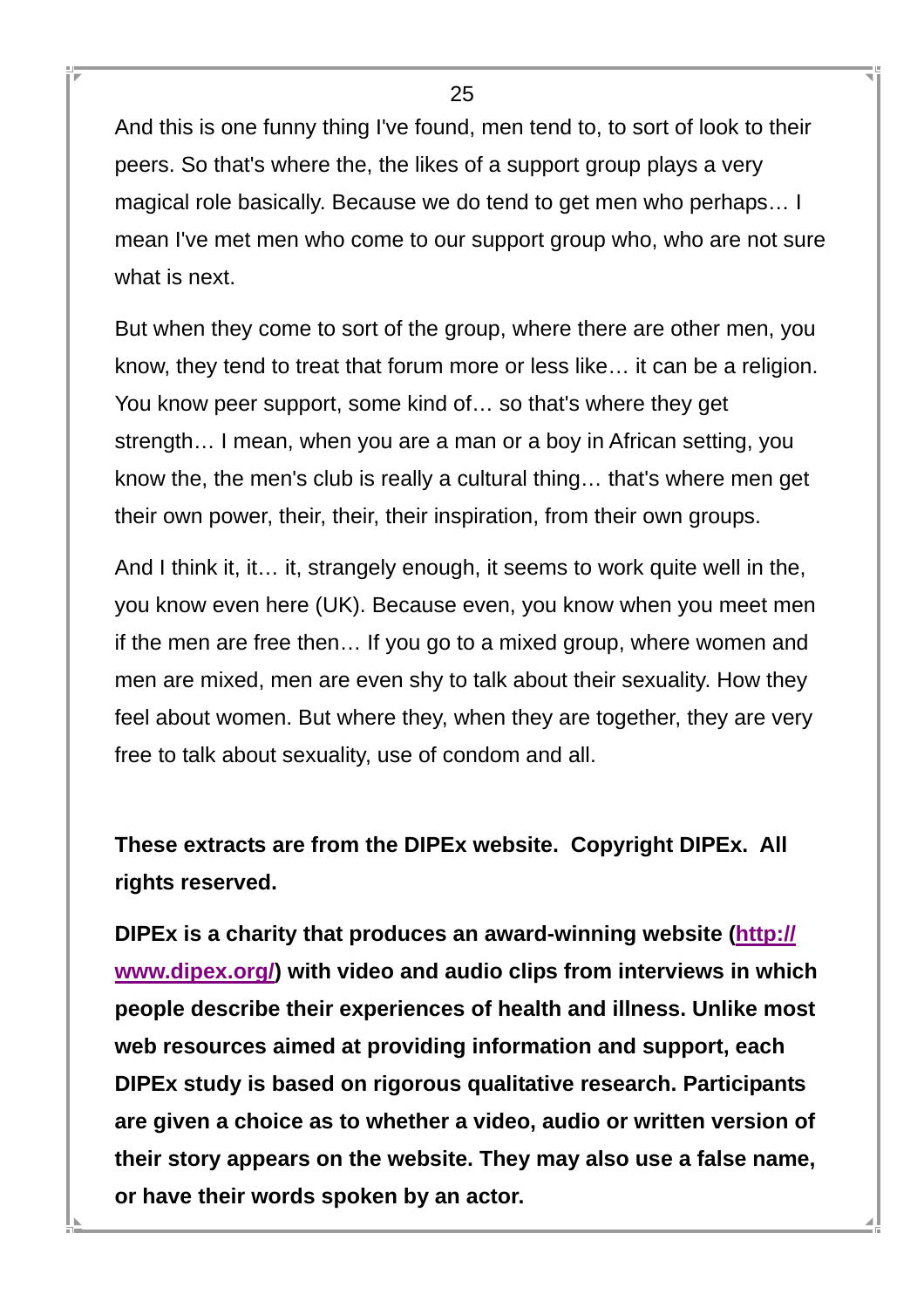## **What is HIV?**

HIV stands for Human Immunodeficiency Virus.

HIV infects and gradually destroys an infected person's immune system, reducing their protection against infection and cancers.

Initially, someone living with HIV may show no symptoms of HIV infection as their immune system manages to control it. However, in most cases their immune system will need help from anti-HIV drugs to keep the HIV infection under control. These drugs do not completely rid the body of HIV infection.

## **What is AIDS?**

AIDS is short for Acquired Immune Deficiency Syndrome.

AIDS is not a single disease or condition. Instead, it is a term that describes the point when a person's immune system can no longer cope because of the damage caused by HIV and they start to get one or more specific illnesses.

People do not actually die from AIDS; they die from the cancers, pneumonia or other conditions that may take hold when their immune system has been weakened by HIV.

The term AIDS is now very rarely used. It is more usual to talk of latestage or advanced HIV infection.

**Source[: h](http://www.tht.org.uk/informationresources/hivandaids/whatarehivaids/)[ttp://www.tht.org.uk/informationresources/hivandaids/](http://www.tht.org.uk/informationresources/hivandaids/) whatarehivaids/**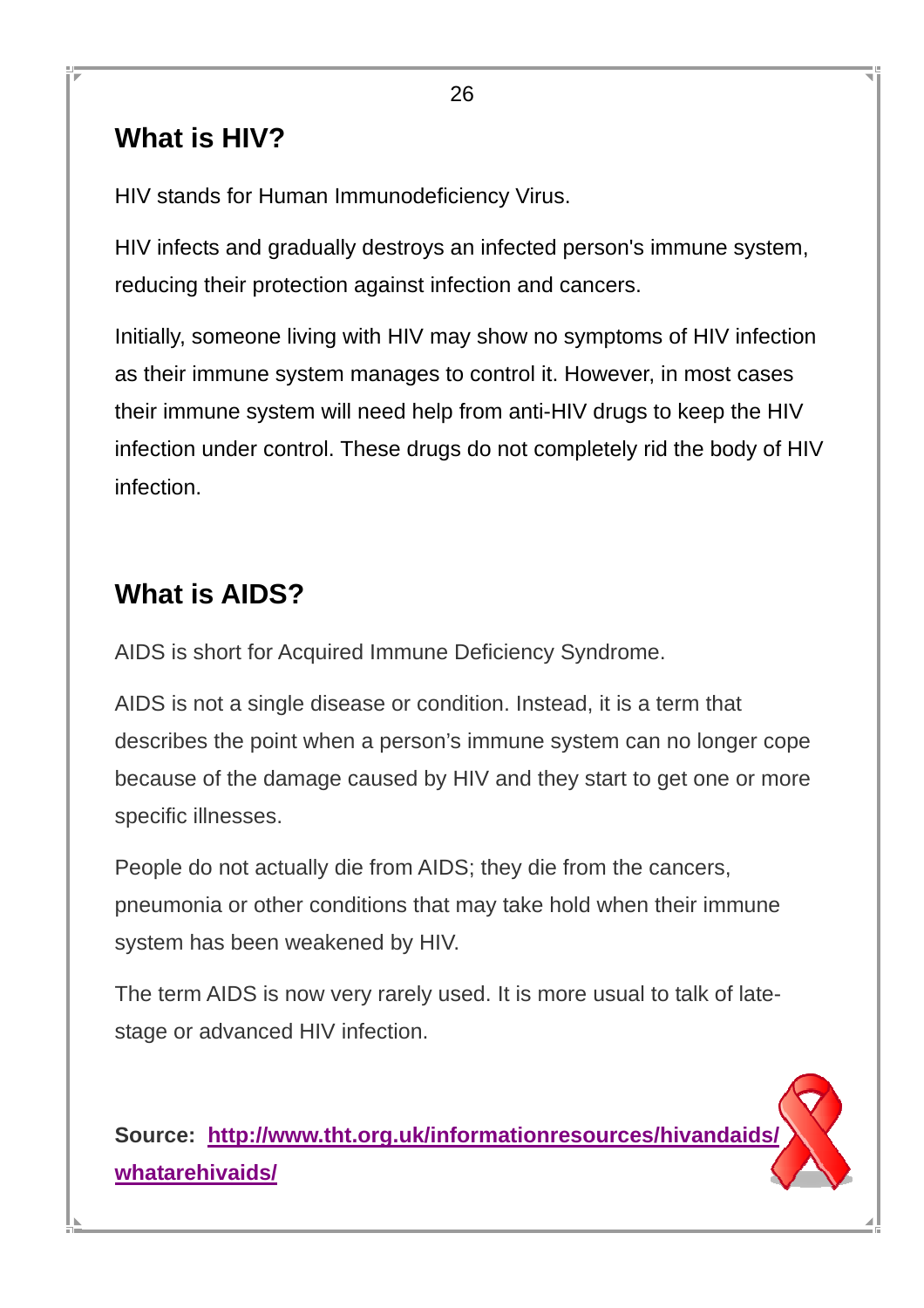#### **Remi Al-Ameen**

Remi Al-Ameen, Who am I? How does sickle affect me? How do I manage life, with Sickle Cell Anaemia? When I sat down to consider what someone might want to know when reading this spotlight, the above questions came to mind. Therefore I felt the best possible thing for me to do would be to answer them as briefly and directly as possible and without too much moaning.

First off then who am I? My name is Remi Al-Ameen and for the most part I try to live up to my name which when translated means friend of God, the trustworthy and the faithful. Although nobody is perfect, I am a trustworthy and faithful son of an Evangelical Christian mother and a strictly devout Muslim father. My age is a mystery, lets just say I am in my thirties and my age bothers me a little.

Most people know me through my work within the community. On various projects, in schools, college and most importantly the Youth Centre which has been running for a year and half now. I run a small charity **"Merton Youth Inclusion Trust"** . Actually this is a good point at which to start answering the question How does Sickle affect me? Sickle Cell has been around as far back as I can remember and since the day the doctors discovered that me and sickle were to be friends for life, it has been a roller coaster ride which has had some highs and for the most part very many low points.

Sickle hasn't done me any favours, in the physical department not that I'm not good looking or anything. Just that I knew from very early on that all this sickle stuff was going to mean curtains for severe physical exercise, in other words I wasn't going to be the next Daley Thompson or Linford Christie. Remi with a condition that at the time only a few people knew about. That is what I was going to be and nothing more. The Medical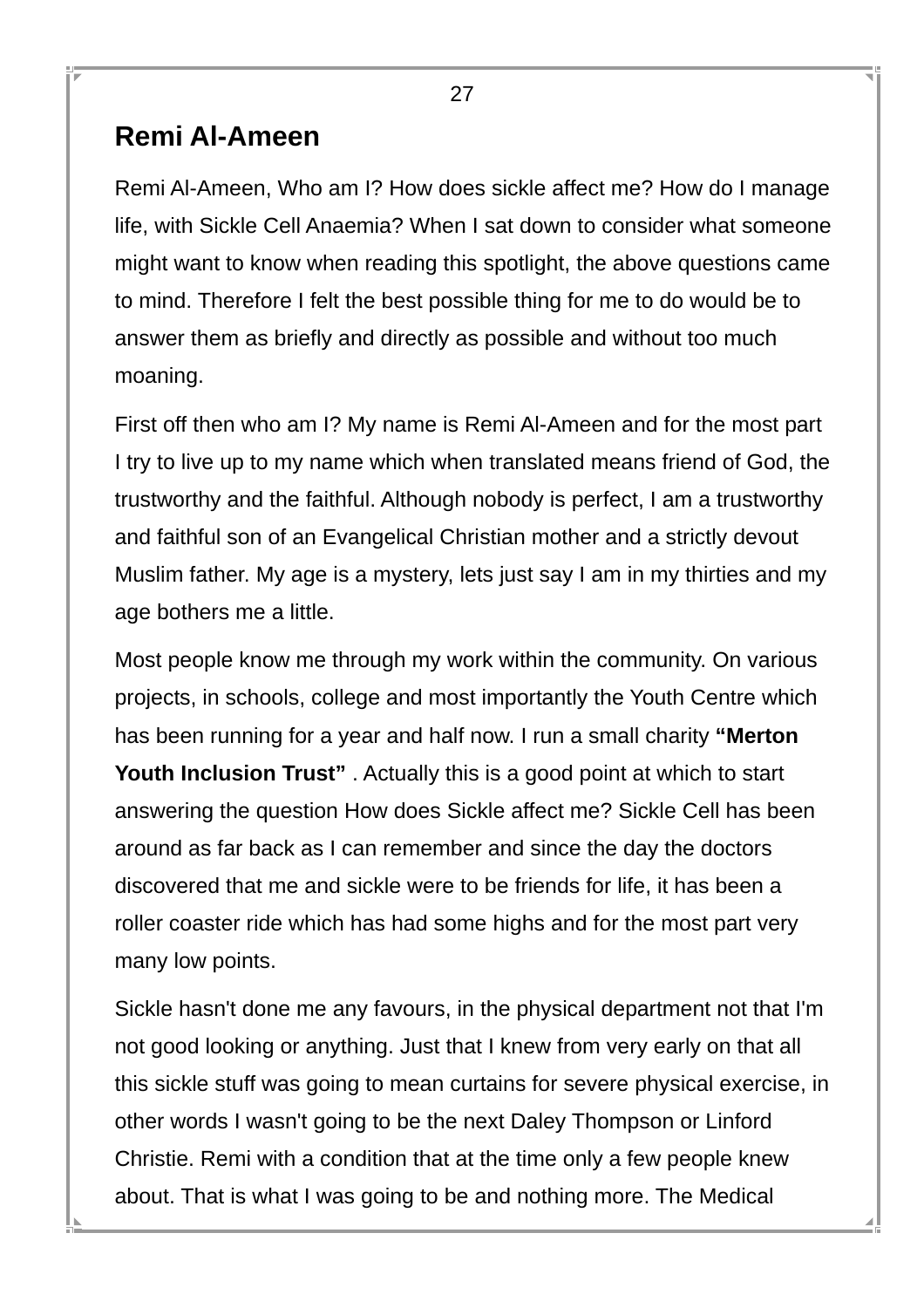fraternity have a way of reminding you that this was all you would be, however their words have had the opposite effect and in essence this has given me a sense of drive which has lasted the whole of my life.

In life we all face various obstacles some greater than others. My Sickle has given me the drive to do some innovative & quite remarkable things. Moving at a fast pace wondering whether my life would end tomorrow or not, has had its setbacks. Some people cant keep up with my "it should have been done yesterday" mentality. Others congratulate me on my drive, persistence and determination. The only way to describe it is that it feels as if you are playing a board game and just before you get to the end the dice, pieces and the board will all disappear so you better play fast or else you will miss out.

How do I manage life, with Sickle Cell Anaemia?

Having spoken about this at length, my understanding is that as Sicklers we need to embrace the way we live, understand our limitations and take it easy because we will all die someday. Beyond this, with Sickle you take every day as it comes, we all know that we shouldn't be cold, stressed or dehydrated. But we still get ourselves into it.

Do make sure that you enjoy every precious moment of this life and Yeah do things that will precipitate the cold, stress and dehydration!! I do frequently. This is the only way I cope with things. As for painkilling, until they invent a painkiller that doesn't make you feel like a junkie, and is as natural and homeopathic as some of the remedies out there I will be managing the minor crises with mind control and the major crises at hospital.

**"This article was first published in September 2005 on the MSCTG (Merton Sickle Cell and Thalassaemia Group) website. It is Copyright MSCTG. All rights reserved" <http://www.msctg.org.uk/Spotlight.htm>**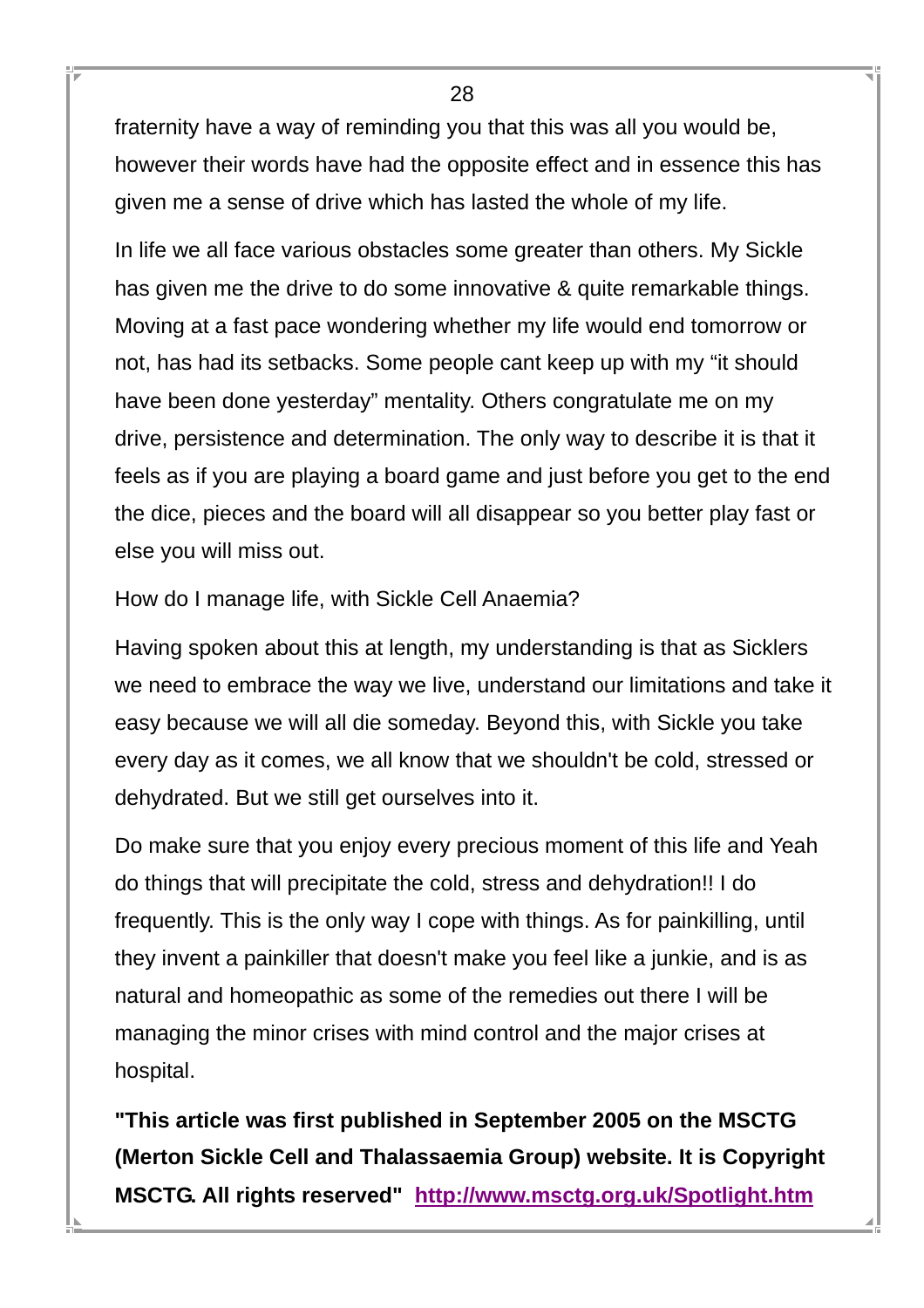#### **What is sickle cell disease?**

Sickle cell disease changes normal, round red blood cells into cells that are shaped like crescent moons. The name "sickle cell" comes from the crescent shape of the cells. A sickle is a farm tool with a curved blade that is used to cut crops like wheat.

Normal red blood cells move easily through your blood vessels, taking oxygen to every part of your body. But sickled cells can get stuck and block blood vessels, which stops the oxygen from getting through. That can cause a lot of pain. It can also harm organs, muscles, and bones.

Having sickle cell disease means a lifelong battle against the health problems it can cause, such as pain, infections, anemia, and stroke. But many people are able to have a very good quality of life by learning to manage the disease.

Sickle cell disease is inherited, which means it is passed from parent to child. To get sickle cell disease, a child has to inherit two sickle cell genes - one from each parent. Sickle Cell Disease mostly affects people from the African, African Caribbean, Italian, Greek, and Arab communities. (Where Caucasians, Asians and Europeans have inherited this defective gene, it is not necessarily a result of being from a mixed African or Caribbean background.) Thalassaemia mostly affects Asians, Greeks, Italians, Africans, as well as Caribbean and Hispanic communities.

When a child inherits the gene from just one parent, that child has sickle cell trait . Having this trait means that you do not have the disease, but you are a carrier and could pass it on to your children.

Painful events are the most common symptom of sickle cell disease. They are periods of pain that happen when sickled cells get stuck in blood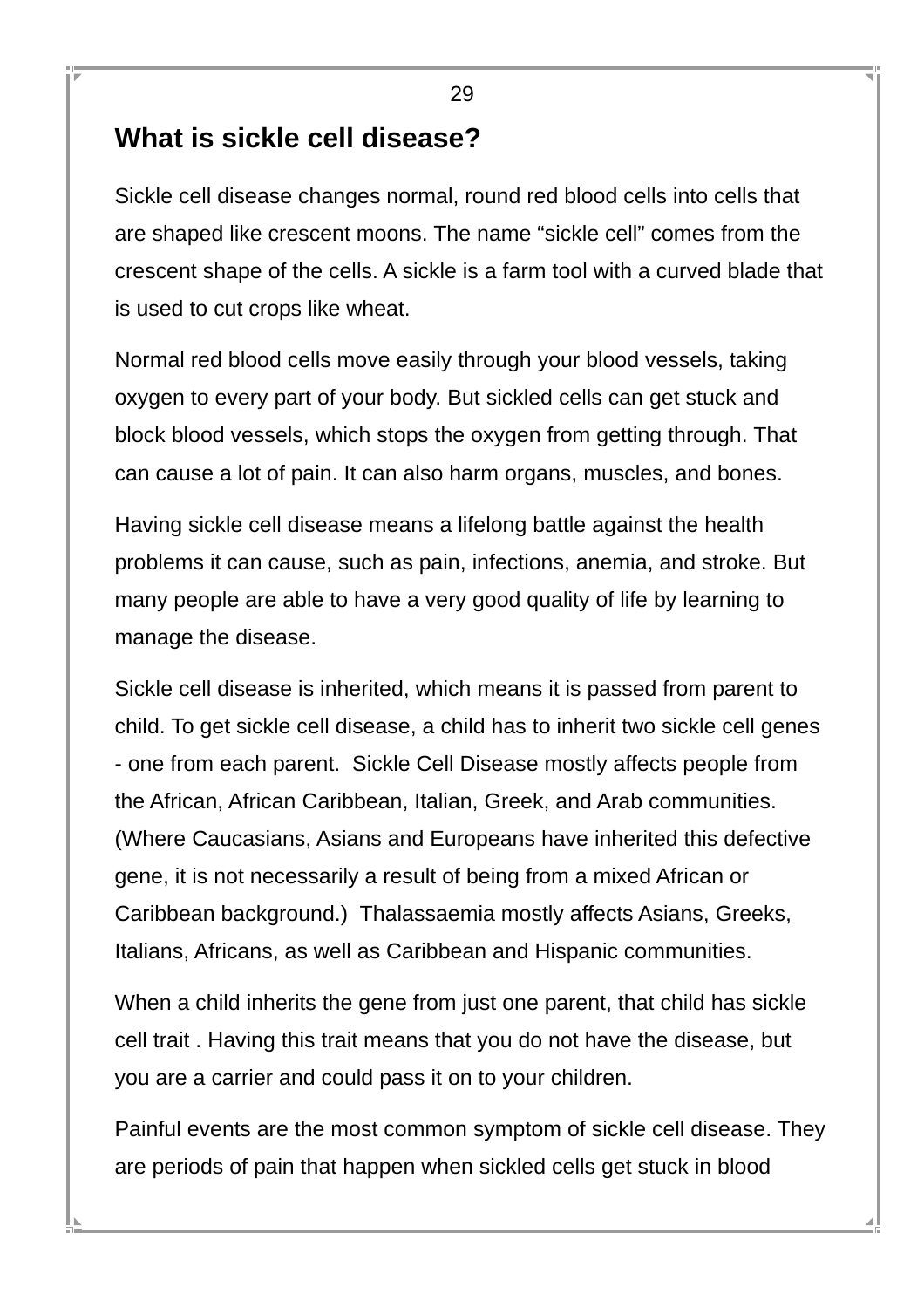vessels and block the blood flow. These events usually cause pain in the hands, feet, belly, back, or chest. The pain may last for hours or for days.

People with sickle cell disease often have anemia , caused by a shortage of normal red blood cells. Anemia makes you feel weak and tired. People with sickle cell anemia may look pale or washed out. They may have a yellowish look to their skin and the whites of their eyes (jaundice).

Doctors cannot yet tell which symptoms a child born with sickle cell disease will have, when they will start, or how serious they will be.

A simple blood test can show whether a person has sickle cell disease. ...

Early treatment includes daily antibiotics from 2 months to 5 years of age to help prevent infections. Routine childhood immunizations are also important.

Managing pain is often a big part of having sickle cell disease. ...

Some people need regular blood transfusions to keep down the number of painful events and lower the risk of stroke and other problems.

Regular checkups are an important part of life with this disease. People with sickle cell disease need a good working relationship with a doctor who is an expert in treating it.

**Source[: h](http://www.webmd.com/a-to-z-guides/sickle-cell-disease-topic-overview)[ttp://www.webmd.com/a-to-z-guides/Sickle-Cell-Disease-](http://www.webmd.com/a-to-z-guides/Sickle-Cell-Disease-)Topic-Overview**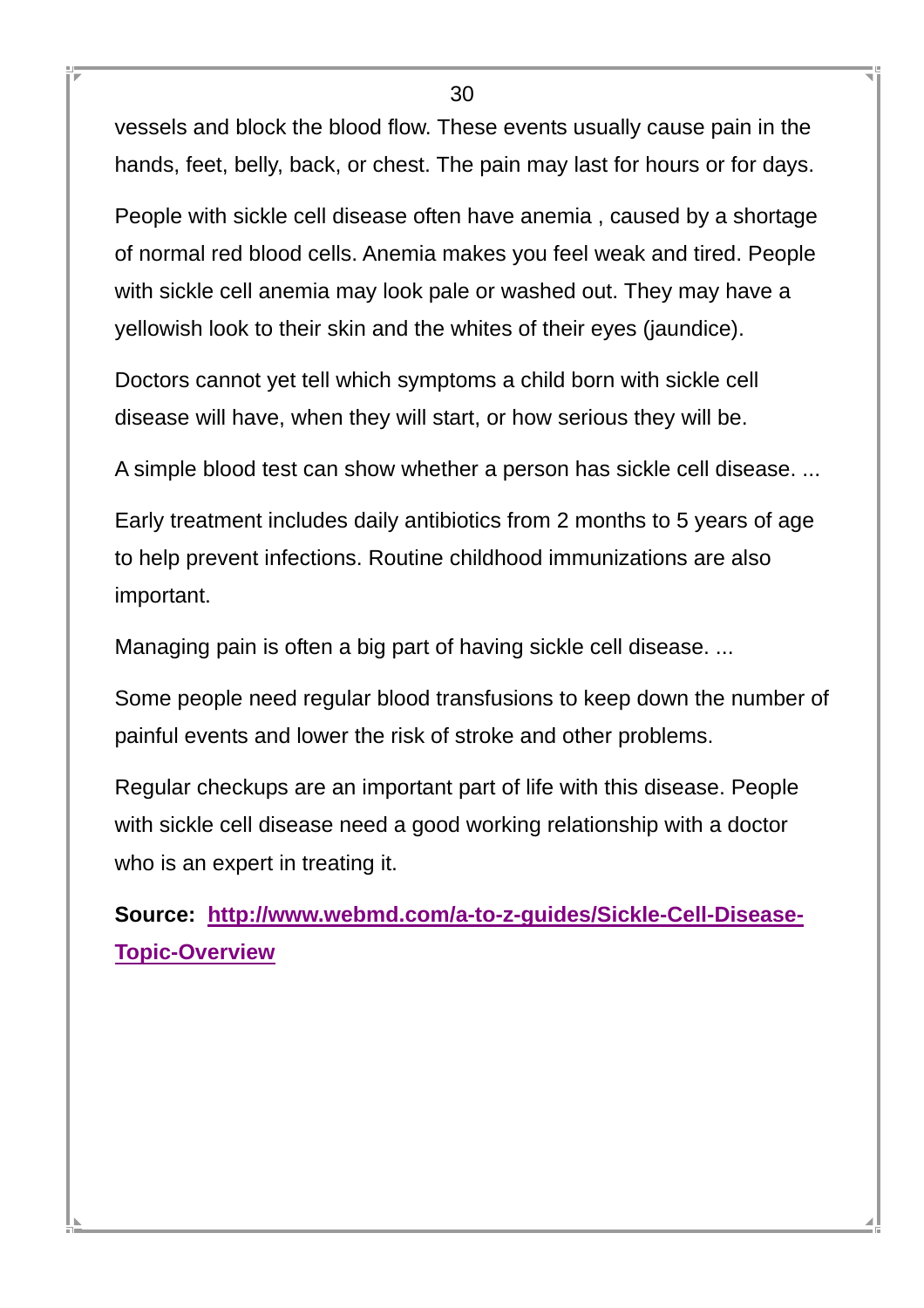#### **MS: The 'white man's disease'**

by Sarvat Khan

**Sarvat Khan lives in Lancashire. She was diagnosed with Multiple Sclerosis (MS) eleven years ago. The two-lettered condition is not common across the globe meaning her family and local Asian community often find it hard to get to grips with what's happening to her.** 

My father took me to see his doctor - Dr P - in 1996 because the diagnosis I had received from my neurologist was alien to him. The GP told us both that that I couldn't possibly have Multiple Sclerosis because it's a "white man's disease"

Is it? Why? Did that mean I had been misdiagnosed?

The mixed messages made me start me researching the disease, and I discovered that MS is a condition predominately found in temperate latitudes. The majority of carriers reside in the western hemisphere. The disease is most common in Europe, North America, Australia and New Zealand. Those areas north of 40 degrees latitude have a higher occurrence than those around the Equator. All this supports the theory that MS is predominantly a disease affecting northerly countries.

So, how prevalent is it in India and Pakistan? It's not true to say it's unheard of. Though it is uncommon, there are some cases of people with MS and I did come across a branch of the MS Society in Karachi.

On the whole MS is rare in this part of the world due to a combination of geography, diet, medical facilities and lack of financial resources to diagnose the disease - the NHS is but a dream for these people.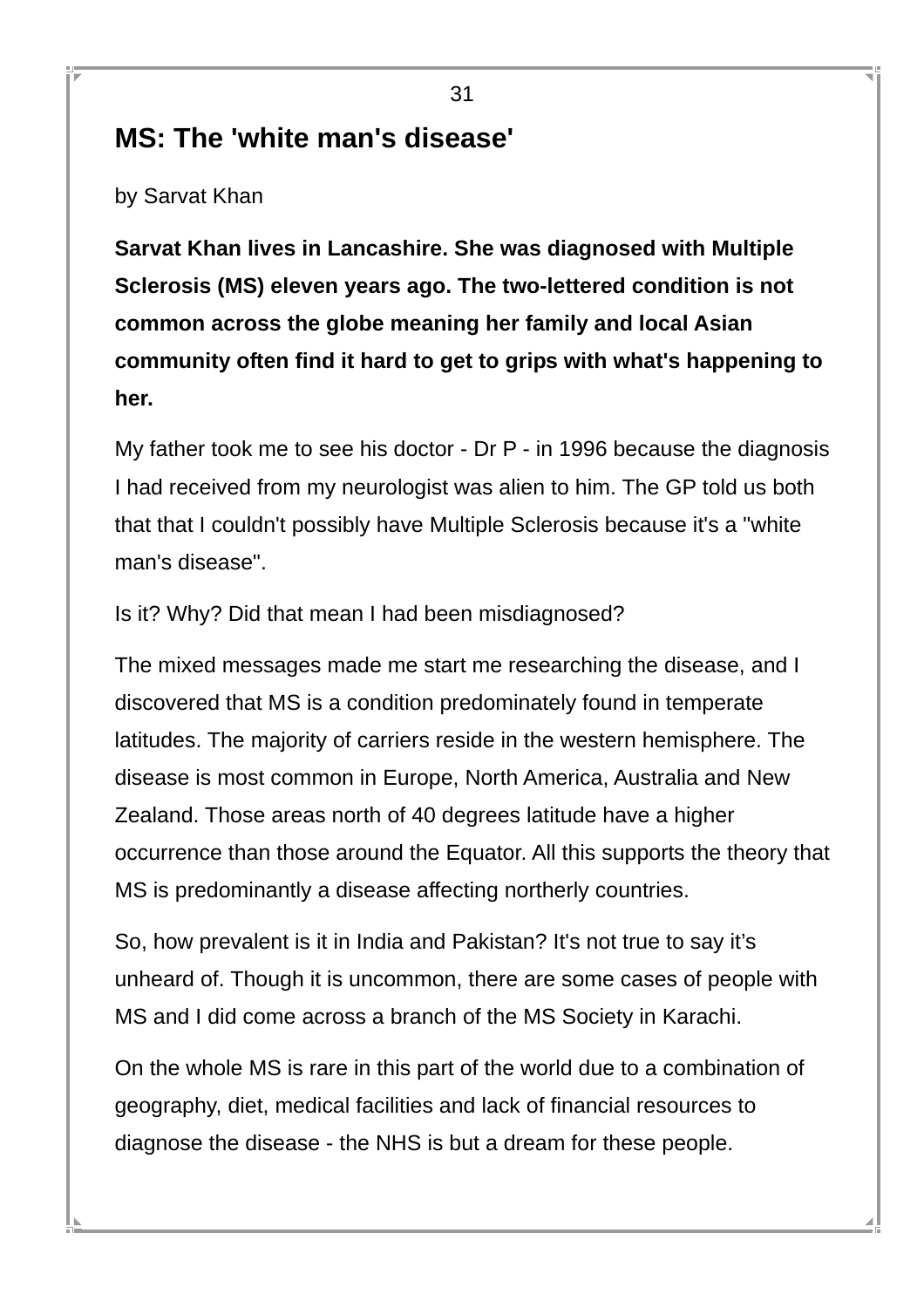For the average person the facilities are non-existent. For medical matters they are often seen by Moulvi's - religious priests. Prayers will be made for the patient, two things would be suspected: either evil spirits or black magic - that's another story!

To obtain a diagnosis of MS, you either need a lumbar puncture or a MRI scan - both of which are not common or not accessible. Although Karachi has a scanner, for instance, the cost of a diagnosis can extend into thousands of Rupees, the kind of money only the very wealthy have.

Some theorise that sunlight and seasons are possible factors in the occurrence of the disease. Research shows that disease onset and relapses are more common in the springtime and less common in the winter. The variance between the seasons is more prominent in areas further away from the equator meaning MS symptoms might be more extreme or noticeable further north.

Another possibility is diet. MS in the coastal regions of Norway is lower than the rest of the country. Could this be due to the higher-level of fish consumption? Fish apparently is high in Vitamin D3 and Omega-3 fish oils; one or both of these facts may play a part.

In my own experience I have not come across a member of the Bengali community suffering the disease. Could this be due to their staple diet of boiled rice and fish?

So why have I got it? Could genetics play a role? MS is particularly common within people of European origin, especially British and Scandinavian. It is rare in Chinese and Japanese people, who often suffer a more aggressive form of the disease if contracted.

Does the fact my father migrated to England in 1960 hold the key to my MS? According to one study, migrating from one area of the globe to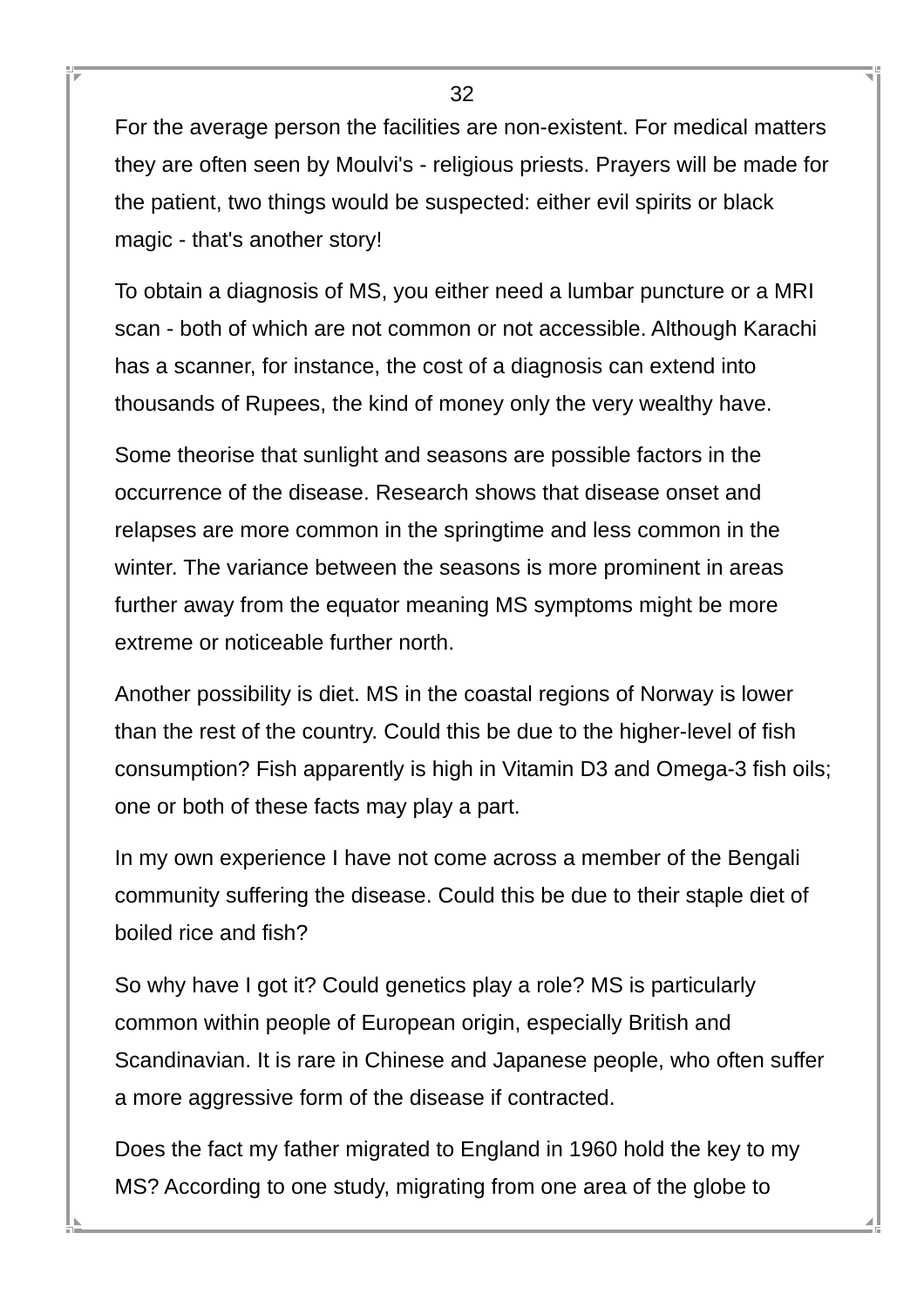another before puberty means that the individual takes on the incidence of the area to which they migrate.

First generation immigrants to Britain have a much lower incidence of MS than their second-generation counterparts. Something I'm sure no one considered when migrating. What was often unheard of in the Asian community is now affecting more Asians year on year.

Awareness of the disease in our community is gradually increasing, more and more cases are surfacing. I was fortunate enough to be put in touch with a group that is a spin off from the MS Society and closer to home for me - the Asian MS Society. They deal with the unique problems facing members of our community.

Trying to explain my diagnosis to my parents proved extremely difficult. I felt as though I was dealing with and accepting the diagnosis easier than they were. It must be frightening knowing that your youngest child has a disease you have never before heard of. Fortunately the Asian MS Society provided a number of useful articles in Urdu. Allowing my parents to gain a better understanding of what MS is and how it can be managed.

At the time they were adamant that I was never to let anyone know of the diagnosis. Disability is often something that Asians feel ashamed of and brushing it under the carpet is a natural reaction. As time passes, my parents and others have come to accept my illness as they learn more about MS and challenges it poses to both able-bodied as well as disabled people.

The numbers are creeping up as more Asian MSers brave the stigma attached to having a disease and 'out' them. Females are affected more than men on a two to one ratio. I was told just last week of a young Asian girl recently diagnosed who had been told by her parents never to let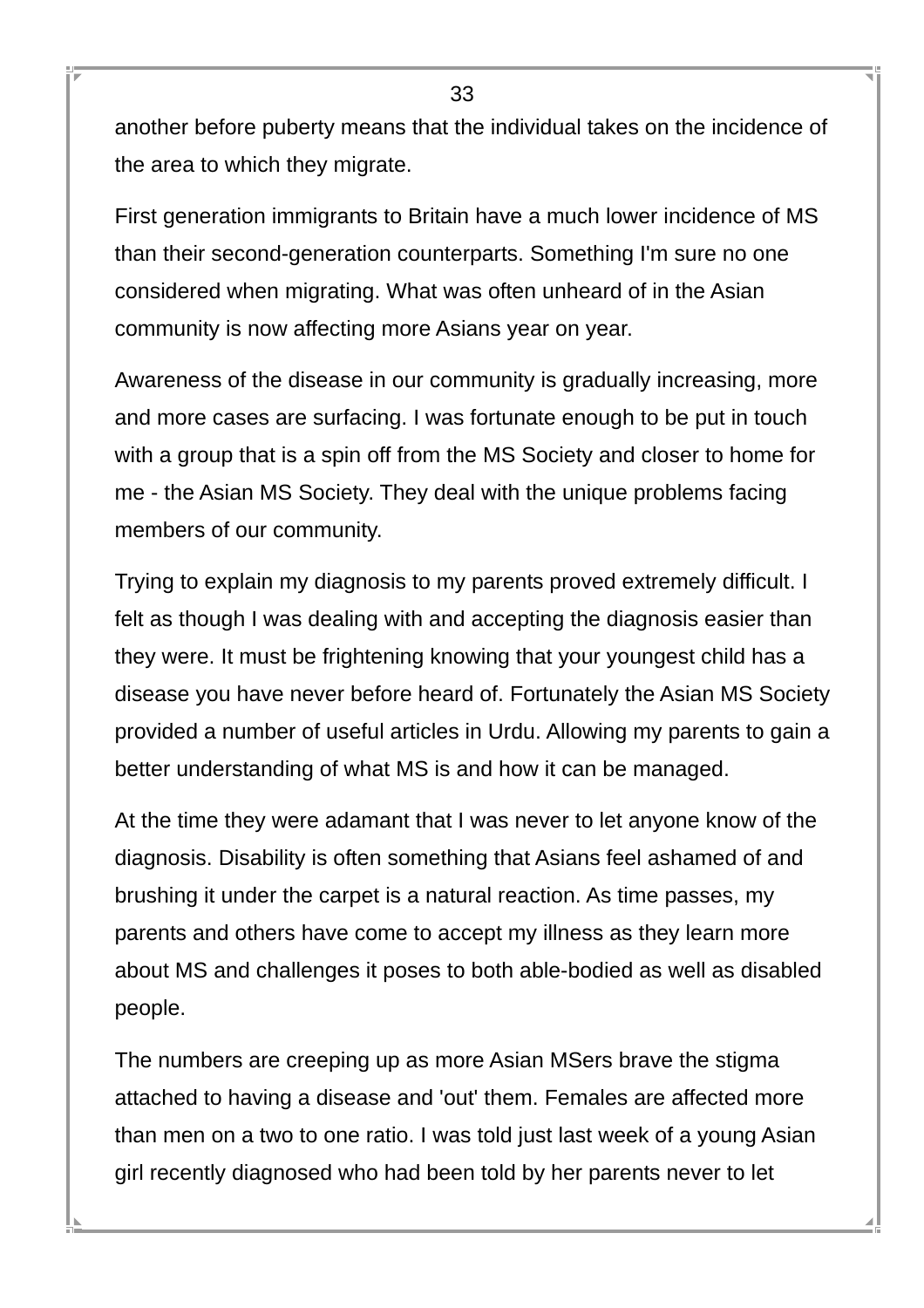anyone know in the fear that she wouldn't find a suitable marriage partner. The sad fact is very few Asian parents would ever let their children marry a person who suffered with a chronic disease that has such an unpredictable nature.

Going back to my father's GP, Dr P, I saw him at Tesco three months ago. I was shopping on my scooter as usual. He hadn't seen me since telling me I would wake up one day and it would be gone. Poor guy looked as though he had seen a ghost; he couldn't even look me in the eye. Ironically I am now good friends with his daughter, who was diagnosed with MS a few years ago.

**"This article was first published in 2006 on Ouch! - bbc.co.uk/ouch the BBC's disability website. It is Copyright BBC. All rights reserved"** 

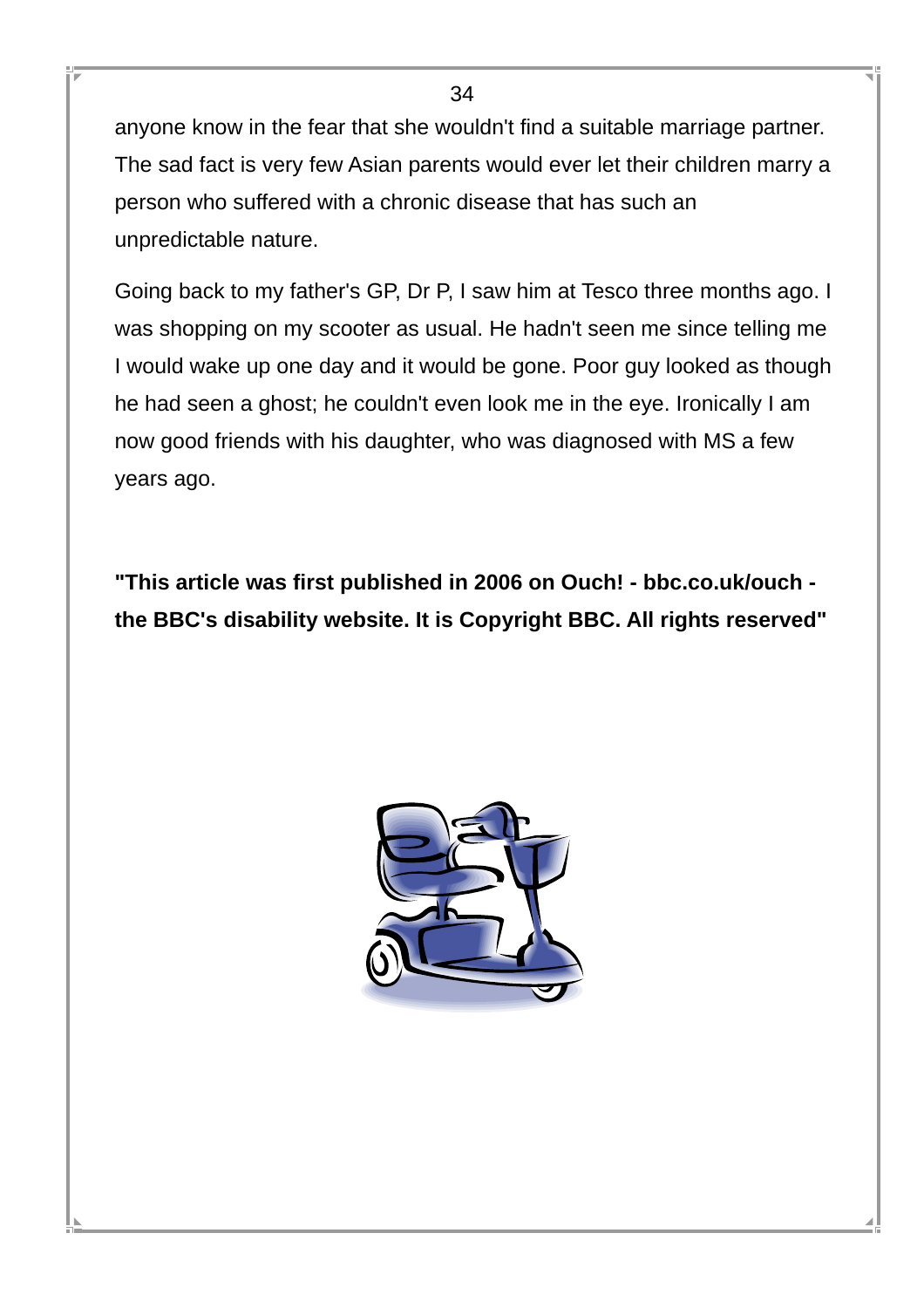#### **What is MS?**

Multiple Sclerosis (MS) is the most common disabling neurological condition affecting young adults. Around 85,000 people in the UK have MS. MS is most often diagnosed in people between the ages of 20 and 40 – though it can be earlier or later. Women are almost twice as likely as men to develop MS, and in rare cases it affects children.

MS is the result of damage to myelin - a protective sheath surrounding nerve fibres of the central nervous system.

When myelin is damaged, this interferes with messages between the brain and other parts of the body.

For some people, MS is characterised by periods of relapse and remission while for others it has a progressive pattern. For everyone, it makes life unpredictable.

Once diagnosed, MS stays with the person for life, but treatments and specialist care can help people to manage many symptoms well. Although its cause is not known and a cure has yet to be identified, research continues into all aspects of the condition.

Source: [http://www.mssociety.org.uk/about\\_ms/index.html](http://www.mssociety.org.uk/about_ms/index.html)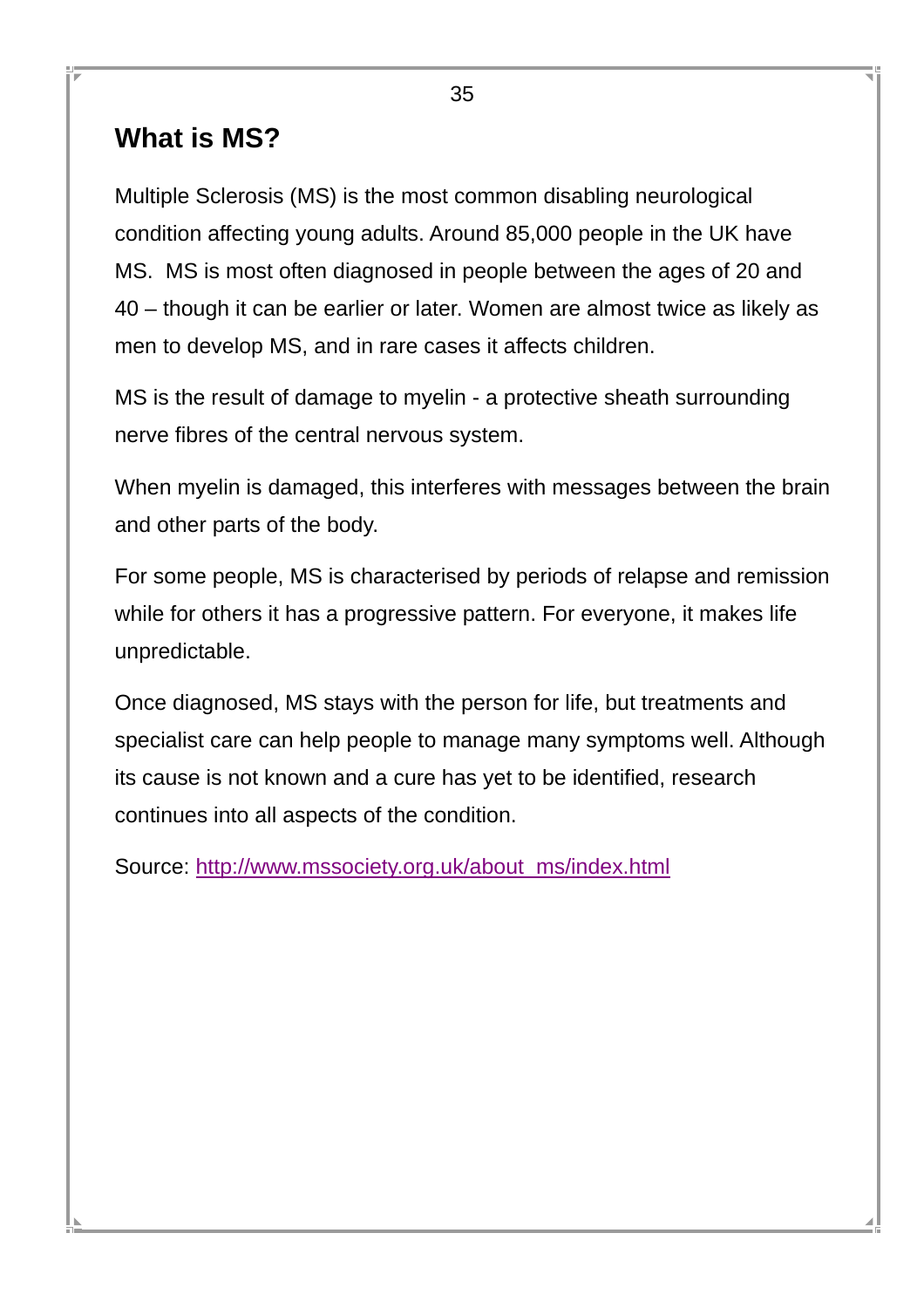## **Breaking it down: Mental health and the African community**

*Me2We - Mental Health*

Mon 18 December 2006

**Morenike Fasuyi discusses her personal experience within the British mental health institutions and highlights the need for the government to honestly address the serious issue of mental health and the African community in the UK.** 

Dealing with the pressures of life in the United Kingdom as an African person is extremely difficult. The general consensus suggests that African people have to work twice as hard as their European counterparts in every aspect of our social, cultural and economical existence in order to make ends meet.

Coupled with the covert oppression exhibited by the powers that be, we also have to contend with the difficult issues that manifest in our relationships, marriage, family and work. The accumulation of the above factors, of course leads to stress. In some cases, the stress levels are so high that you end up having a nervous breakdown. I should know because I have been there.

I am not ashamed to express my views on this matter. I believe that my experience should be shared in order to inform some of you that anybody can break down at anytime and remind those who have gone or are going through similar experiences that you are not alone. I have positively been able to identify my experience as a journey. The views I hold are based on my local health authority and what I have experienced, others health authorities may be different.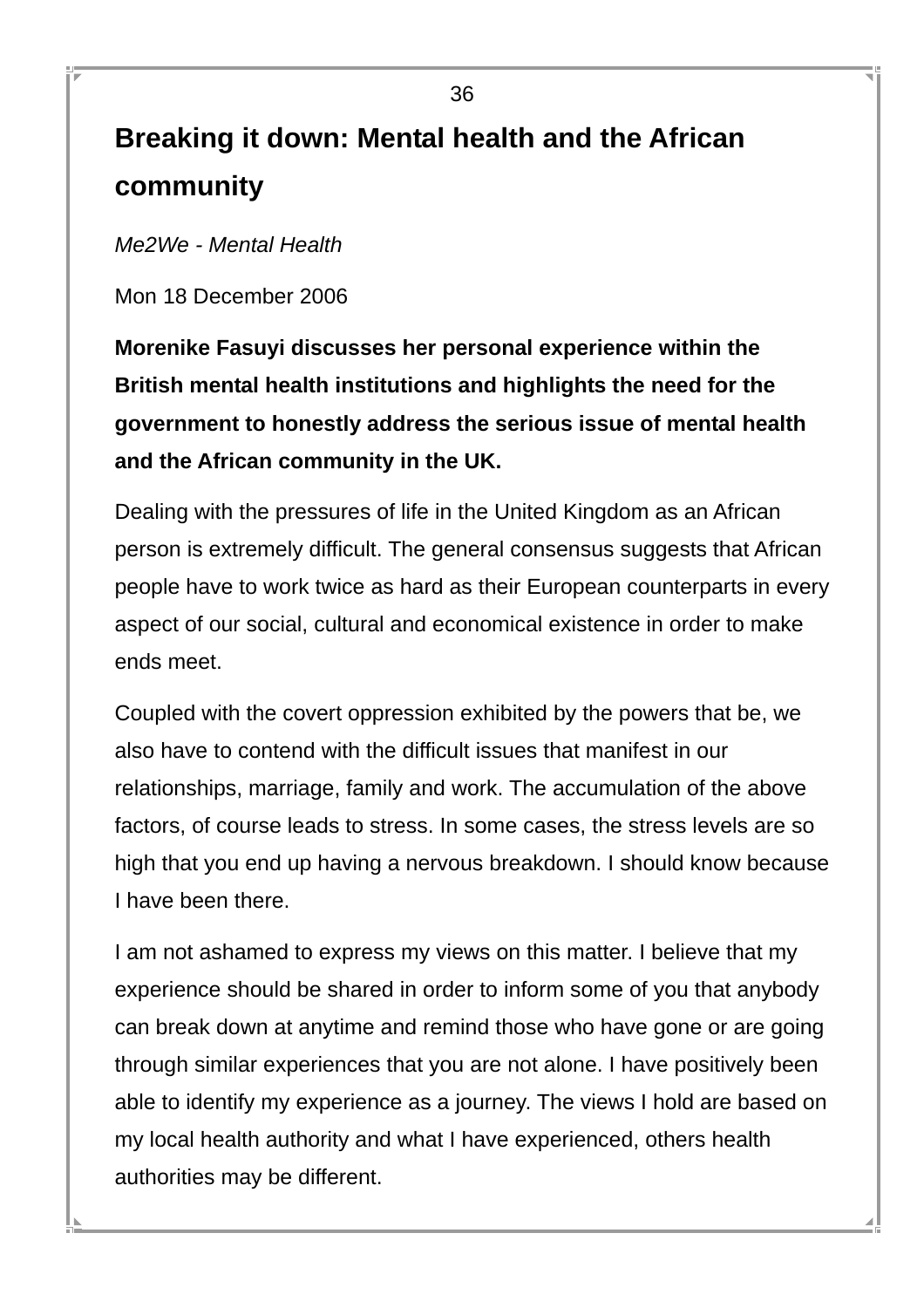One minute I am a successful individual, reasonable income and full of confidence. The next minute, at the age of 31, I was diagnosed with Bipolar Affective Disorder. This is a condition where your mood can go between extremes of high to low causing you to act in ways that are out of character. Another term for the condition is manic depressive. I still have reservations about the diagnoses as I am against the mental health profession attaching labels which ultimately define you. Thus you become part of the system.

The reason I hold this view is because my Bipolar is triggered and predominately based around African issues, such as slavery, politics, oppression, Africa and the suffering of my brothers and sisters in the Diaspora. I suffered from flashbacks as to what it would have been like for our brothers and sisters on the boats, shackled and naked. I imagined the stench, as where they lay, was where they released all bodily functions. Imagine the Women during their menstruation… I imagined their screams in their African dialect shouting 'Oyinbo bo, Oyinbo bo, sa re sa re!' - The white man is coming run run!! - in Yoruba Dialect. I would get flash backs of how they were taken off the ships shackled, soiled naked and cold. When we are cold, we have the luxury of wearing jackets or coats and we as African people, are still cold!!

Basically my condition takes me back to the time of enslavement. I feel the pain, sorrow and suffering and the obvious hatred towards Europeans. I begin to get agitated and unable to cope with the reality of what has happened and what continues to happen in the world pertaining to African people. I feel hopeless and scared because we are still experiencing the effects of our enslavement. This is not to say, that there are no successful African people in the world, however the ratio is very unbalanced and it is time that we united as a mighty African race. I feel that there appears to be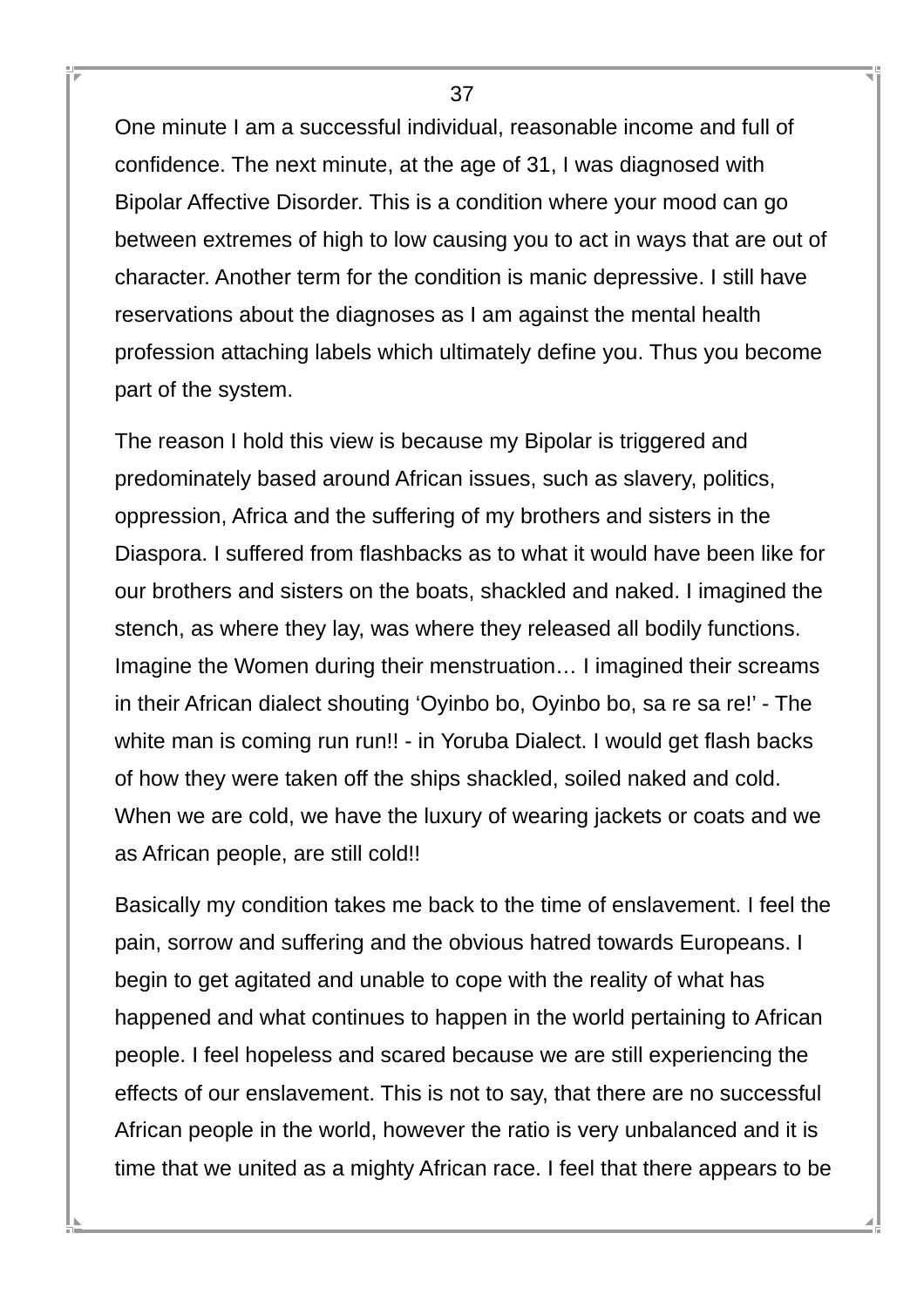a concerted effort by Western Governments to keep African people oppressed, through neo-colonialism and indoctrination.

My feelings are anxious and grandeur, which is not a crime. My condition encourages me to push for change now as the exploitation and oppression of African people globally has gone on long enough. As a campaigner, naturally I want action now. We have been going to meetings upon meetings, talking for the past 50 years about the struggle yet we are still fearful of moving forward. This feeling also affects my wellbeing. The only individual in my opinion, who courageously fought for the rights of his people through his ideology of how we emancipate ourselves economically and culturally, was Marcus Garvey.

On May 1st 2004, I awoke from my bed and screamed "Oh my God" - I can only explain it in spiritual terms. It was as if the ancestors called upon me and removed the scales from my eyes. I was able to see the ugly world we live in and the high level of conspiracy that has been logistically planned to avoid a potential African "Revolution". Karl Marx discusses this pattern when he talks about groups that are oppressed eventually gaining a class consciousness that ultimately leads to a revolution.

May 1st is where my journey began. I became overwhelmed with a spiritual understanding of numerology and how numbers relate to African people especially the numbers 7 and 9. I also felt alerted to the fact that 2007 may be the year that could potentially homogenize the divisions within the African community in order to effect change. There was also a strong sense of acknowledging, 'European Envy' towards African people which has historically continued to fuel their oppressive practices.

With all these thoughts going on in my head I could not sleep. In fact, I did not sleep for three days. I called a friend to come to my aid as I did not know what was happening to me. My views about the ancestors, African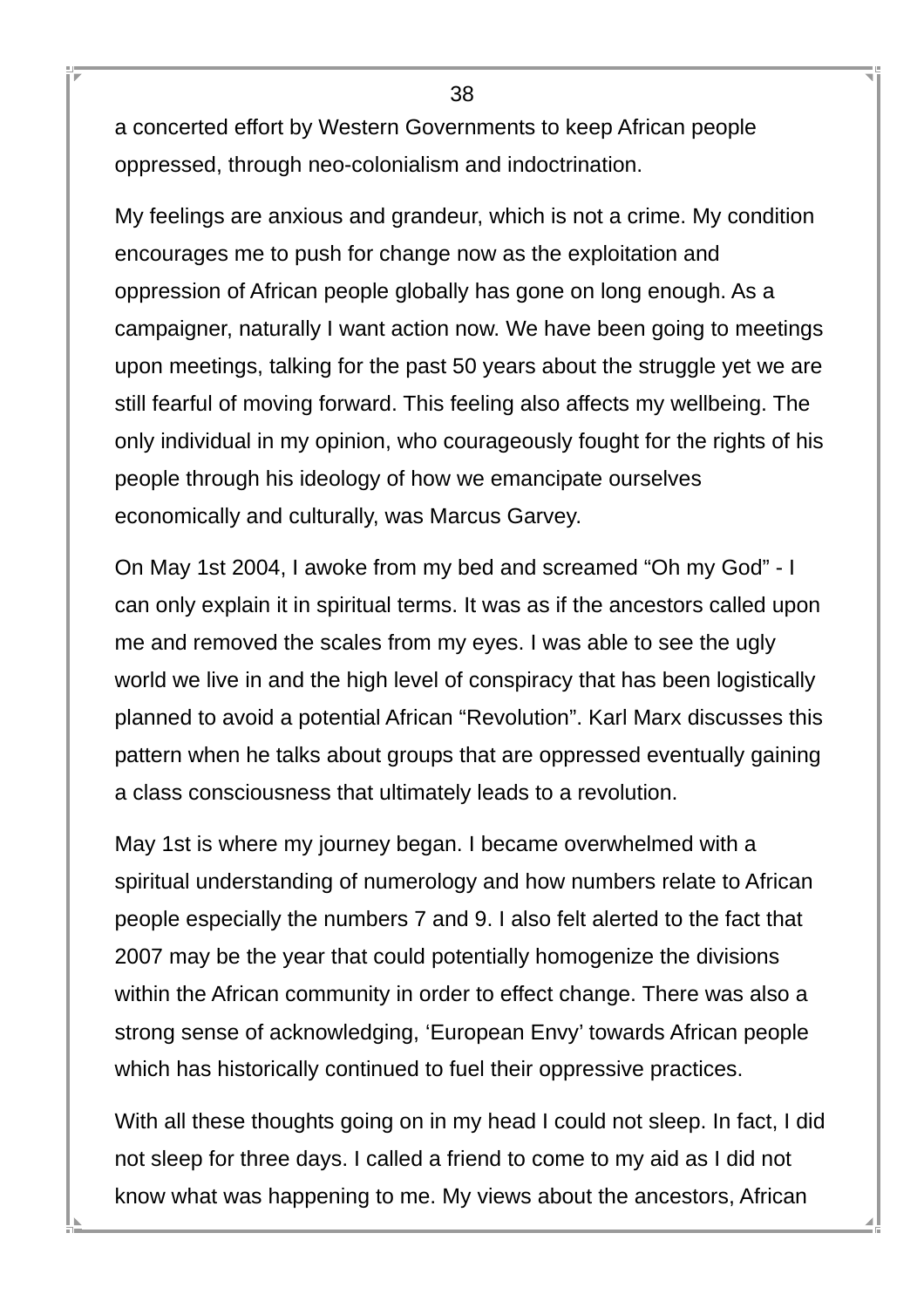history and politics caused concern for my family and friends. I was concerned myself! And this is how I gained my pass into the British Mental Health system.

#### **Tactics**

The mental health system is killing us point blank. If you are not strong, the system will break you down, so that you fit the part of looking dishevelled, impoverished and "mad". In some cases, your family, although unconsciously, will hand you over to the system as they do not have the knowledge to understand what is really going on. This is why you see many brothers and sisters looking rough in the street, hair uncombed and with poor personal hygiene. Families tend not to ask relevant questions or challenge the practices of hospital consultants and doctors. In some cases families neglect that the member of their family who has mental health issues.

Maintaining you within the system keeps consultants in their jobs and increases the profit of the pharmaceutical industry, which has a turnover of billions. I met a patient who had been in the hospital for five years! To me this was negligence on the part of the system since it is a statutory requirement for patients to have a structured care plan, social worker and other support that would involve care in the community - What were they doing for this patient who actually lived in the hospital?

Another tactic used to undermine you is intellectual intimidation. Consultants and doctors discuss very complicated clinical issues with patients who are incapable of understanding what is actually being said. This method of complicated jargon is also used when they talk to relatives, leaving everybody somewhat confused and resigned to the fact that the system knows best.

To further reinforce this point, in The North Kensington hospital where I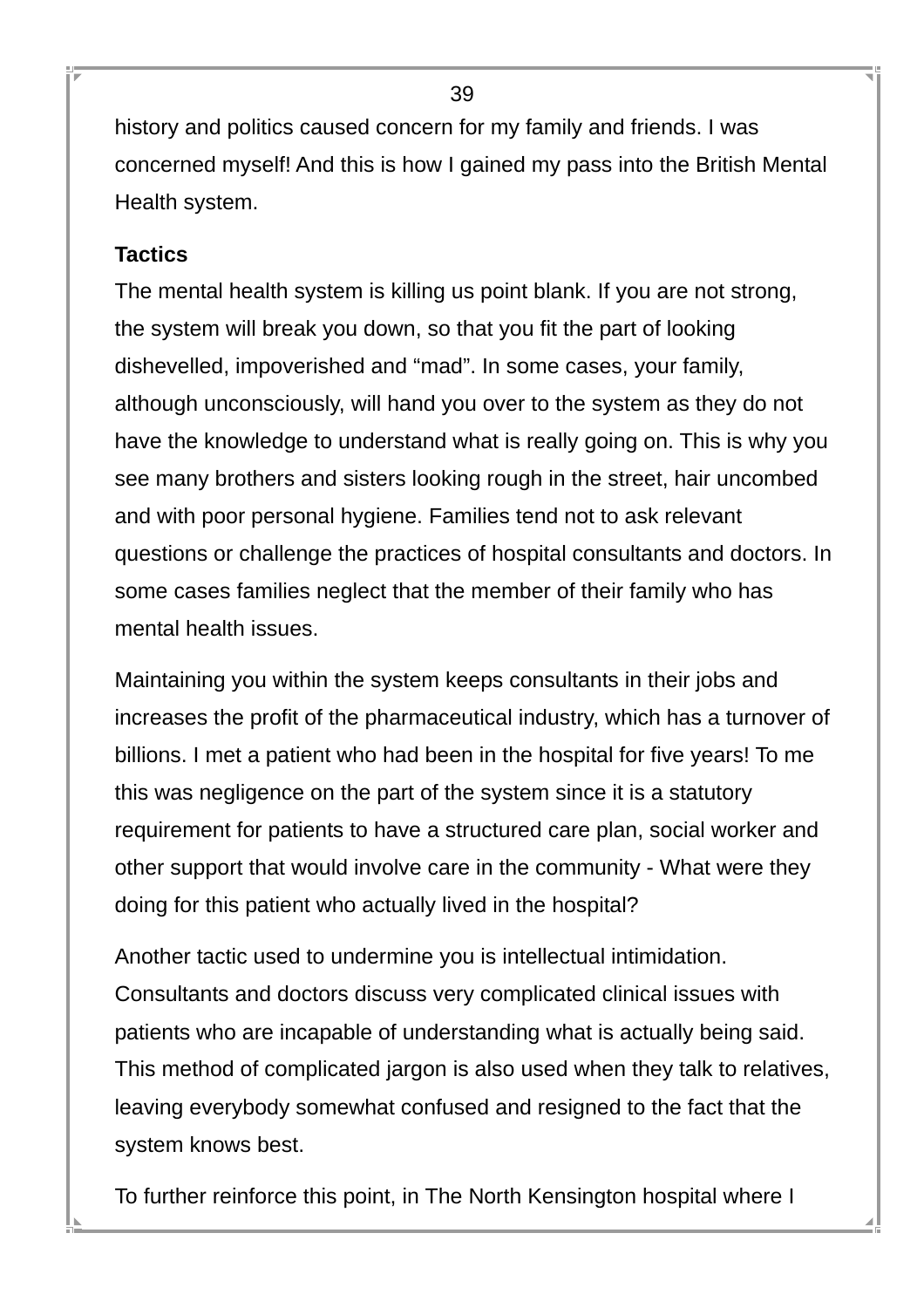was, they organize weekly meetings with patients. This is called ward round. You basically have to sit before a panel of consultants, doctors, student doctors, pharmacists, social workers and therapists. You are asked questions about how you feel and they discuss medication whilst you are being assessed. This particular forum is very intimidating, especially if you do not have the ability to articulate yourself in the same manner in which the panel addresses you. And if you are drugged up, you stand no chance of making sense which ultimately means you will not be able to justify being released from detention. I found these meetings pointless as they never wanted to hear about my condition being connected to cultural, spiritual and political issues. I was just seen as being a Bipolar sufferer… end of story.

When I tried to introduce the diagnoses of Post Traumatic Slave Syndrome by Doctor Joyce Leary, which has been recognized as a medical condition in the United States, I was basically digging myself into a grave, as this assertion of mine, meant that I was unwell! I showed them the book, I read out symptoms, such as:

- Difficulty falling or staying asleep
- Irritability or outbursts of anger
- Intense Psychological distress at exposure to internal or external cues that symbolize or resemble a traumatic event, (Slave Trade)
- Feeling a detachment or estranged from others

All of which I identified with!

The mental health system in the UK is so rigid and based on discriminative European ideology that they will never accept Post Traumatic Slave Syndrome as a clinical condition. You are either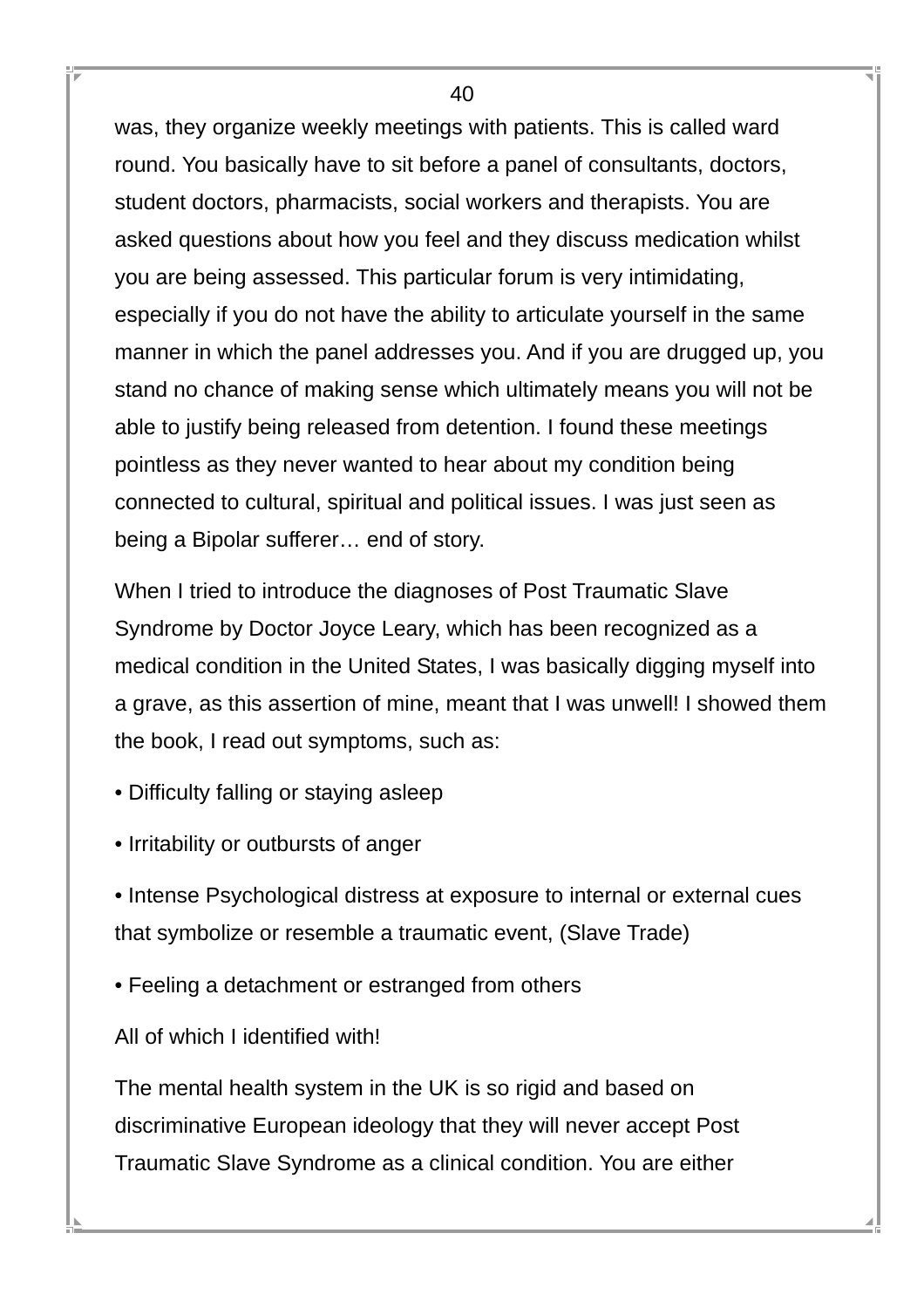schizophrenic, psychotic, bipolar and many other mental labels they have theorized, but you can not have a condition that manifests from a cultural or spiritual dimension.

The National Institute for Mental health in England conducted a study March 2003 entitled 'Inside Outside: Improving Services for Black and Minority Ethnic Communities'. An overwhelming 66% of African people complained of discrimination within the mental health services. The Delivering Race Equality in Mental Health Care Booklet, stipulates, "There should be ministerial acknowledgement of the presence of institutional racism in the mental health services and a commitment to eliminate it"… yea right!

#### **Druggies**

They pump you up with drugs many of which have side effects such as hallucinations, impotency, muscle spasms, memory loss, obesity… the list is endless.

The administering of the medication makes their jobs a lot easier because the medication sedates you. This is why we see some of our brothers and sisters walking around like zombies with very slow physical motions and speech delivery.

Medication is also administered as soon as you wake up in the morning, drowsy from your sleep; you are already sedated before 9am! I had to be strong. I had to adopt warrior like principles to address the medication as mind over matter. One positive thing that I instigated is that I told all the patients to get information about their medication as they had a right to do so. I always tried to empower them because these were my brothers and sisters caught up in the system with bleak prospects and no hope.

I found, that once you are in the system possibly under a section 1, 2 or 3,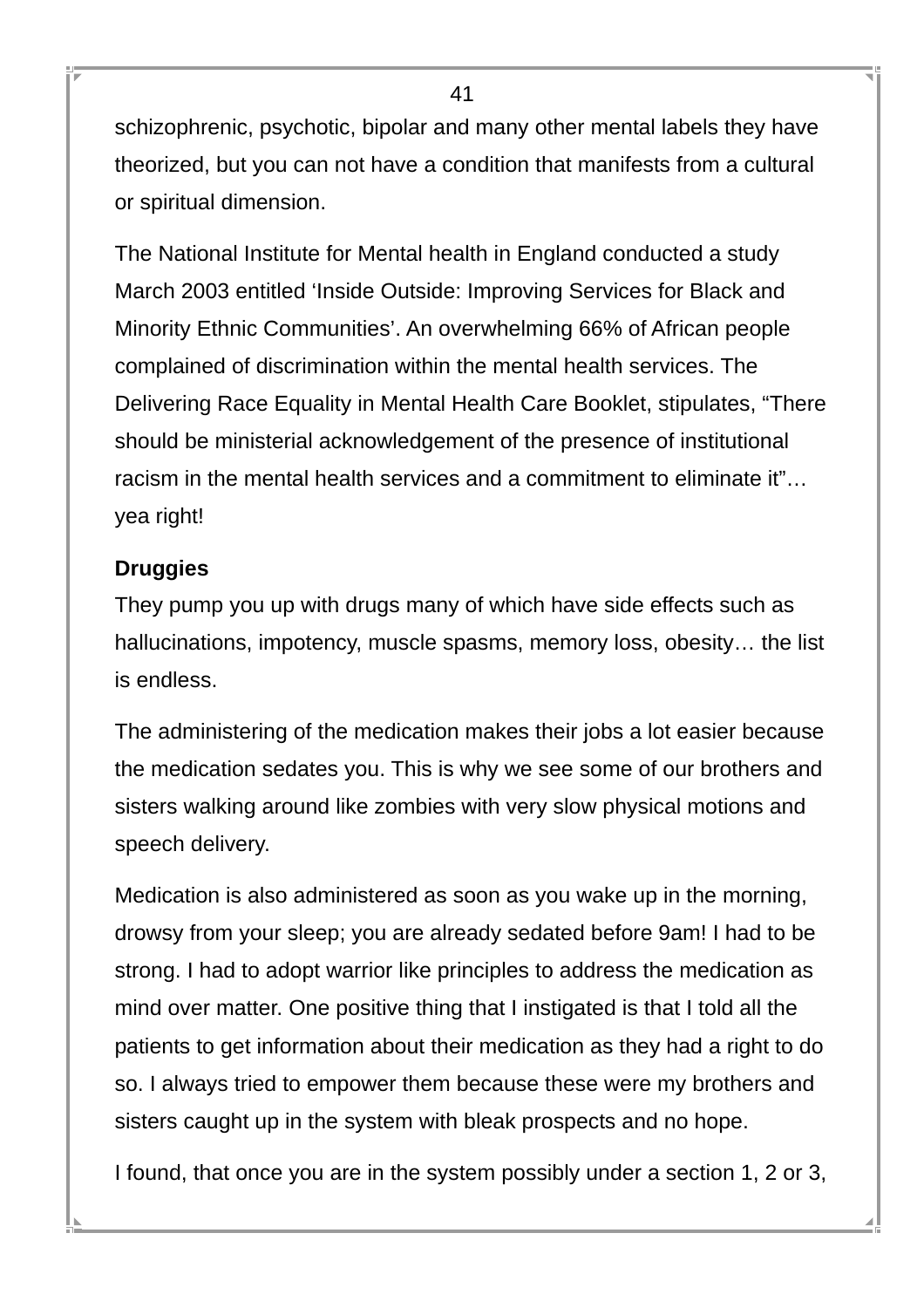mainly section 3, which, can keep you in hospital for 6 months for assessment and "treatment" you have no power whatsoever, patients become very institutionalized and reliant upon the system.

Another aspect of their practices which concerned me was that if you refuse your medication, you are forced to have an injection. If you were agitated or questioned their motives in a passionate way, you are seen as aggressive and given an injection.

Some of our brothers and sisters at some stage of their treatment are introduced to regular injections, this method is called being on 'Depo'. This is to ensure that you are medicated and drugged up to the eyeballs - in many cases, for life. It's funny how the system is hell bent on administering medication but yet people are still being admitted and readmitted to hospital suffering from the same symptoms… this begs the question, what does the medication actually do?

### **Overrepresentation of African people in Britain's mental health system**

More than 80% of patients in psychiatric wards are African. This is a fact that the government has recognized and has always known. I have only come across a few European people in the mental health system and when I have, their mental condition always seemed to be more severe than those of African patients. Some of them tie ligatures around their necks to kill themselves, others mutilate their bodies with sharp objects or burn themselves with cigarettes. I was scared by this as I had never seen it before in my life. When I would ask them why they do it, their reply was always that the Devil tells them to do it. Some of them admitted to worshiping the devil which triggers off their mental illness.

However, African people are more likely than Europeans to be given a clinical diagnosis that warrants medication, intervention and detention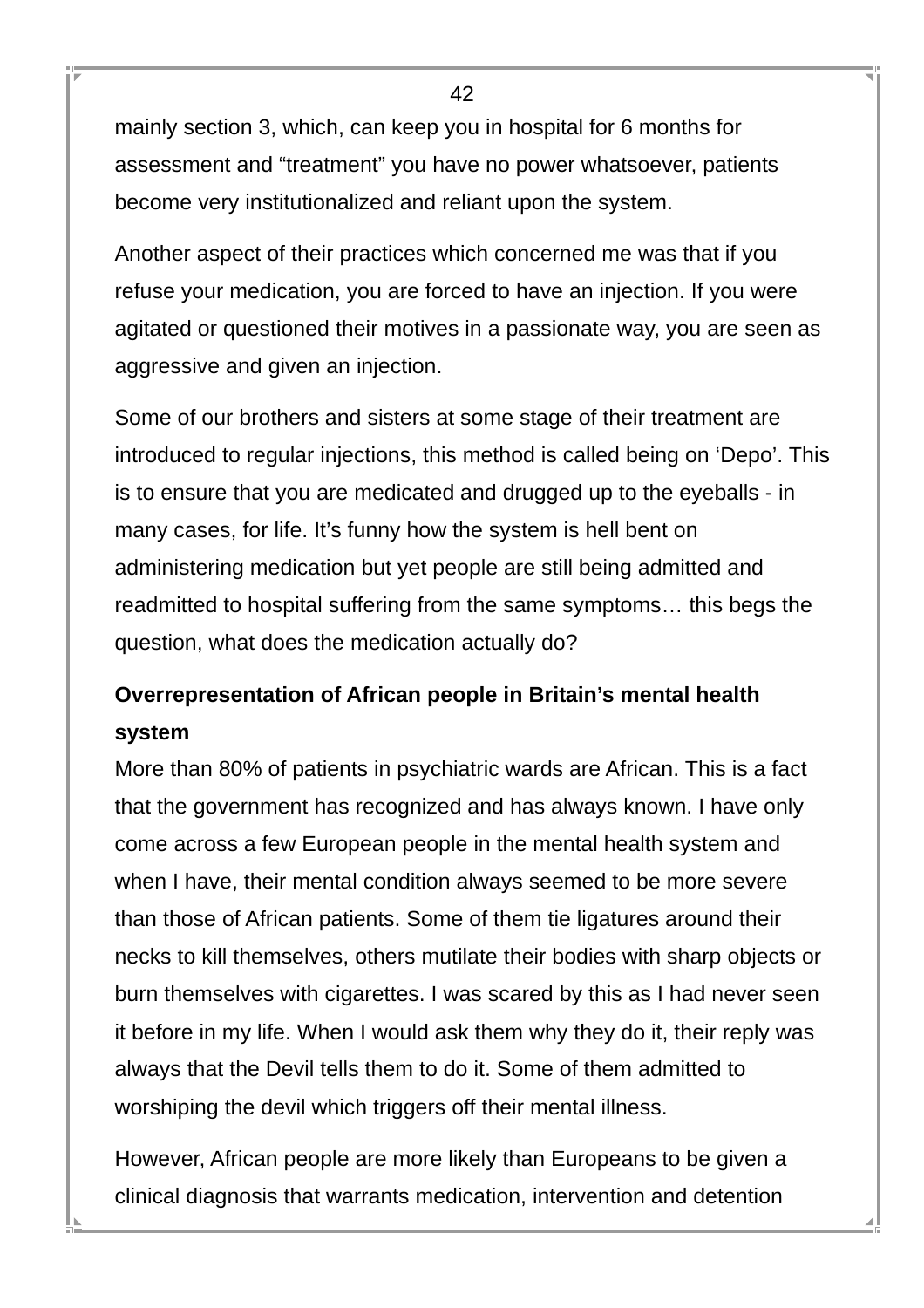under the Mental Health Act 1983. The death of David Bennett in 1998, who died in a secure unit as a result of being restrained by practices that were beyond procedure, instigated an independent inquiry into his death and the discriminative nature of the mental health system in general. The government issued recommendations that all Mental Health Authorities should follow in order to deliver equality in mental health care.

The 'Delivering Race Equality' report published in January 2005 stipulates:

• There should be a reduction in the disproportionate rate of admissions of people from BME groups – (Black Minority Ethnic)

• A reduction in the disproportionate rates of compulsory detention of BME users in inpatient units

• Increased satisfaction of services

• A more balanced range of effective therapies other than medication, support services counselling treatments as well as pharmacological interventions that are culturally appropriate and effective.

• The Government also recommended that all NHS staff involved in mental health should undertake a course called Cultural awareness and sensitivity training.

### **All Talk No Action**

The report and its recommendations are just words. The various training strategies for NHS staff members to be aware of the cultural needs and differences of service users are not working. Whilst in hospital, I conducted a mini research by asking nurses, consultants and doctors if they had been on any cultural awareness training. Out of 15 staff members only 2 had attended the training. Most of them had not even heard of it or read the independent inquiry into the death of David Bennett.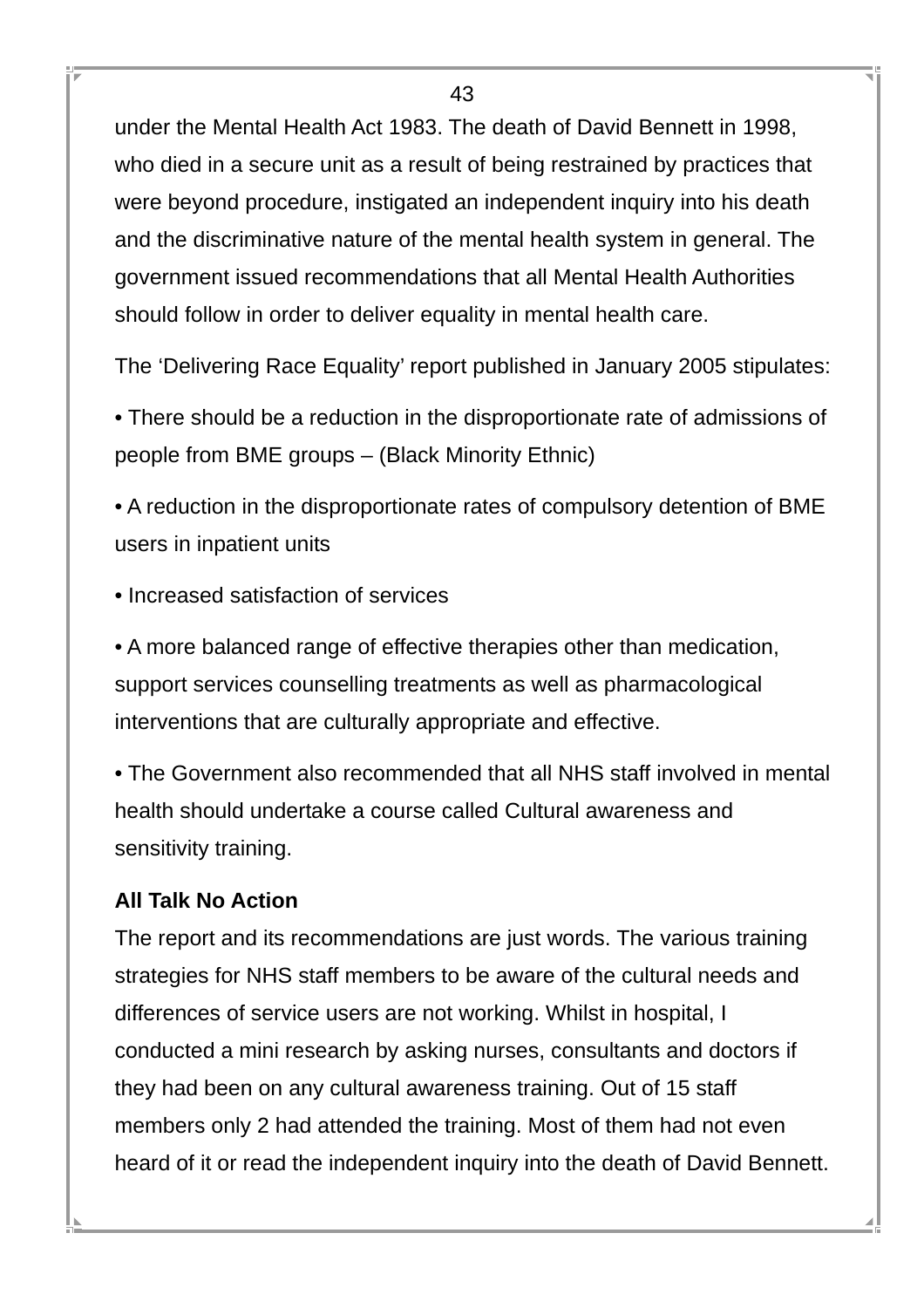Further recommendations stipulated that there should be a National Director for Mental Health and Ethnicity. National Directors should be appointed by the Secretary of state for health to oversee the improvement of all aspects of mental health services to the African community. A Professor Kamlesh Patel has agreed to lead the Departments programme of action and chair its 'BME' Mental Health Programme. My concern is what does an Asian man know about the serious cultural and social issues that continue to affect the African British community, causing stress and mental health problems?

We have Lord Victor Adebowale, the chief executive of Turning Point, who will advise the national steering group on relevant issues. I question what he has done thus far and whether he has made any adequate recommendations. I would advise him to visit St Charles Hospital in North Kensington to check their race equality plan and commitment to the government's recommendations.

We have the CRE, the Race Relations Amendment Act (2000) and a plethora of groups, committees, national bodies, recommendations and statutory requirements and yet we have failed to make any substantial progress with a smoke screen shielding the pure, unrelenting discrimination!

#### **No Cultural Awareness and Discrimination**

Not once did anybody take out the time to sit down with me to explore why I have these episodes and their cultural content. I asked to be referred to an African psychiatrist who would be able to understand some of my issues. This was a slow process as I was also told there are hardly any. I feel that if they looked hard enough, they would have found one. It all comes down to resources and limiting the funds that are awarded to the African Mental Health community.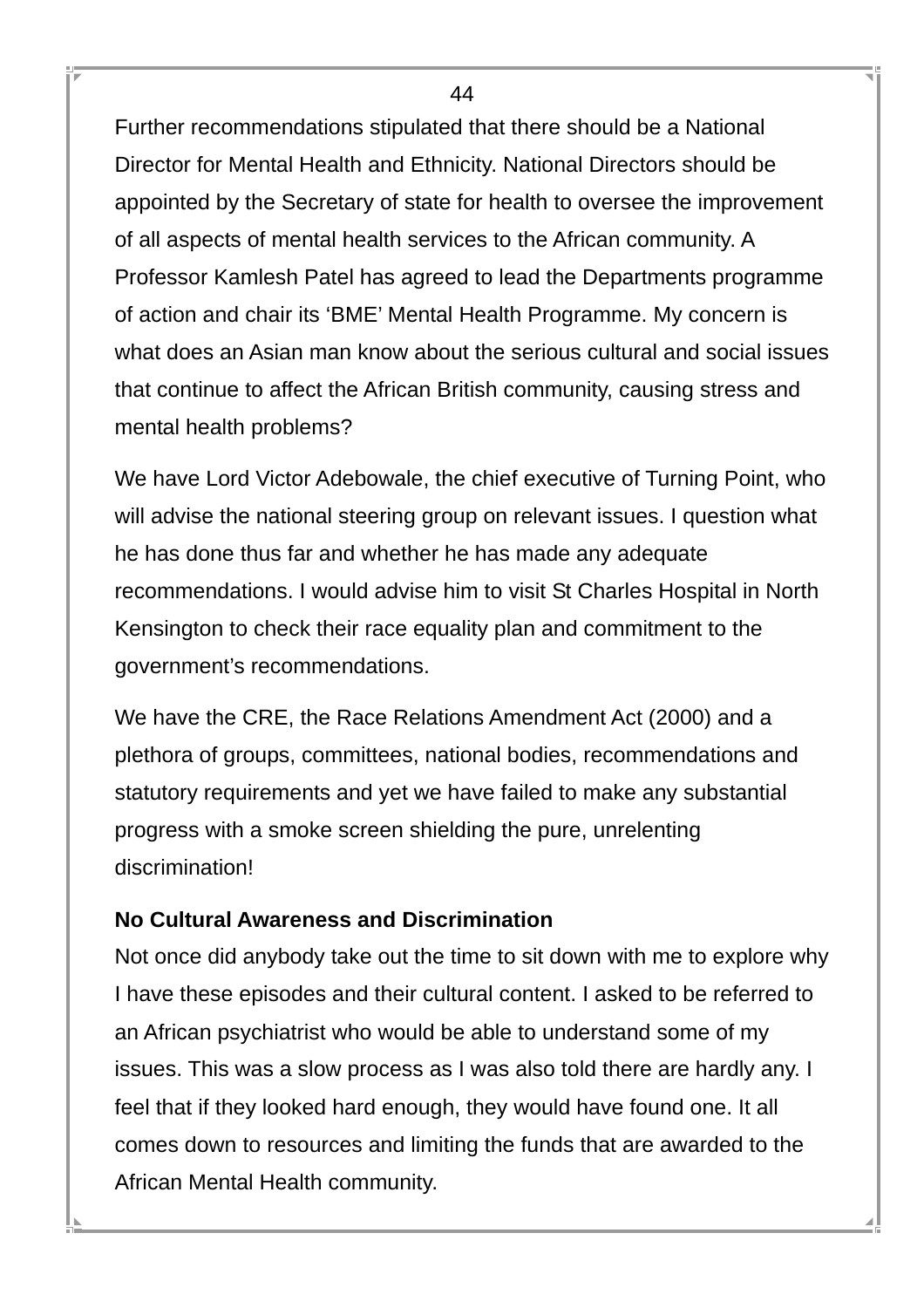I finally managed to get a counsellor through the Oremi organisation in North Kensington who do a fantastic job of rehabilitating African mental health service users on a small budget! I also asked for an African social worker but instead they gave me an insensitive male European social worker who adversely affected my health with his actions, racist remarks and incompetence.

The British Mental Health System has no real interest in understanding the core root of African mental health issues which are predominately caused by issues relating to socio-economics, cultural identity, employment, racism, oppression and learning the historical facts of African Evolution.

The system is not interested in how brothers and sisters became the way they were or what the triggers are. They are more concerned with medication and sedation. Whilst I was in hospital, I observed things that were completely discriminative! For example, the ward issued small thin tooth European combs for everybody with no regard as to how these combs would be used by African patients with afro hair texture. This is why you see some brothers and sisters walking around with their hair always in a mess or even matted. Patients are not encouraged or supported to address their personal care and hygiene. There was no body lotion on the ward suitable to moisturize African skin and as a result some patients had to walk around with dry, flaky skin. In addition, there was no hair grease, no deodorant and cheap shampoo that resembled washing up liquid and was not at all compatible with African hair texture. These observations were particularly painful as so many inpatients have issues around abandonment. There is no family member to say "fix up, look sharp". Thus they end up looking the part and playing the role of the "Mad Man" or "Mad Woman". There was no implementation of an efficient equality action plan or a commitment to addressing our "cultural needs".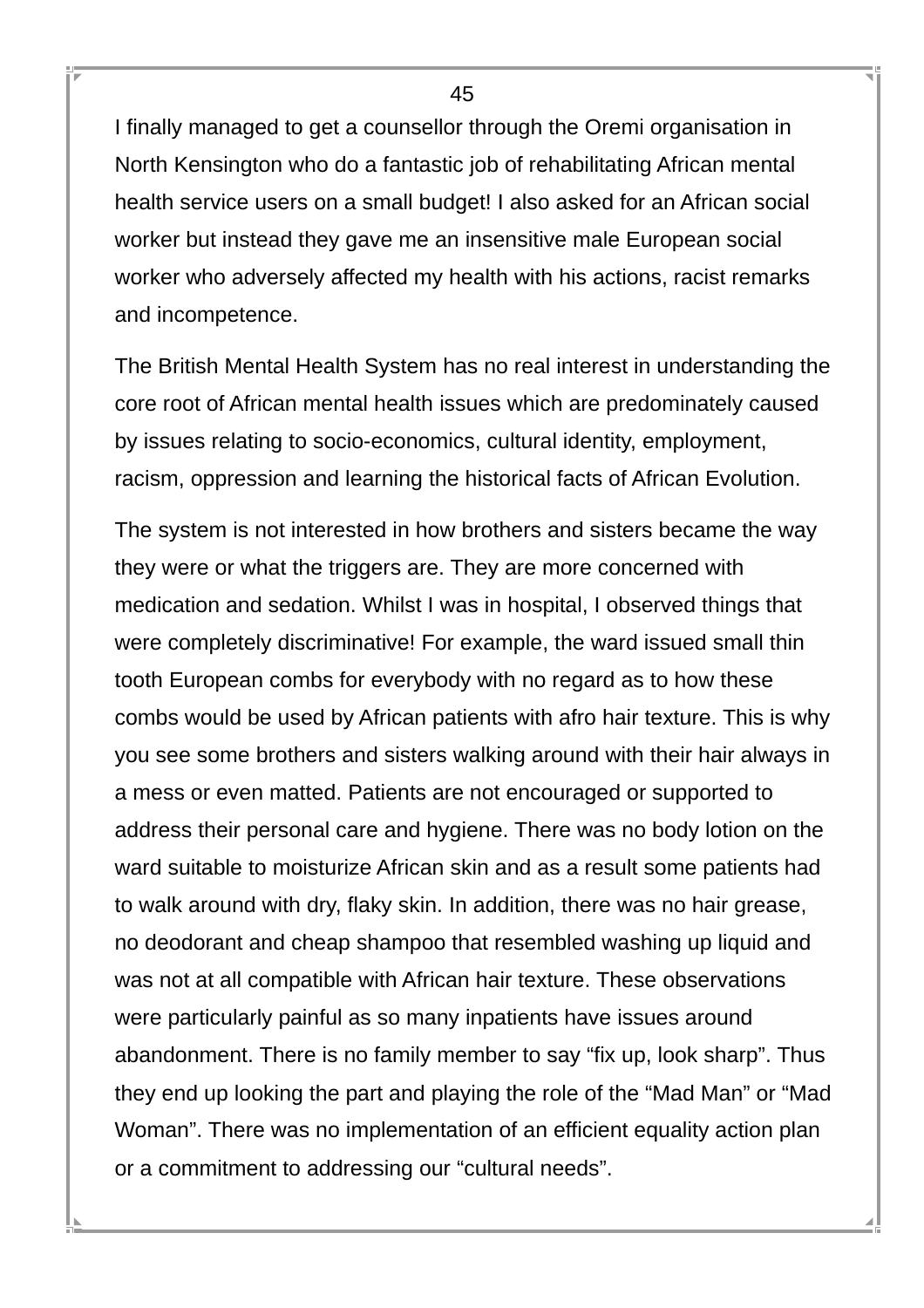#### **African Staff without a Clue!**

The most astonishing thing about the ward that I was on was that the manager was an African woman! Another observation is the overrepresentation of African mental health nurses who are not doing the job for the love of people. They have no sensitivity to what is going on regarding their own people. It is as if they are simply and mindlessly carrying out the masters orders. Many of them will tell you that there is no such thing as racism or discrimination! Despite the negativity of some staff members, there are also African people who work in mental health who actively challenge the discriminative practices of the mental health system.

#### **Be Real**

There is so much going on that needs to be addressed once and for all. Despite government recommendations and the announcement of £510 million being injected into mental health over the next 3 years, to add to the existing £180 million, there is still a lack of acknowledgement of the cultural needs of African patients. We are still exposed to serious insensitivity, labelled as aggressive, marginalized and severely discriminated against. The system still simply does not understand African culture, spiritualist identity, mannerisms and the issues that come with being African.

The Department of Health and the British government are still failing our people in mental health and there appears to be no intention of addressing the inequalities ranging from diagnoses, detention, sectioning and medication. I feel that we need to establish a grassroots African Mental Health Body that has the capacity and ability to consult, advise and make recommendations on any issue that concerns African people and the mental health system, and then maybe we can fix this mess.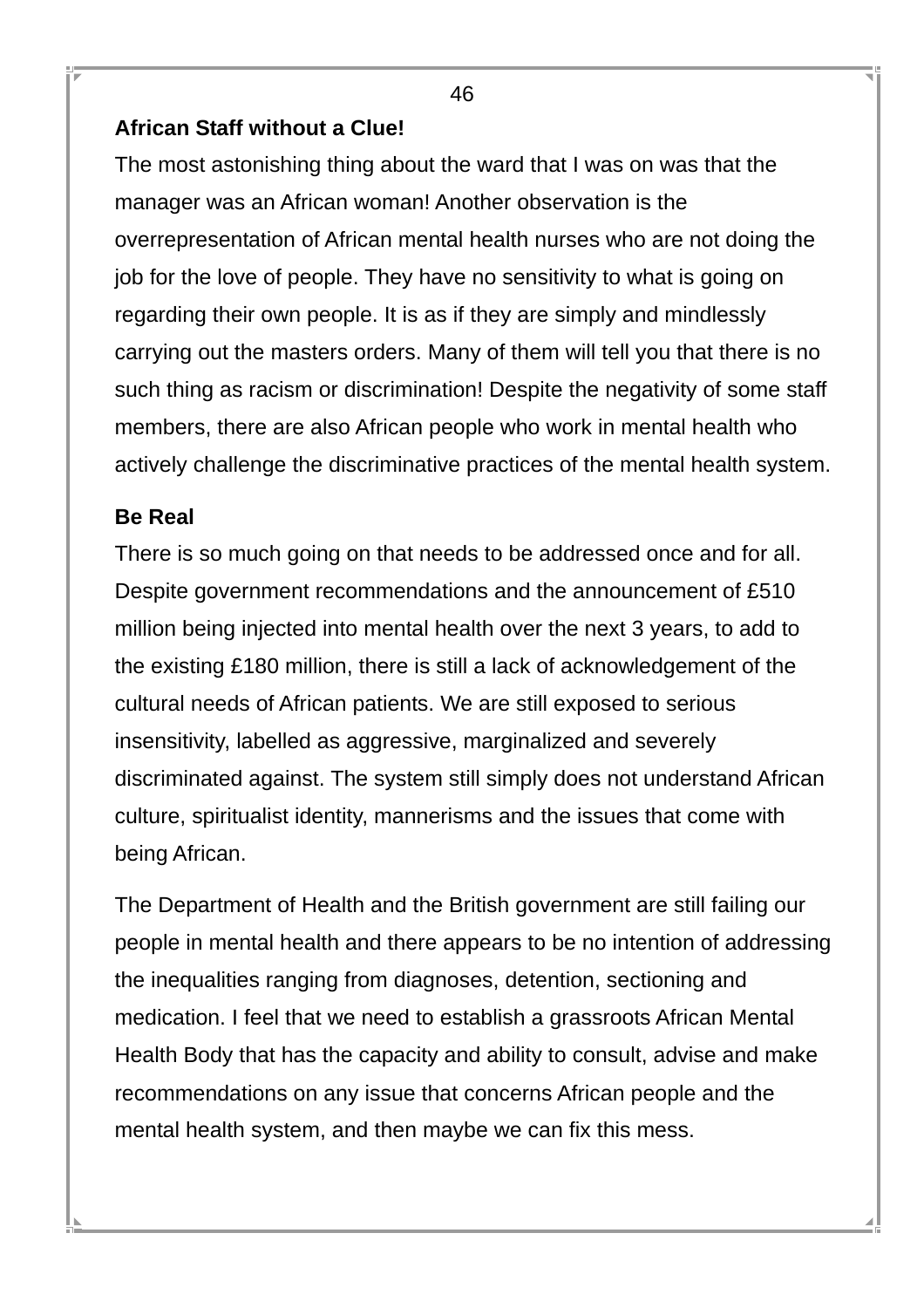47

**This article is from the Ligali Media Network <http://www.ligali.org/article.php?id=590>**

**Copyright © The Ligali Organisation** 

**For an explanation of what biopolar disorder is from Mind's information booklet, click on the following link:** 

**<http://www.mind.org.uk/Information/Booklets/Understanding/> [Understanding+manic+depression.htm#hat\\_is\\_bipolar\\_disorder\\_\\_ma](http://www.mind.org.uk/Information/Booklets/Understanding/Understanding+manic+depression.htm#What_is_bipolar_disorder__manic_depression__) nic\_depression\_\_**

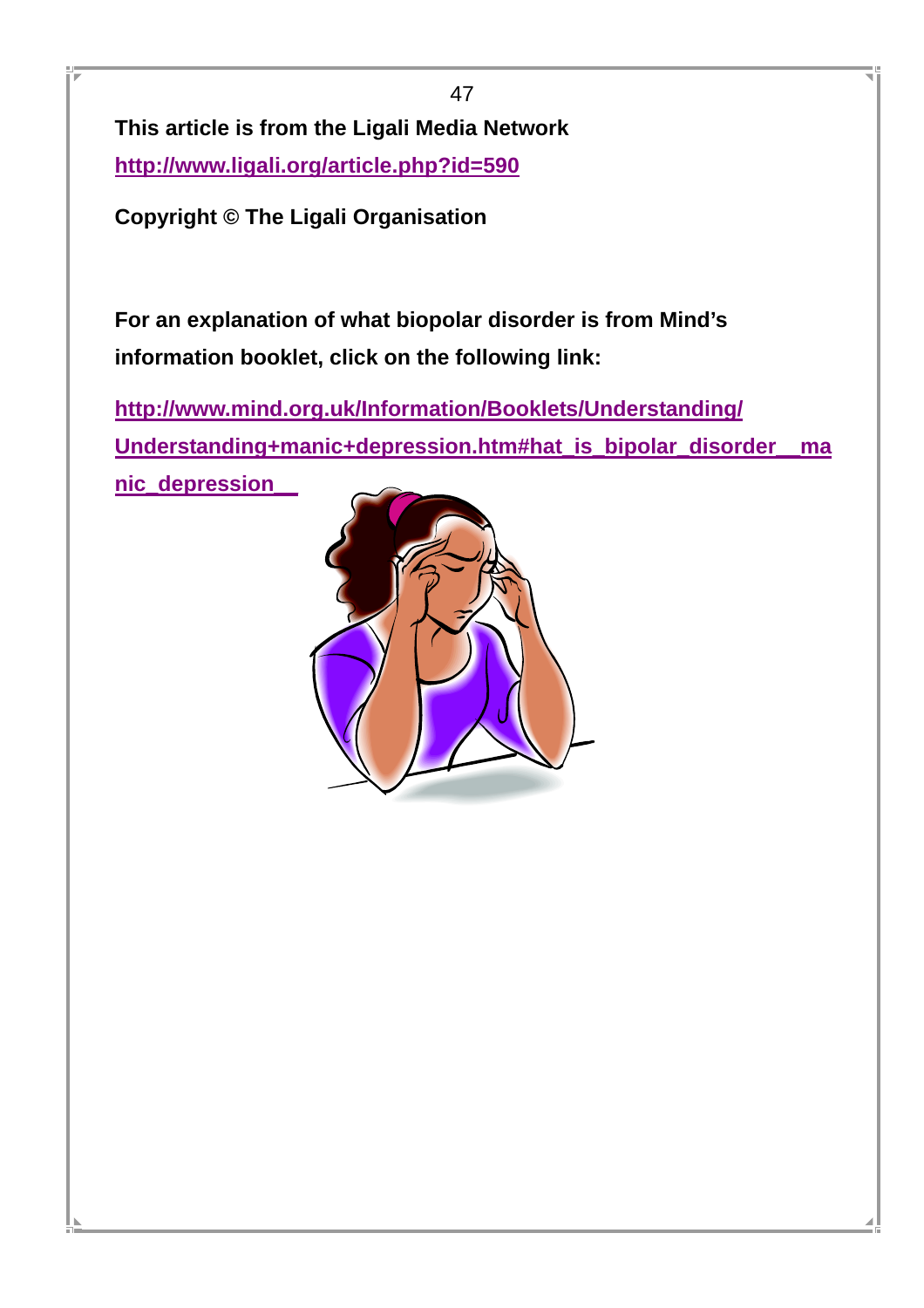# **Success Stories of Persons with Disabilities in Afghanistan: United Nations Development Programme**

**Qudsia Zohra Dastgir** is 19-years-old. Eight years ago, she lost her right leg in a rocket attack in Kabul. During the time of the Taliban she was not able to attend school but received home education on a variety of subjects, including English and computer skills.

Once she was able to proficiently read, write, and speak English, she began teaching the language to nurses working at the orthopedic center established by the International Committee for the Red Cross (ICRC). After the collapse of the Taliban, she got a job in the main delegation of the ICRC in Kabul and has been working there ever since. She says she is "dreaming of a day when everywhere in Afghanistan is wheelchair accessible."

She is currently working part-time and finishing high school. After graduating with a diploma, she plans to study law to "help persons with disabilities enjoy their rights."

**Backtosh Naasrat** was born in Panshir province. During the rule of the Taliban government, Backtosh, who is hearing impaired, went to Tajikistan and spent nine years there. While away from his homeland he learned how to read and write in Russian and to communicate through the Russian Sign Language. He also took an interest in learning taekwando and trained in a martial arts academy for four years.

When he returned to Afghanistan, he began learning the Afghan Sign Language and opened up a taekwando club. He has recently started volunteering with the special education unit at the Comprehensive Disabled Afghans' Program, working with hearing impaired children. Backtosh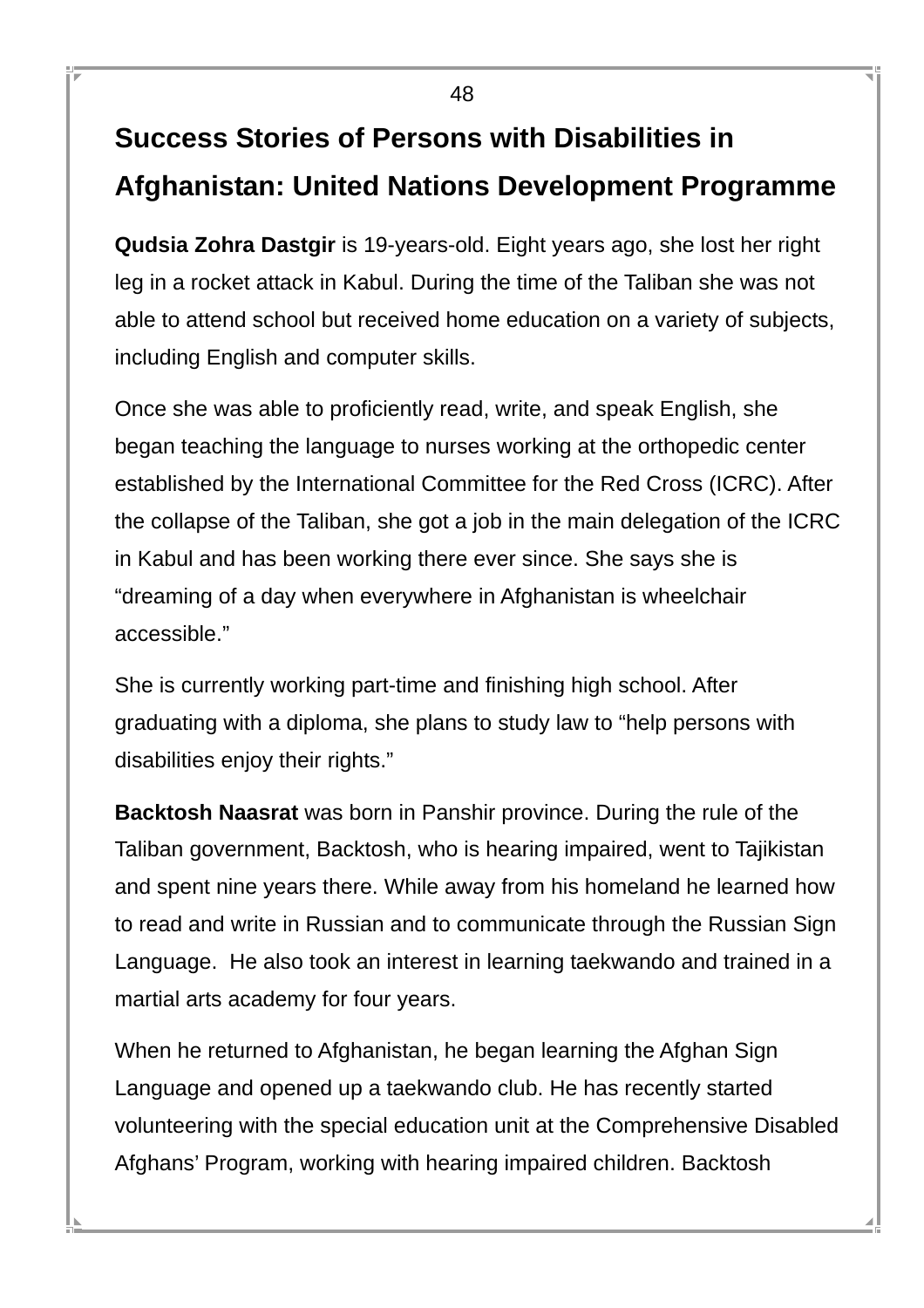teaches them taekwando as part of their physical education and encourages their involvement in other sports activities.

**Ibrahem** is 10 years old and lives in a village that is far away from the city. He has polio and his leg muscles are very weak. When he was younger he could not sit nor walk. He felt very hopeless because of his disability.

When Ibrahem was five years old his parents learned about an organization working for persons with disabilities, offering free rehabilitation services. His parents took him to the center set up by Sandy Gall's Afghanistan Appeal. At the center, they taught him physiotherapy exercises and once his leg was ready for the proper appliance, they introduced him to an orthopedic workshop and gave him equipment that helps him walk on his own. In the past he relied on his parents and younger brother to carry him. He was often bored and felt helpless. Today Ibrahem is much more independent and happy. He attends a public school where he has made friends his age and is learning how to read and write. He wants to become a teacher and educate other children with disabilities.

**Abdul Ghaffar** was born in Kabul in 1977. When he was three years old, he had an accident, which damaged his hearing. He says this altered his life greatly and despite his family's efforts to cure him, they were not successful.

During the Russian invasion of Afghanistan, Ghafar and his family fled to Pakistan. "I don't know how to express those horrible days and nights which we spent in Pakistan. While living in Pakistan I faced many problems and often felt like an outsider because of my inability to communicate," he says.

Ghafar was unable to attend school because instruction in sign language was not available. Eventually, his brother found a school where he could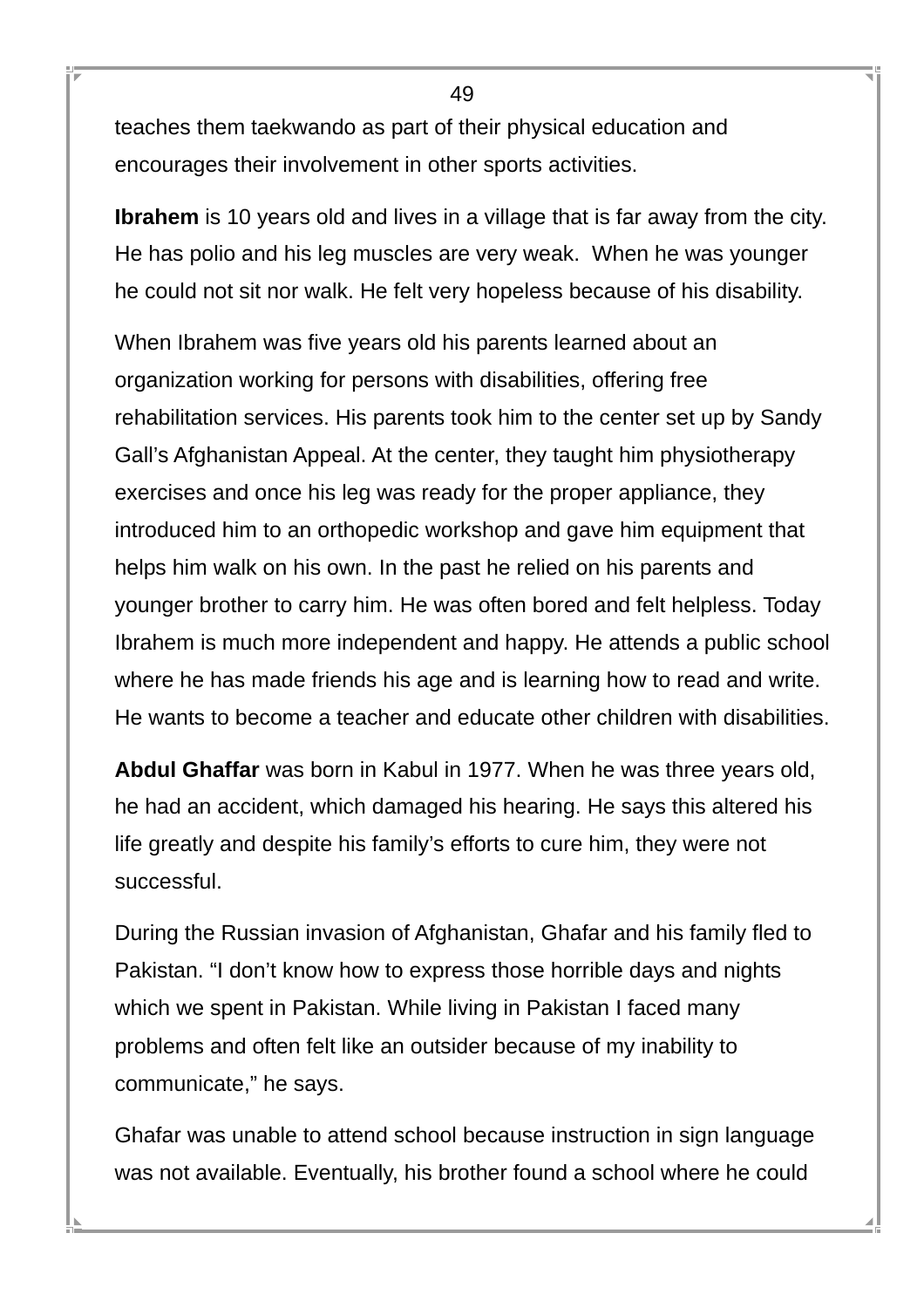study, but the school was far away and due to economic constraints he could not afford public transportation, so he had to walk long distances everyday.

After graduating, he met a foreigner who for three years taught him how to read and write English. Soon after Ghafar was hired by Serving Emergency Relief and Vocational Enterprise (SERVE), a nongovernmental organization working in the disability sector in Kabul and Jalalabad.

"The time I was working with SERVE was when the Taliban was in full power in Afghanistan. I confronted much hardship during the regime of the Taliban. For example I was put into jail because I was accused of having connections with Arabs," he says.

Since the fall of the Taliban, Ghafar began working with Comprehensive Disabled Afghans' Programme as an educator for people with hearing impairments. He is also an active member of the Afghan National Association of the Deaf and is working on a committee responsible for developing 2,000 new words in the Afghan Sign Language.

**Source: <http://miusa.org/publications/freeresources/mti/chapter13>**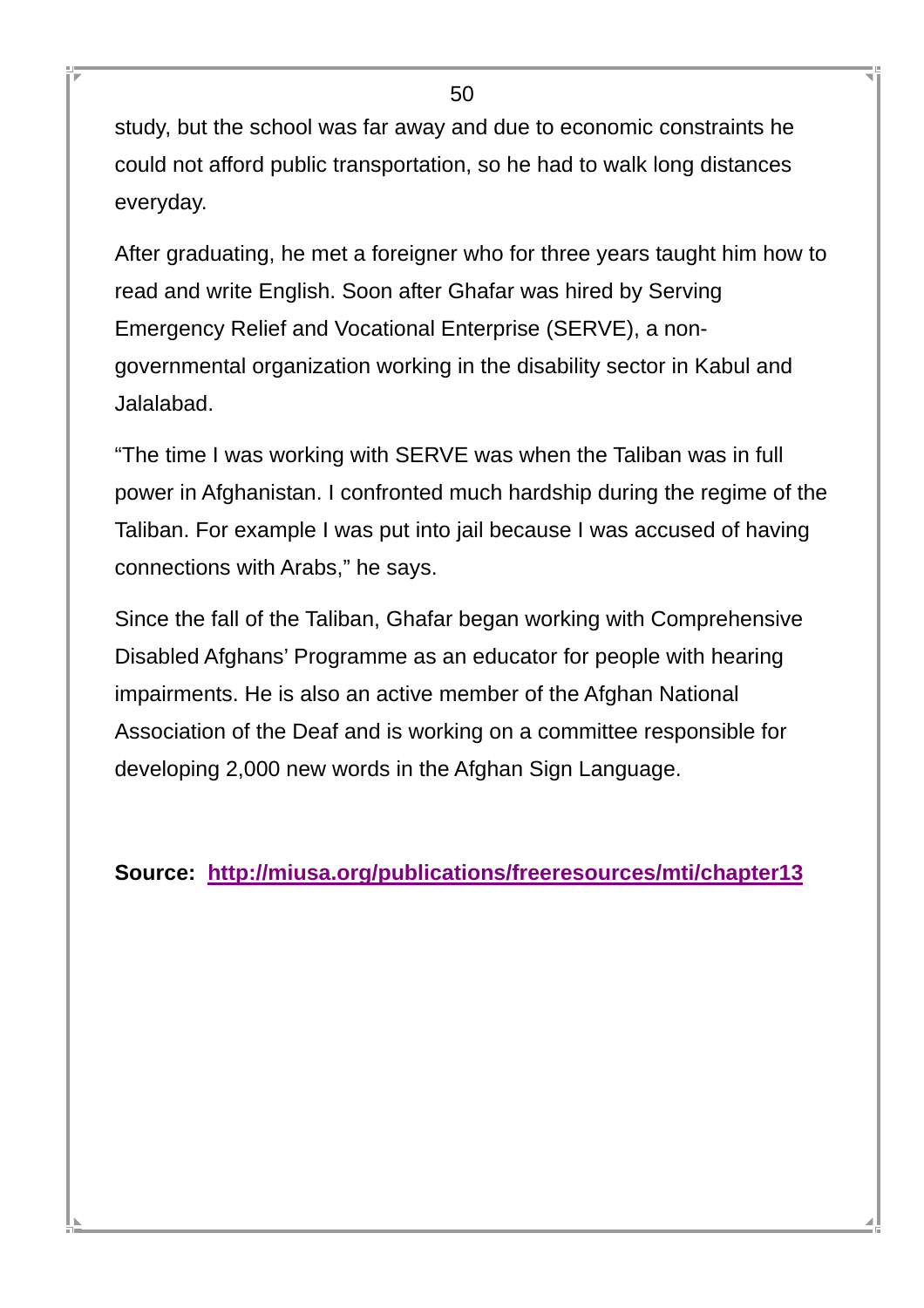### **Tamanna's story**

**Tamanna Choudhury is a 31 year Self-Advocacy Development Worker for the charity People First. It is her first paid employment, achieved with the backing and support of Shaw Trust. Tamanna has overcome a series of difficulties which she has refused to allow to dictate her life and the choices she makes.** 

Barely a year ago, Tamanna Choudhury was very nervous of travelling on the tube alone, hated standing up and talking to groups of people and hardly dared believe she would one day have a fulltime paid job. Today she travels all over the UK by train and plane, and in the course of her fulltime work addresses groups of up to a hundred people at a time.

There has been [no] amazing personality change here, just plenty of support and a steady determination to grab the opportunities offered and make the best of what came her way. "I was so nervous at first but I had to overcome my fears and now I'm very proud of the situation I'm in," says Tamanna.

Tamanna has learning disabilities. She also has mobility problems, has suffered with depression and is on medication for epilepsy. But none of these have stopped her achieving her ambition – to find full-time paid employment. "I spent nine years doing all kinds of training and education courses and part of me never thought I'd achieve more than that. But I always wanted to work and this job is about helping people. It's made a big difference to me being able to help others," she said. Her work as part of a National Self- Advocacy team means offering advice and information to some of the 133 groups across the country from Coventry to Bournemouth, Berkshire to Belfast.

"Self-advocacy groups are very, very important to people with learning disabilities. They are the only opportunity for people to talk about issues they can't bring up with their families or others."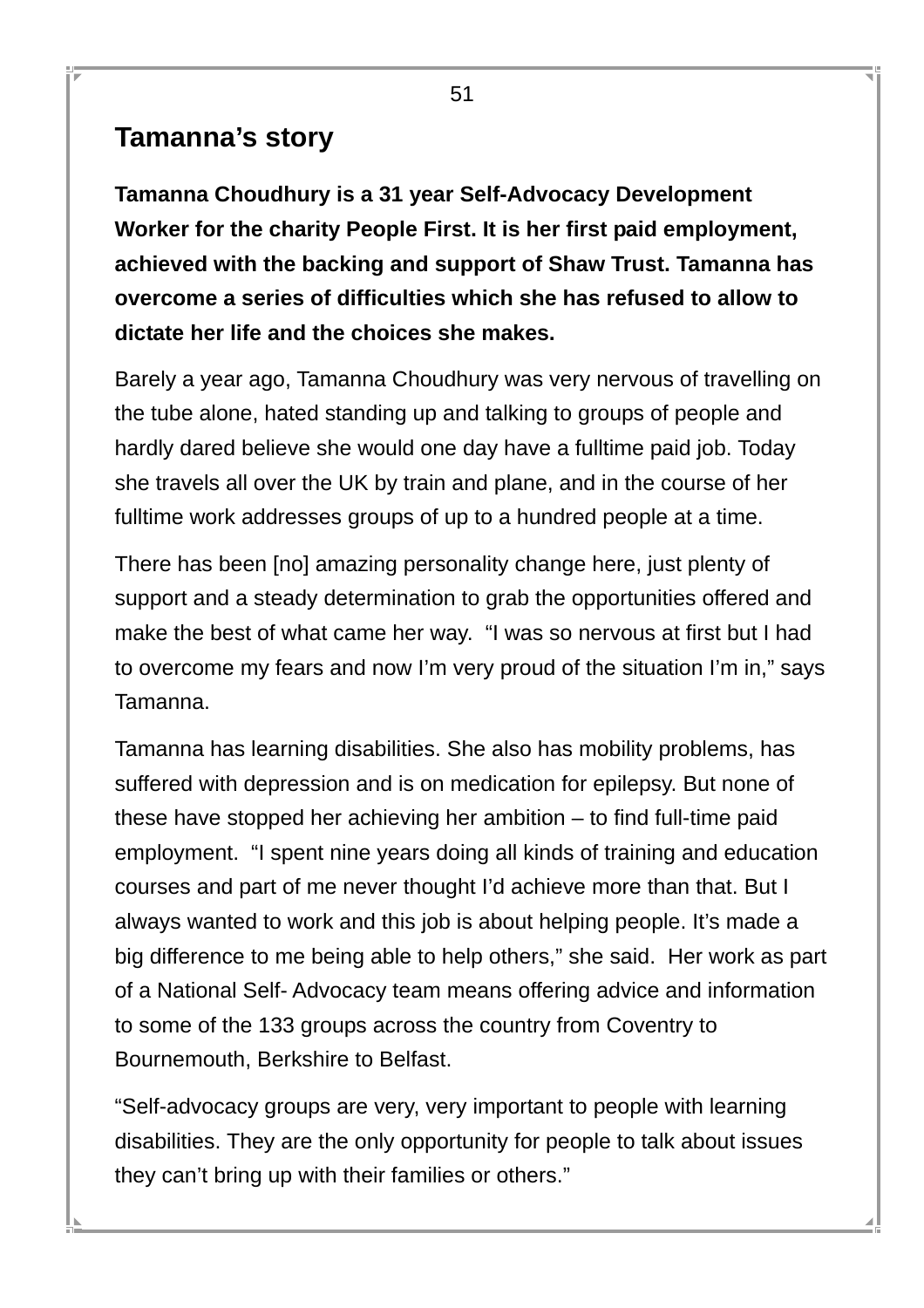"I am the only person in my family with learning disabilities and I feel very strongly about the subject."

David Hamilton, Shaw Trust Officer for north-west and west London who supported Tamanna into employment is proud of Tamanna's achievements. "She has overcome so much in the last ten months and done really well. She lacked confidence so we helped her with some travel training, her job application and interview presentation and bought her a laptop to help her in the job," he said.

"I just try to do my best and take one day at a time. And put my faith in God," added Tamanna, whose Muslim faith is very important to her.

Tamanna is also helped by being surrounded by like-minded and supportive colleagues, at People First.

"This organisation is solely run by and for people with learning disabilities," says People First Director Andrew Lee, the first person in the UK with learning disabilities to hold such a post. "Most people with learning disabilities find a voice through their local self advocacy group, as did Tamanna. In helping people find a voice, these groups also help people find a way into the world of work."

Tamanna admits she has come so far so fast in the past year she has overtaken her own ambitions. "Getting a job was my ambition and I've achieved that, which is great. I don't know what else may lie ahead. I'd just say to anyone who has dreams they should never give them up but keep working to achieve them. Don't be put off by anything or anyone."

**Tamanna was supported into employment via Shaw Trust's Workstep programme in London. For more information please call Shaw Trust FREE on 0800 085 1001.** 

**© Copyright Shaw Trust. All rights reserved.**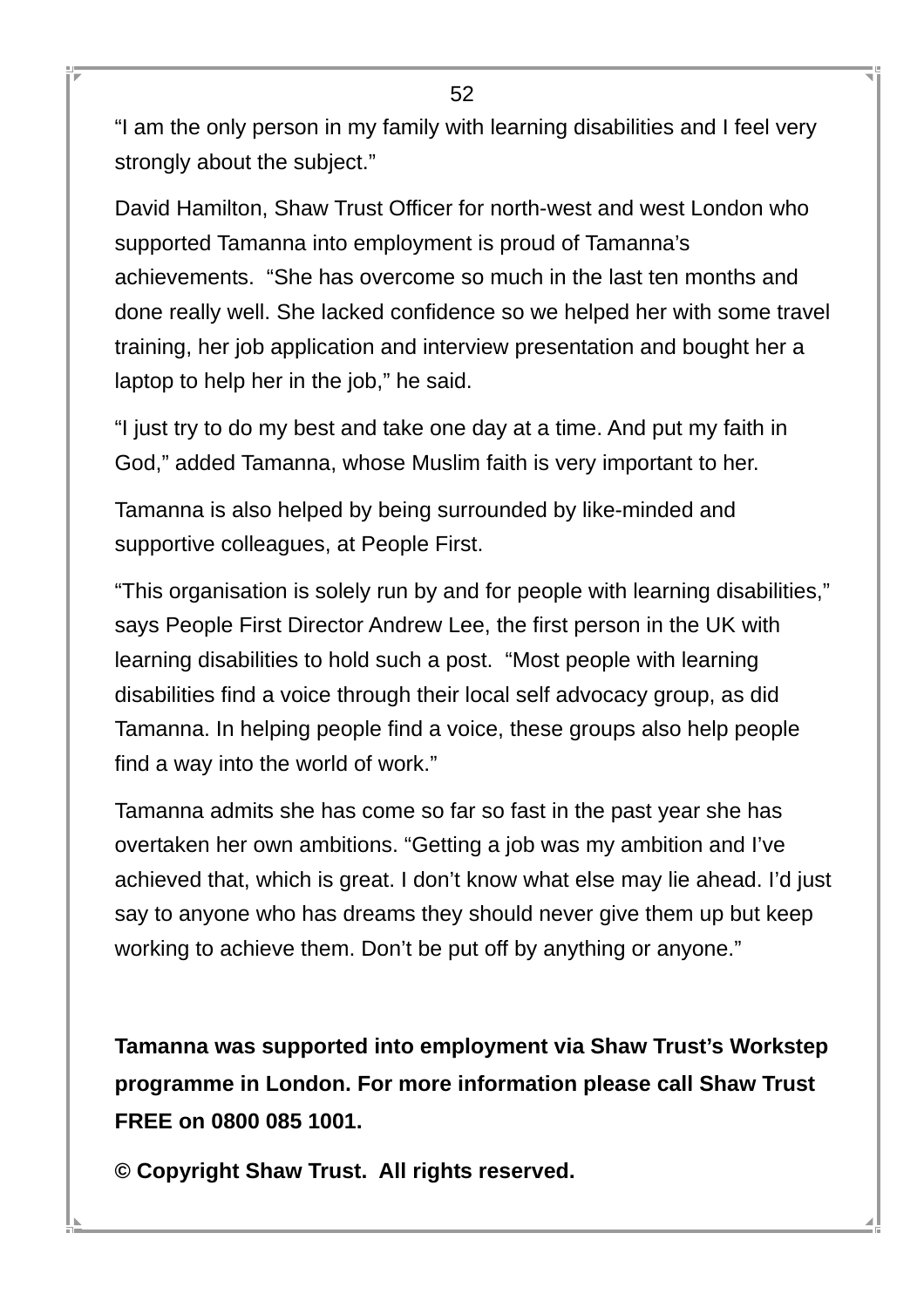# **Raymond Johnson, People First, London**

Raymond Johnson, took part in the Disability Rights Commission's 'Taking the dis' awareness-raising campaign. Raymond works at People First.

### **Where do you live?**

I live in Wood Green, London. I've lived there for the last eight years. I live in a council flat on my own.

### **How do you spend your free time?**

I like surfing the internet and going to football matches. I go to see Leeds United play – I've held a season ticket for them for many years. Elland Road is a great stadium; I go up with the London branch of supporters. We hang around the city and go for a few drinks before the game.

### **What are you most proud of?**

Getting the council flat I wanted. It was quite difficult; the council could be quite slow. But having gone from shared accommodation to my own flat was good.

### **What is your job at People First?**

I work at People First (Self Advocacy) in London. I'm the office manager, and we've got another guy with a learning disability, Andrew Lee, who's the director. Between us we run the organisation. We've got some supporters who help us, but we don't rely on them to take over. I go up and down the country to see other People First groups and help them set up self advocacy.

### **Who are your heroes?**

I'd have to say Linford Christie. He's an excellent athlete. I think he's done really well for athletics. Also, the guy in the wheelchair who has a physical disability and is on the BBC adverts [Ade Adepitan]. He's a basketball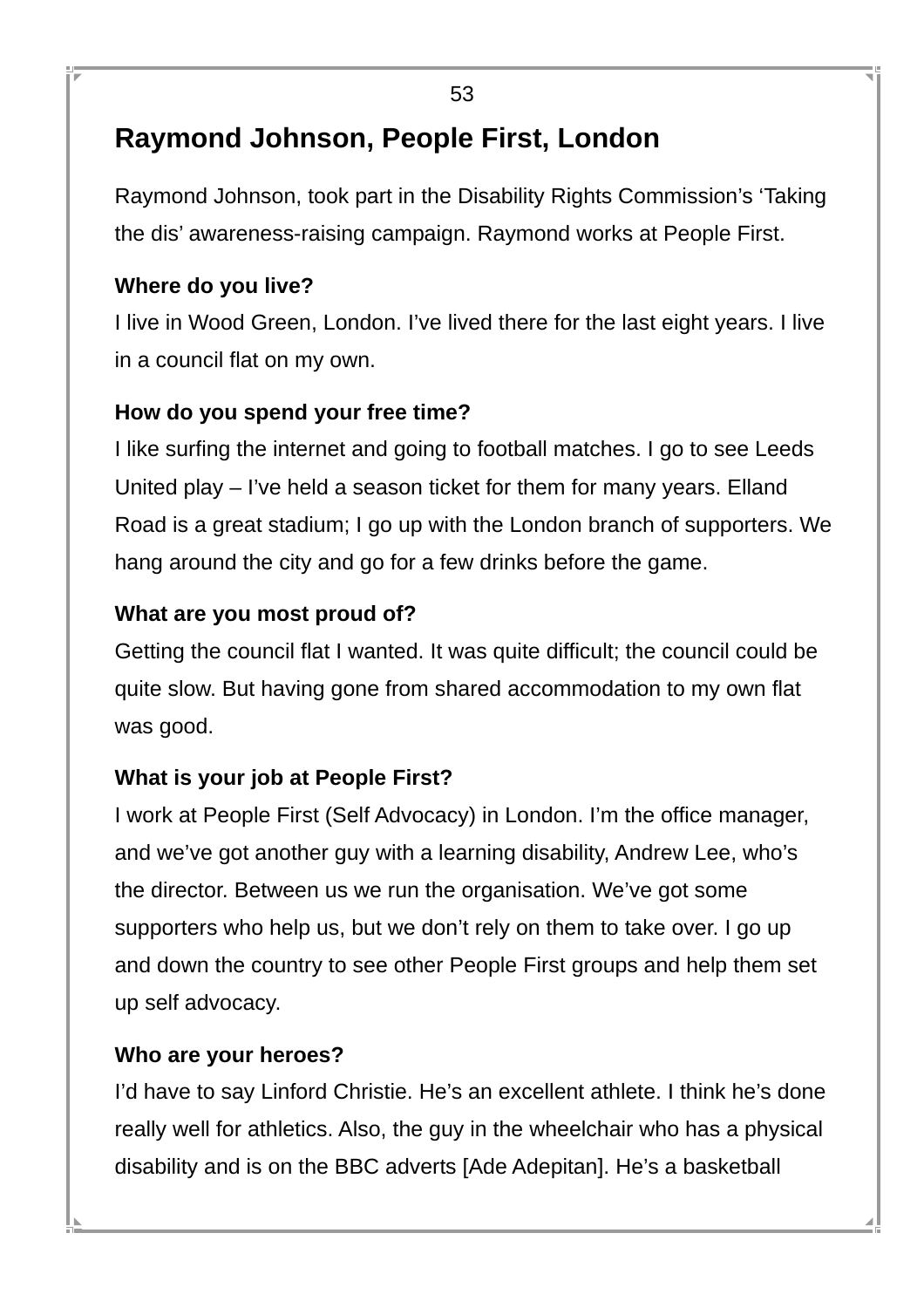player and was in a programme called Beyond Boundaries. I met him once or twice. He's really interesting and friendly.

### **You're involved in the Disability Rights Commission's 'Taking the dis' campaign. How did this come about?**

I've been discriminated against a number of times. A woman serving me in a cafe was ignorant when she spoke to me. Because of the way I spoke she made assumptions that I was drunk. I've been telling the Disability Rights Commission about my experiences to help them with their campaign on discrimination.

### **Do you think that more people with a learning disability should be in high positions like you?**

Definitely. Mainly people just get a job packing boxes of peas or something – the money they give you is peanuts. We're in the 21st century and it's important to tell parliament to stop discrimination.

### **What changes would you like to see made to help people with a learning disability?**

I think I'd get rid of day centres. The people that run them often don't think about people who have learning difficulties. The ones that I've been to do not cater for black and ethnic minorities with learning difficulties.

**"This article was first published in 2006 in Viewpoint, the learning disability magazine published by Mencap. It is Copyright Mencap. All rights reserved".**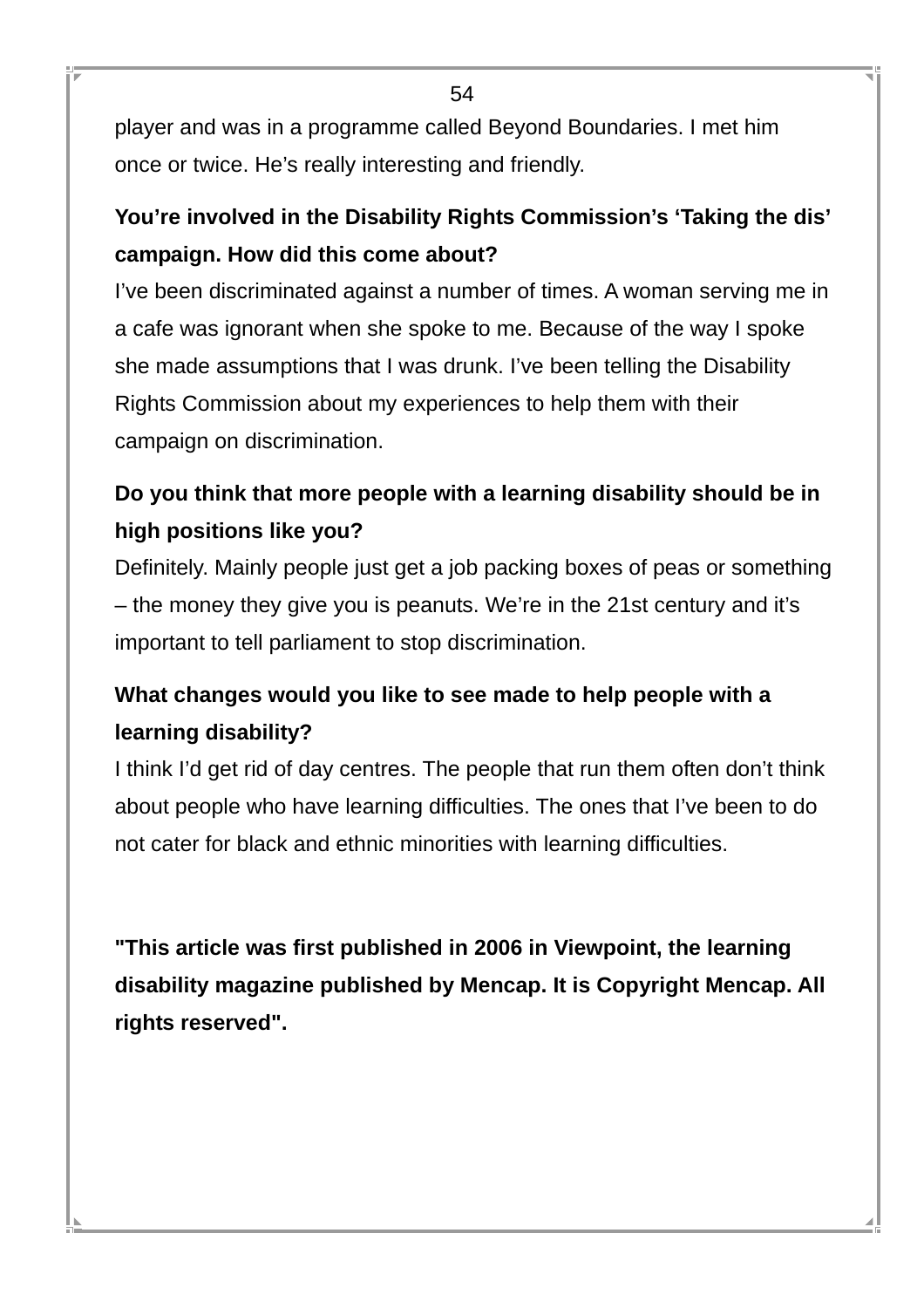### **Richard West**

Richard lives in London. He has a learning disability and a hearing impairment and is also a full time carer. He became interested in the arts through college courses and community arts for disabled people. He started his career in the early 1990s in a theatre show called Summertime, which was performed at the Young Vic. He became an artist with renowned arts organisation Heart 'n Soul and with them has gone on to work as an MC, DJ and VJ, using computer technology to mix music and video. He has worked with them and independently all around the country as a DJ and VJ and has even been as far as Berlin. He has also worked as a consultant, sharing his knowledge and experience with people all around the UK hoping to get involved with learning disability arts.

He has been involved with many organisations, campaigning for and advising on better access for learning disabled people, including Change, Artsline, Mencap, Arts Council England, Department of Transport, the Care Standards Commission and the Department of Health. He played a big part in many important advances and conferences for and about learning disabled people including the Change Picturebank project to make information accessible and more recently with Valuing People, the government white paper on learning disability.

He has a passion for Carnival Arts, taking part in many Notting Hill Carnivals and Thames Festivals and in 2008 will take part in the Luton and Rotterdam Carnivals. He is also part of the organising committee of the Oska Bright Film Festival, a short film festival by filmmakers with a learning disability, run by Carousel Arts.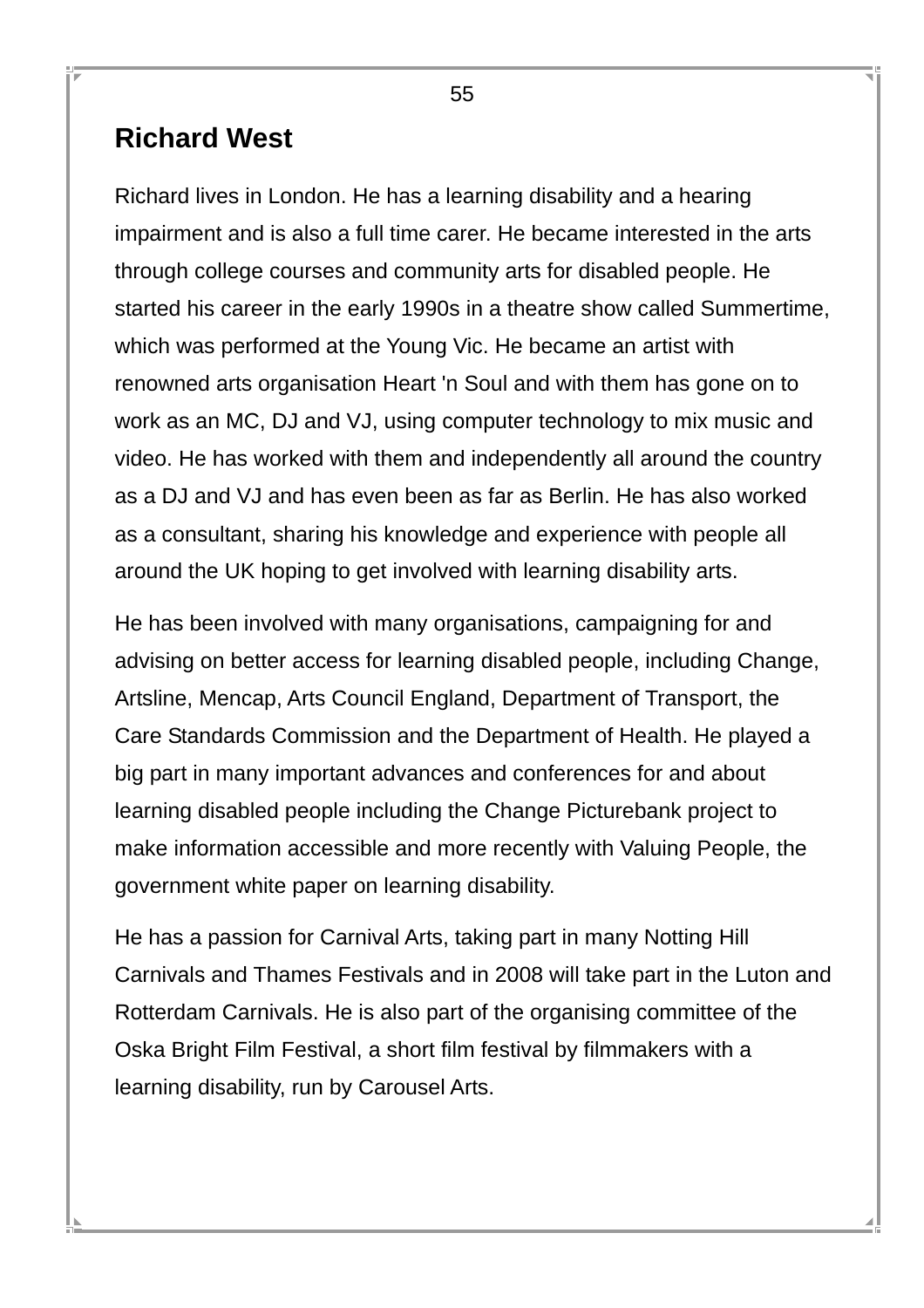#### **Richard says**

"The Beautiful Octopus Clubs [nightclubs designed and run by and for people with learning disabilities] are a great place to go night clubbing if you are a person with a learning disability. It is also accessible for a Deaf person with learning disability.

I do a lot of MC-ing and making people very welcome with laughter. I am a very good DJ and quite a famous person in the arts world. I go to lots of different arts meetings for Heart 'n Soul, sometimes I do a lot of training for different people. I also helped Heart 'n Soul in making the web site accessible.

My favourite part was going to Berlin with Hannah Marvelly. This was part of the Disability Arts festival in 2004. We didn't leave the nightclub until 4.30am and it was lots of fun! What makes it so good – we were at the time the only two people with a learning disability to DJ at a mainstream nightclub in Europe! I think other clubs should follow our example!! Heart 'n Soul has given me the chance to do what really interests me, and gives me the chance to learn and explore new things."



**© Copyright Richard West. All rights reserved.**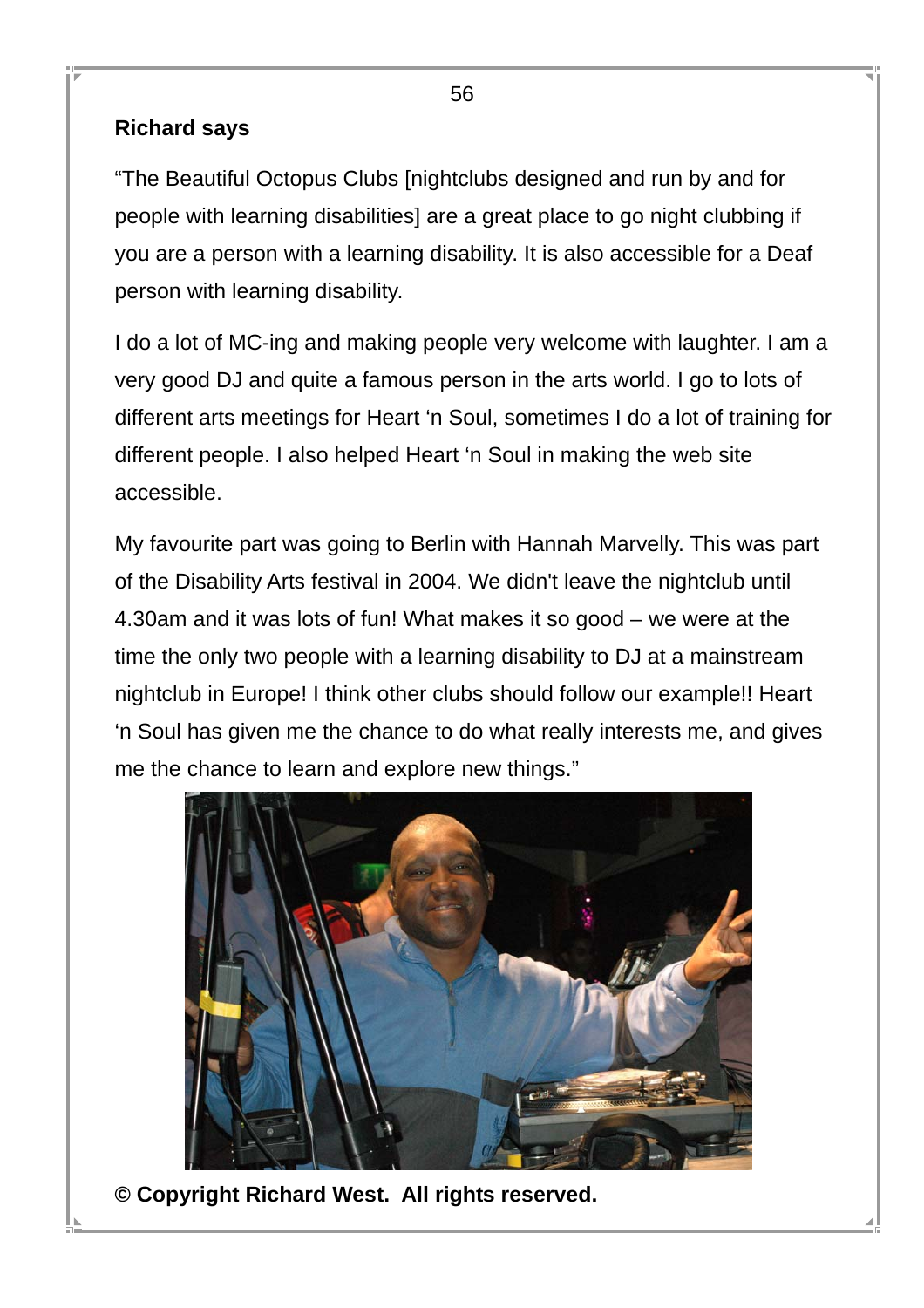# **My amazing day (the day I met Nelson)**

### by Lizzie Emeh

I live in a very rough part of London (the wrong end of Ladbroke Grove). I was born round here. I was plodding along in life, nobody noticing me – nobody saying look you've got a talent - use it. I went to a mainstream school; I went to a special school with people like me (with disabilities)

When I turned 19, I tried living in a residential place in Earls Court. I was still plodding along – and then a very significant thing happened in my life. It brought a lot of pain - when my Nan died.

But just at the same time another door opened. I went to the Heart 'n Soul (HNS) Beautiful Octopus Club – a nightclub that was run by people like me - the minute I walked through those magical doors all my pain vanished! The moment I got on that stage for the Open Mic slot, my disability disappeared and I was in my own type of world – when I am on that stage I don't focus on anything else– I am who I am on that stage – you just take me as I am. Mark Williams (HNS Director) came running up to me and said I want you to be in Heart 'n Soul. I said what me – no surely not! I went to an audition  $-$  quietly confident and did my thing  $-$  at the end Mark turned to me and said – 'you're in!'

From that moment my life totally and utterly changed! I was able to write and perform my own songs and really express myself. Heart 'n Soul has made people notice me, and I've got their respect now. It's been a long time coming but eventually I have got people's respect. When I was singing before, they didn't used to listen to me but now they come and see the shows and say to me: 'You're really, really good' and 'Wow that was amazing; your voice is just amazing'. I turn round and say it's a gift and I use that gift. Everyone else has got a gift.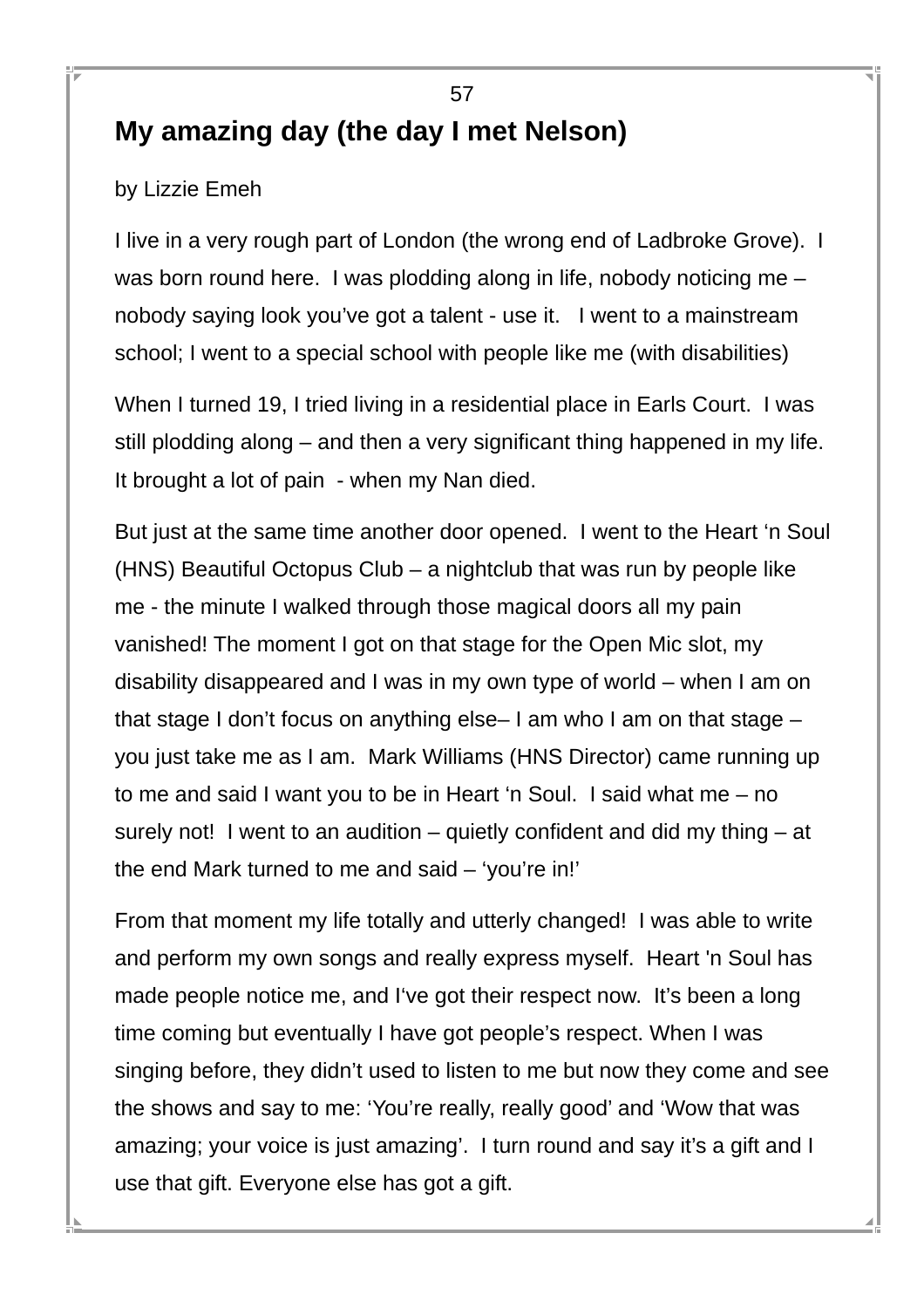And then I had the chance to be invited to be a spokesperson for the Princess Diana Memorial Fund who were supporting Heart 'n Soul. We did some media training, and after that I went on London Tonight on the news. There was another total big turnaround when I got the opportunity to meet Nelson Mandela at Althorp, where Lady Diana is buried.

When Mark told me that I was going to meet Nelson Mandela, my legs turned to jelly and I slipped to the floor - I said what do I say when I meet him? Mark said -"hello would be a good start!"

When I was coming home I phoned my mum and I said guess what – tomorrow I am going to meet Nelson Mandela – she said what – you're kidding me – **the** Nelson Mandela– that's amazing! She was screaming down the phone - she was as excited as I was!

The next day I met Mark at Euston station – there were a few other spokesperson people who were chosen – a select few were with us. When we were on the train it didn't really kick in – everyone was asking me "are you ok" cos I was really quiet – I was trying to keep myself composed and steady. When we got to Althorp I turned round and I said to Mark – 'tell me this is a dream' - he pinched me and said "you **are** going to meet Nelson Mandela".

We went in to a great big hall for lunch, - we ate with Nelson Mandela's' security team - after that we all went out into the garden, by the lake where Lady Diana was buried. This black 4 x 4 pulled up driven by Earl Spencer – sitting in the back was Nelson Mandela.

It was a lovely typical English day – raining as usual – you get the President of the ANC coming to England and what does it do? It rains!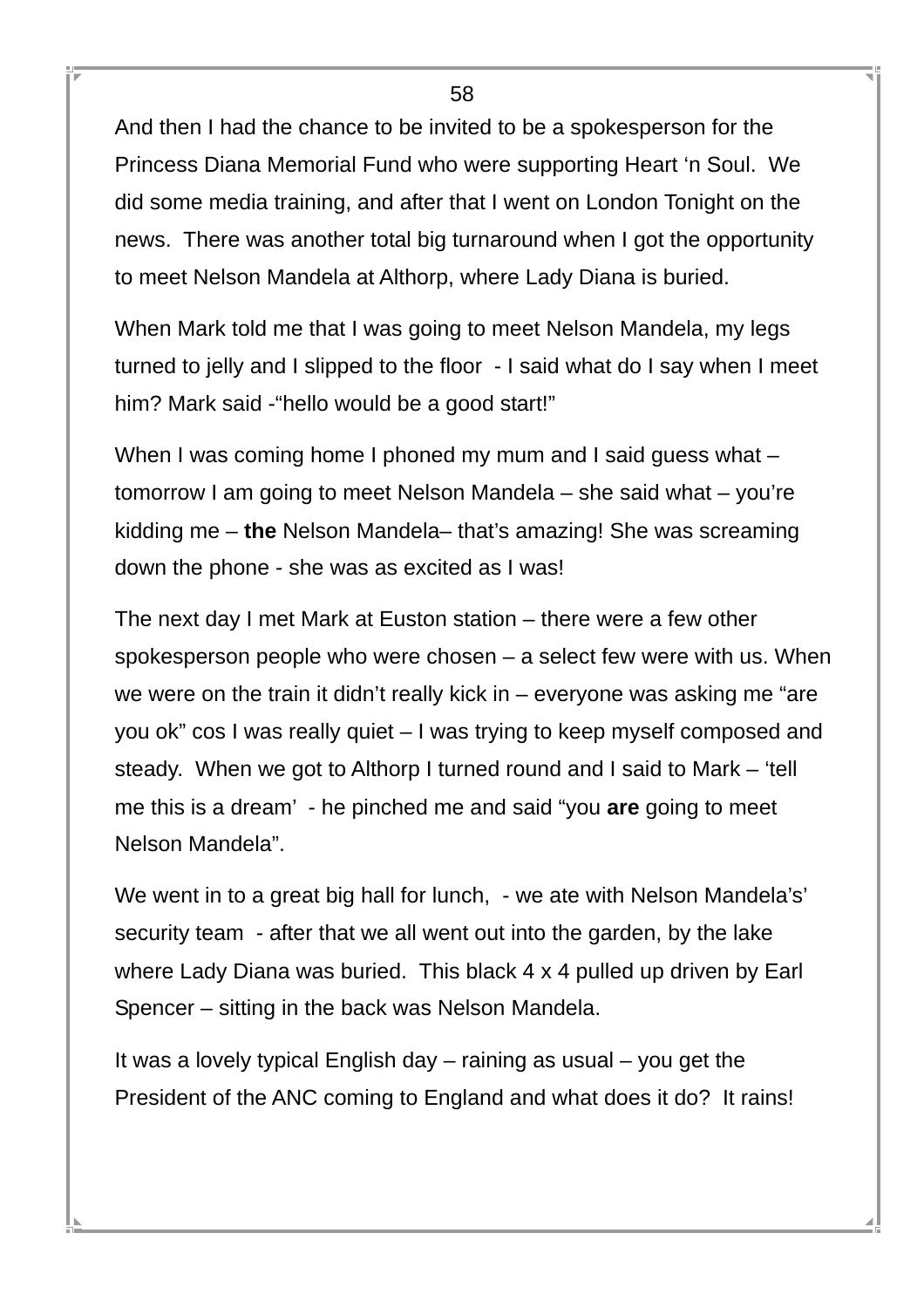He pulled up, walked out of his car – he turned round and said "it is a honour and a privilege to meet you". In my head I felt it was the other way round – I couldn't say that to him though!

He shook my hand – did you know Nelson Mandela is very funny? He turned round and said you know I've got some grandchildren at home – why don't you and your friends come back to my country and pick out a husband and wife for each of you! It felt totally amazing, minted!

If I can get to meet Nelson Mandela, then I am sure that I can achieve absolutely anything in my life.

In the future I would like to do other things. I have a really big ambition for a person who has a learning disability. I would like to be presented with a Music of Black Origin (MOBO) Award for my work – I could really see myself on that stage. But I wouldn't be picking up the award just for myself; I would be picking up the award for people with learning disabilities too. Nelson Mandela did things to help other people. If you can do other things to help other people the world would be a better place.



**© Copyright Lizzie Emeh. All rights reserved.**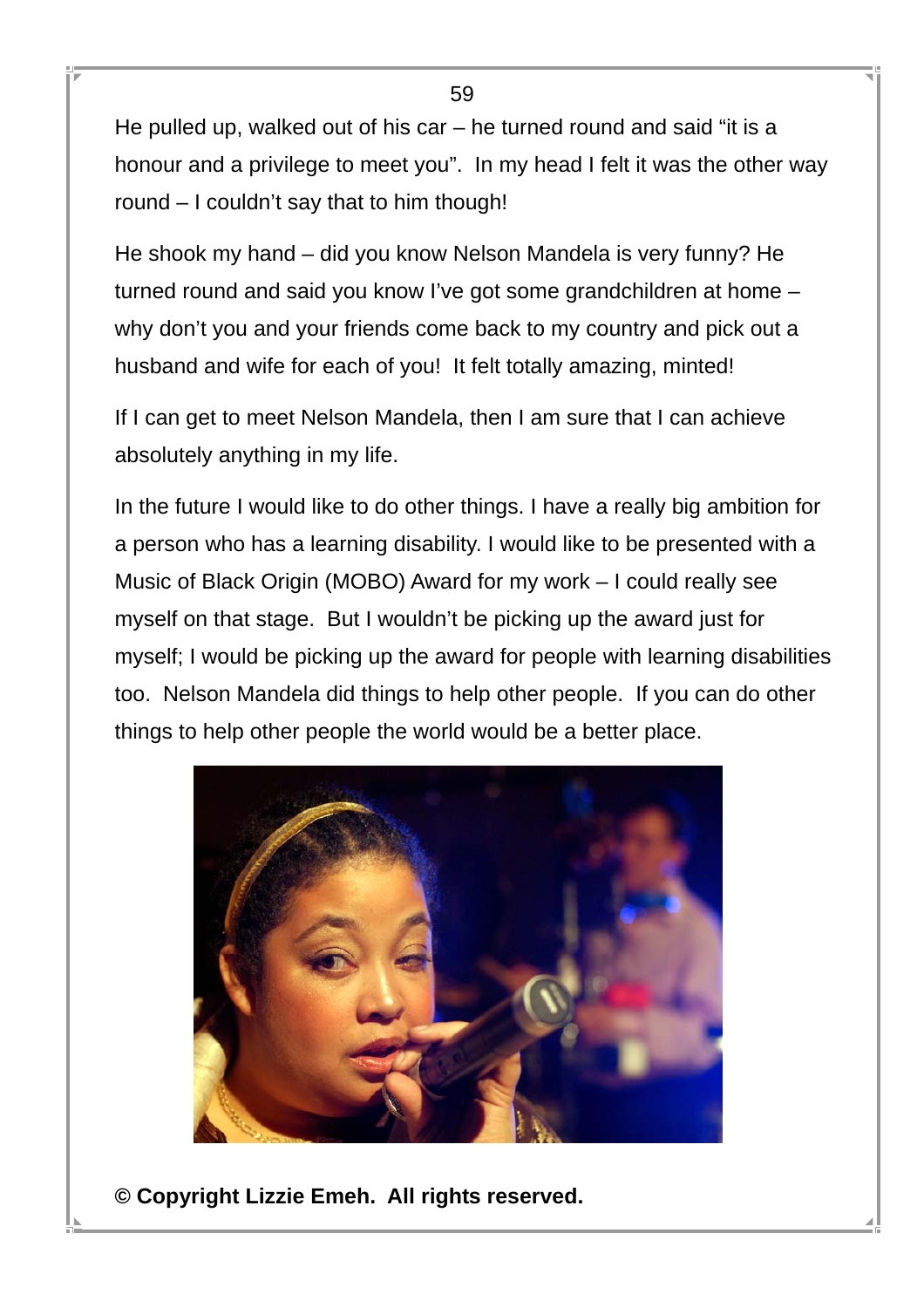## **What is a learning disability?**

A learning disability affects the way someone learns, communicates or does some everyday things. Someone has a learning disability all through their life.

There are many different types of learning disability. They can be mild, moderate or severe.

Some people with a mild learning disability do not need a lot of support in their lives. But other people may need support with all sorts of things, like getting dressed, going shopping, or filling out forms.

Some people with a learning disability also have a physical disability. This can mean they need a lot of support 24 hours a day. This is known as profound and multiple learning disability (PMLD).

**A learning disability does not stop someone from learning and achieving a lot in life, if they get the right support.** 

### **Here are some important facts about learning disability:**

- 1.5 million people in the UK have a learning disability.
- 200 babies are born with a learning disability every week.
- 9 out of 10 people with a learning disability get bullied.

There are more than 29,000 people with a severe or profound learning disability who live at home with carers aged over 70.

**Source[: h](http://www.mencap.org.uk/html/about_learning_disability/what_is_learning_disability.asp)[ttp://www.mencap.org.uk/html/about\\_learning\\_disability/](http://www.mencap.org.uk/html/about_learning_disability/) what\_is\_learning\_disability.asp**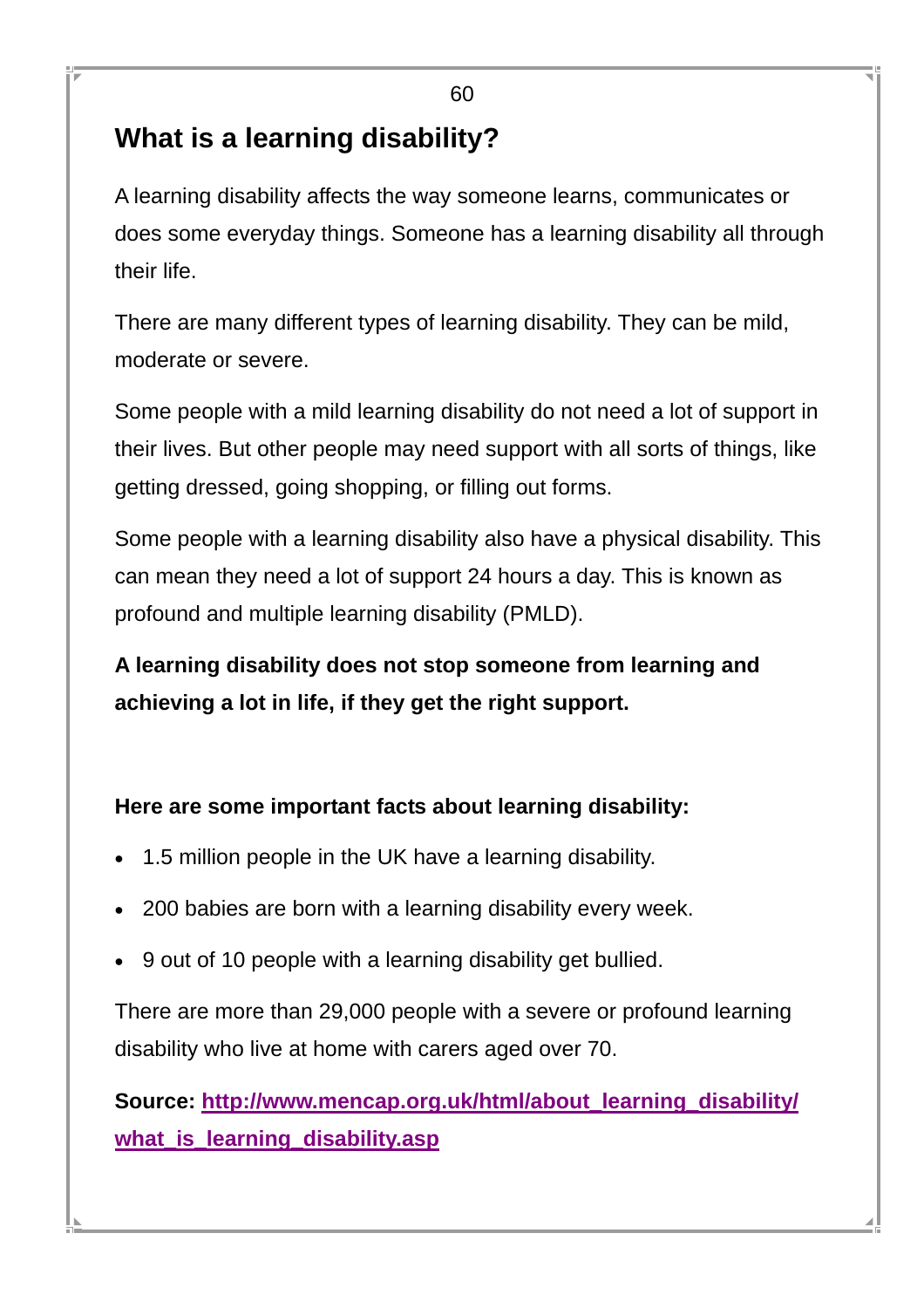### **Baruch's Bar Mitzvah**

#### By [Sara Rosenfeld](http://www.chabad.org/search/keyword.htm/kid/10476/jewish/Rosenfeld-Sara.html)

I never would have thought that I would have written a story about Baruch. But I did, and it has been one of the best things I have done. Little did I know that one story, my personal experience, could affect people in the way that it has. Little did I know that it could affect me in the way that it has.

When that article was posted (See, [Baruch, Our Special Child\)](http://www.chabad.org/theJewishWoman/article.htm/aid/381276/jewish/Baruch-Our-Special-Child.html) I showed Baruch the picture of himself that accompanied the piece. The first thing he did was point to his picture and then point to himself (means "me") and then he saw my name and signed 'good' and gave me a big hug! I took this as my personal sign from G-d that I did the right thing in writing that story.

It was because of that story that I am now writing this one. I am grateful to all who read about Baruch and were concerned and connected and inspired me to once again write about him.

As you know, Baruch is not the ordinary kid next door. Baruch is truly a miracle child. He was born with severe disabilities that caused other infections and problems so that much of his first few years of life was touch and go. We lived with the knowledge that at any moment our precious boy could be taken from us. And yet we lived to witness miracle after miracle as he survived and triumphed time and time again.

Now, at the age of 13, Baruch is still deaf, has a trachea tube in his throat and eats only through a gastrostomy tube in his stomach, but for a boy that all his doctors thought would never walk or understand or interact, he has proven them more than wrong.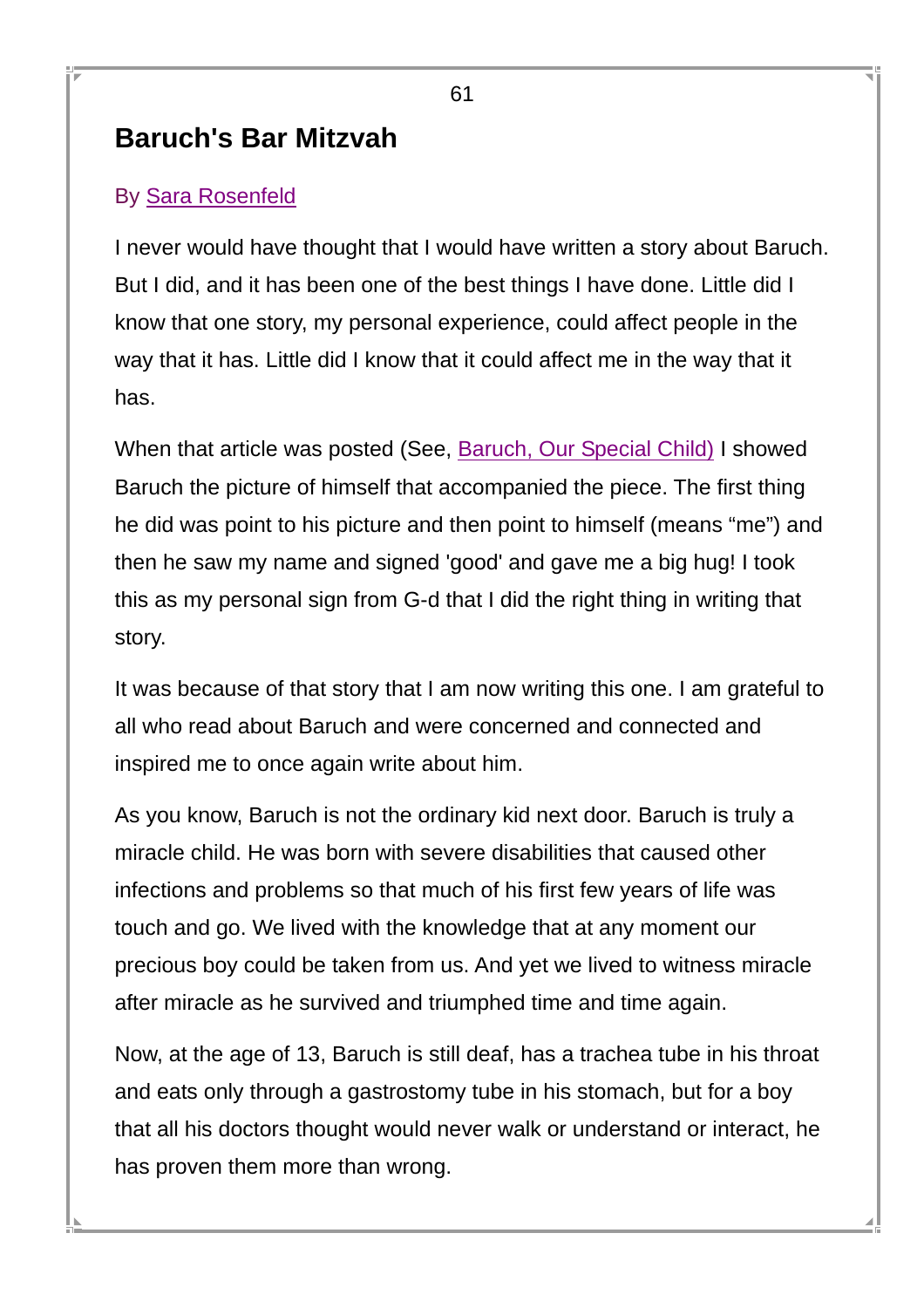It is now Saturday evening, and today was Baruch's 13th birthday. It is hard for me to say "Bar Mitzvah" because he is not yet ready for the responsibilities of the Torah's commandments, nor do we really know when he will be. Yet, today was a special day. Emotional, but special.

A few months ago, as his 13th birthday loomed closer, my husband and I began to discuss what we should do. At first we thought nothing at all. How could we "celebrate" a "Bar Mitzvah" that wasn't? But then we realized that there was much that we did need to celebrate. We had reached many milestones. Baruch was still alive. He was learning and progressing. He was sharing his special smiles and hugs with all those who met him. He attended synagogue each week and was part of the "*shul* family." But what could we do? We felt uncomfortable making a big affair, yet we could not just ignore the day.

Soon it was March and Passover preparations began. We felt it was time to try to get Baruch more involved in what was going on. We decided to make him a Haggadah (the Passover guide and story), with simple sentences and lots of pictures, so that he could follow the Seder and understand what the whole holiday was about.

My eldest daughter, Chaya Mushka, put it together. We put the pages in a display folder with plastic pockets to protect it from saliva. This became our teaching tool and we went through it with Baruch a number of times before Pesach. Baruch would not let go of his "Haggadah." He sat through the Seder in our home, and for the first time signed the Four Questions. We were very proud.

The big test was the second night. We went to our cousins for the second Seder. There were twenty-two people there. Would Baruch sign again or would he be too shy?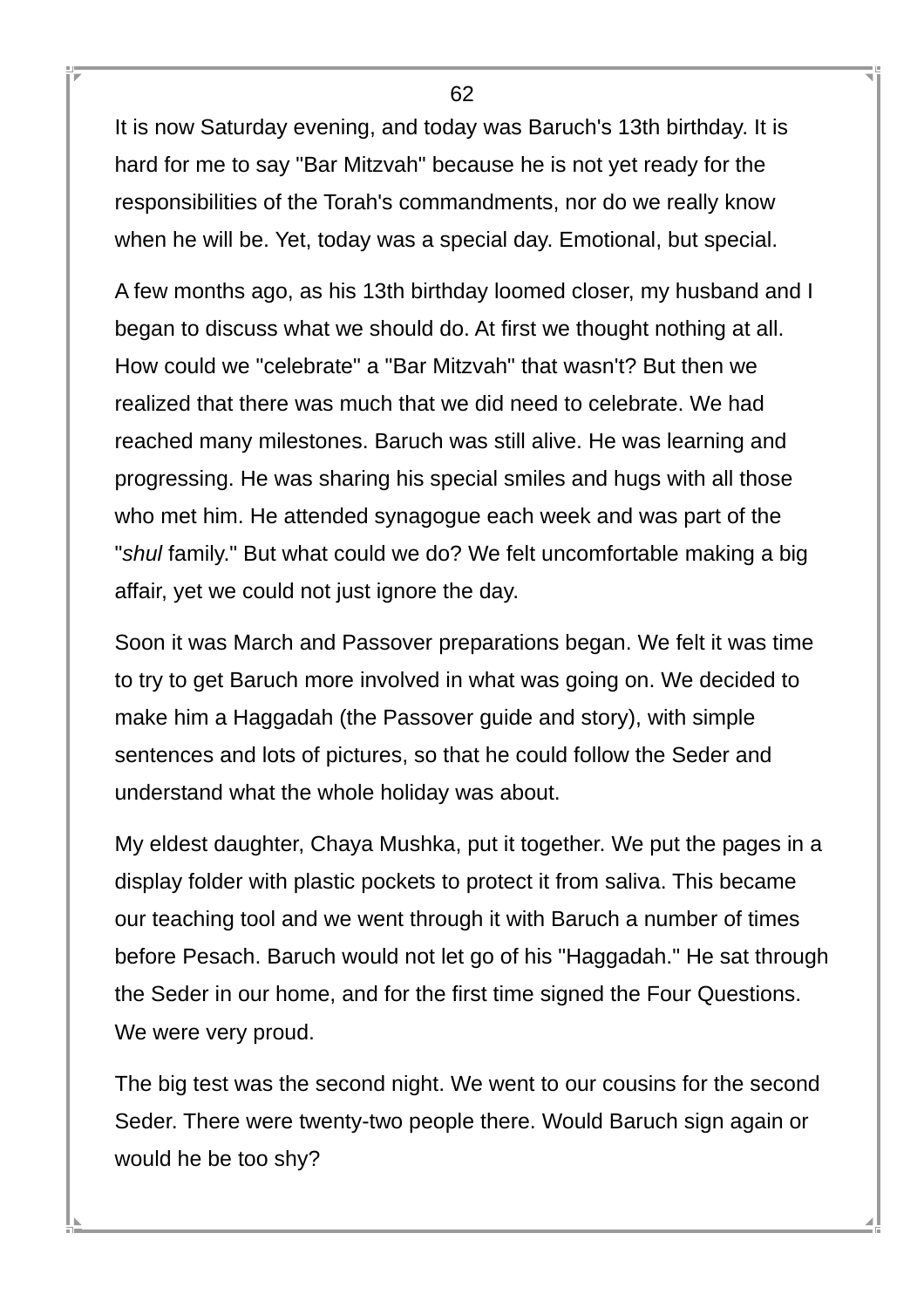Baruch sat through the entire Seder. When it was his turn, he signed the Four Questions. You could hear a pin drop. There were many children there, and during their turns I must admit that not all the adults kept quiet. But Baruch, who said nothing at all, signed in absolute silence!

For us that was the turning point. We began to think, "If he can accomplish this, why can't he sign the blessings on the Torah in synagogue?" Right after Passover we began planning a "Bar Mitzvah book."

We took pictures of the shul, of the Torah and the *bimah* (where the Torah is read) and of Baruch. We began to think of what the notion of responsibility could mean for him, and we came up with a few ideas: keeping his kippa on his head at all times, the ritual washing of his hands in the morning, not mixing up my milk and meat dishes in his attempt to help clean up, keeping his room clean and not switching lights on and off on Shabbat to name a few. These became the basis of the Bar Mitzvah book. We started with the order of the Bar Mitzvah day: Baruch will go to shul with his family; the *aron kodesh* (the Ark) will be opened, the Torah will be taken out and put on the *bimah*; Baruch will be called up to the Torah, Baruch will sign... And we included the blessings. We sent the book to school as well so that his teachers could practice with him.

We then called the synagogue and explained that we would be sponsoring the Kiddush (meal following Shabbat services) in honor of Baruch's birthday. Our synagogue has an email notification system and we asked that everyone be notified of the occasion since we were not sending out any formal invitations. I also called my cousins who live here in Melbourne to join us in our shul and to stay for the Kiddush. We decided to cater it ourselves. My husband and I made a number of salads, my cousins and friends pitched in too, with gefilte fish, spreads, cakes. We thought it would be a small affair.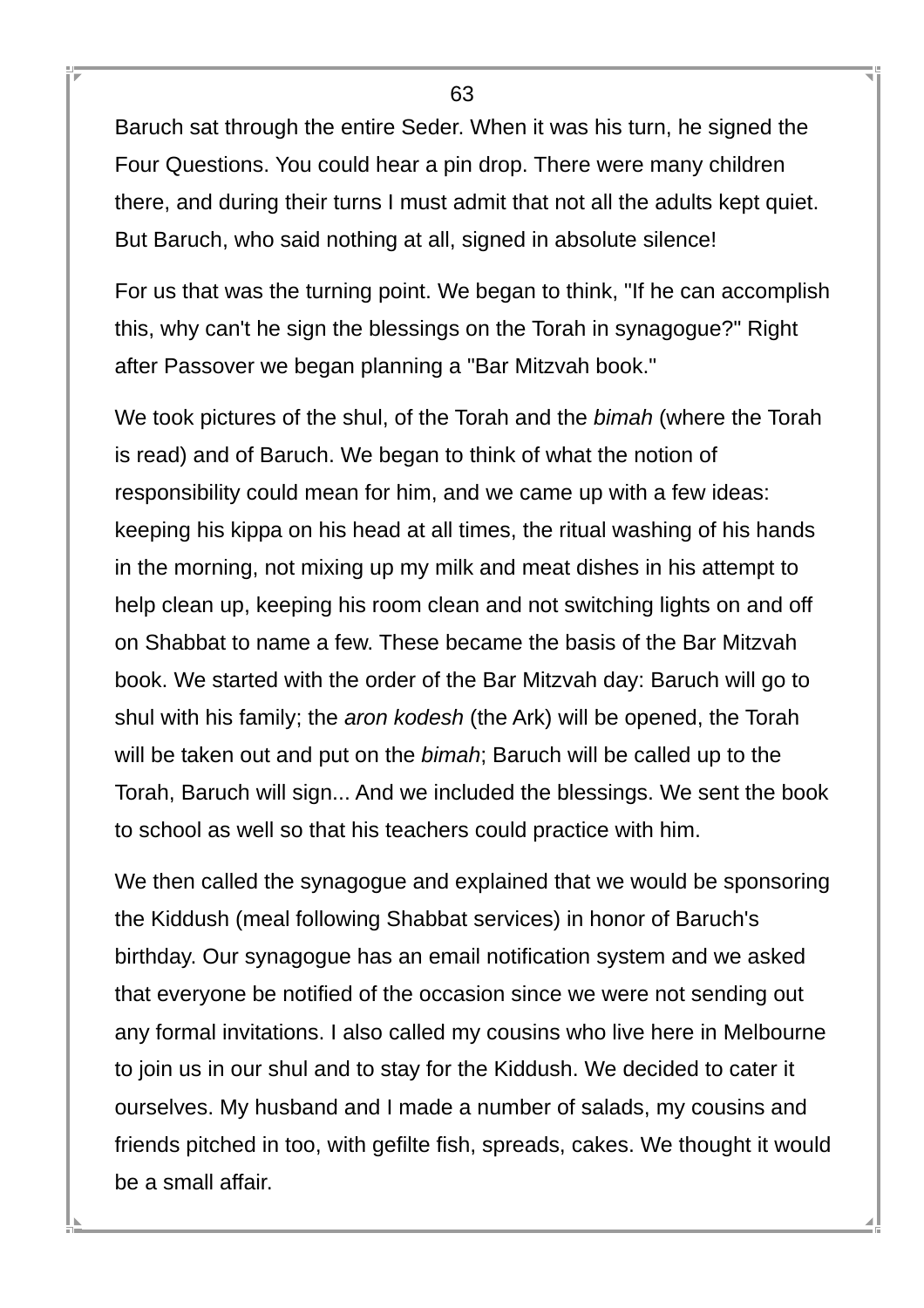Boy were we mistaken! We did not realize the impact Baruch had made on all the people here. Word spread in the general community and people began approaching us to wish us *Mazel Tov* and the informal "invitation list" grew bigger. Our *simcha* (joyous occasion) was not only the shul simcha but a community simcha. The shul was packed. We were nervous. Baruch can get very silly in a crowd. Would he be able to sign the blessings as he practiced or would he become silly and shy?

Baruch went up to the *bimah* along with his father who was going to translate into English what Baruch was signing, and then recite the actual blessings on the Torah. When Baruch got up there he began shyly, with one hand in his mouth. Signing with one hand is not a very comprehensible language, let me tell you. He slowly gained confidence and he beautifully signed the second blessing after the reading of the Torah. The whole shul erupted in a spontaneous Mazel Tov dance. Baruch was put up on his father's shoulders and all the men began dancing in a circle around the reading table.

What can I say? I cried. I think many people did. A bar mitzvah celebration is supposed to be the day when a young boy becomes a "man," a person responsible for his actions. For us, this is not the case. Baruch is still a young boy (he functions at the level of a six year old) and will probably be so for a number of years to come. But that was not what I was thinking at the time and I don't think that is why I cried. I can't really tell you why I cried. I just did. Maybe it was the pent up emotion of all the years. Maybe it was the relief that my son who we were told would die twelve years ago, was standing there at the Torah blessing G-d who had given him life. Maybe it was the outpouring of kindness, support and well wishes from all the people in the shul. Maybe it was because my immediate family was not there to witness this moment. Maybe and maybe not.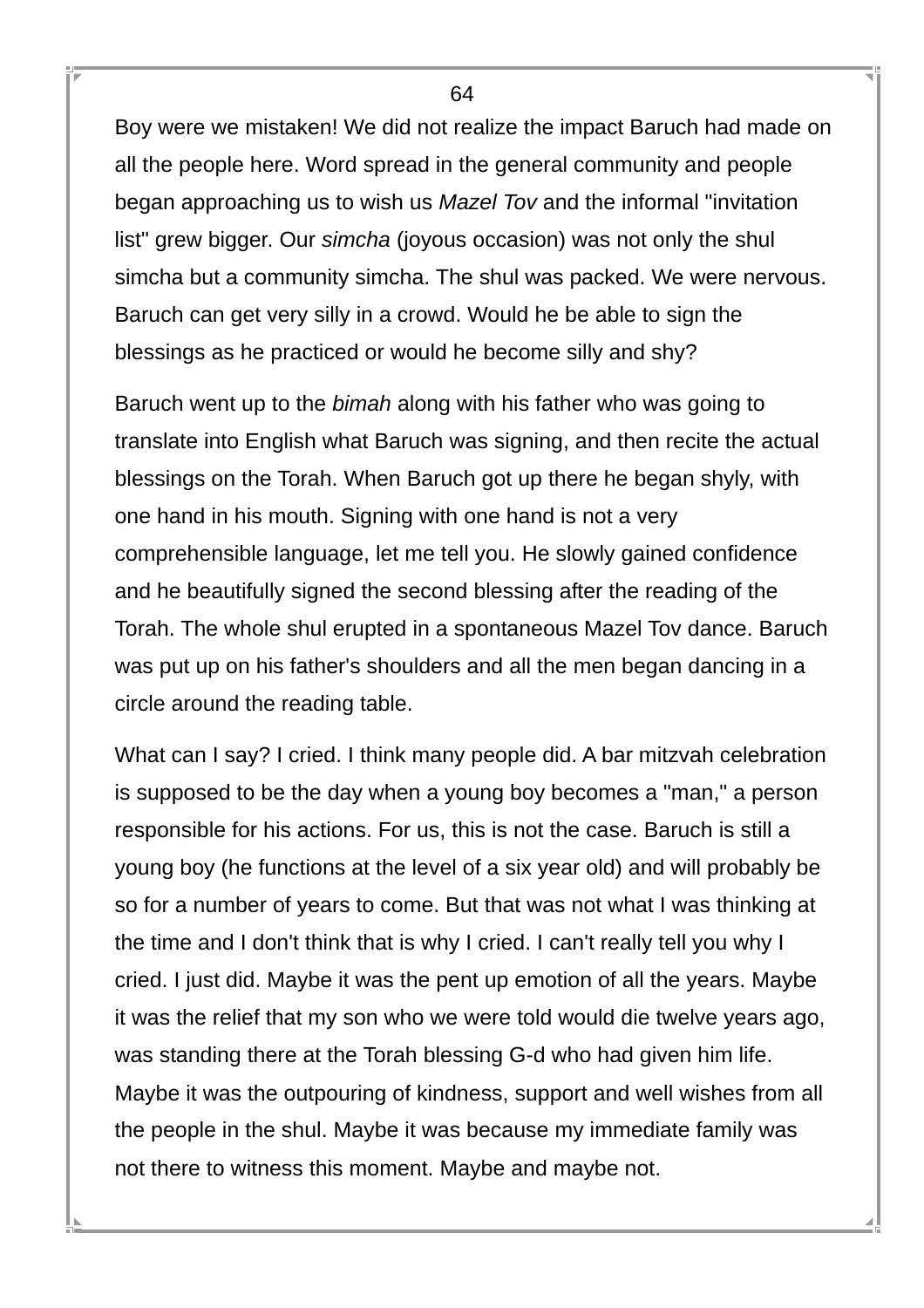Baruch was very excited; he shook everybody's hands and gave spontaneous hugs. The Kiddush continued for a few hours. One by one, family members and friends got up to say a few words. They described how they had been touched by Baruch and by the family. It was very humbling for me as were the comments many people wrote on the web after my previous article about Baruch.

You see, I do not see myself as a "courageous woman" as some have called me. I struggle, I make mistakes. But as a Jew who has learned Chassidut, I forge ahead. I do not think of what could have been but of what I need to do. I am not "brave." I have my down times, I have my cries, I am human. But knowing that I have a G-dly soul, that we all do, gives me strength when I need it. Each of us has challenges in our lives. They are all different, but they are challenges that we struggle through.

People who hear my story say that I have inspired them, but let me tell you that they have all inspired me too. It is one thing to believe that all G-d does is for the good and it is quite another thing to see the good in a revealed way. Of course "good" is a relative thing, and there are many levels of good. But when I see how much Baruch has affected the people around him, when I hear your anecdotes, when I hear that you are more patient, more forgiving, more thankful and more tolerant because of Baruch, then you help me to continue doing what I need to do. You have "recharged my batteries" and for that I thank you all.

May the acts of goodness and kindness spread so that the world at large will be ready to greet [Moshiach,](http://www.chabad.org/library/article.htm/aid/332562/jewish/Moshiach.html) when all the mysteries of G-d's ways will finally be revealed to us all.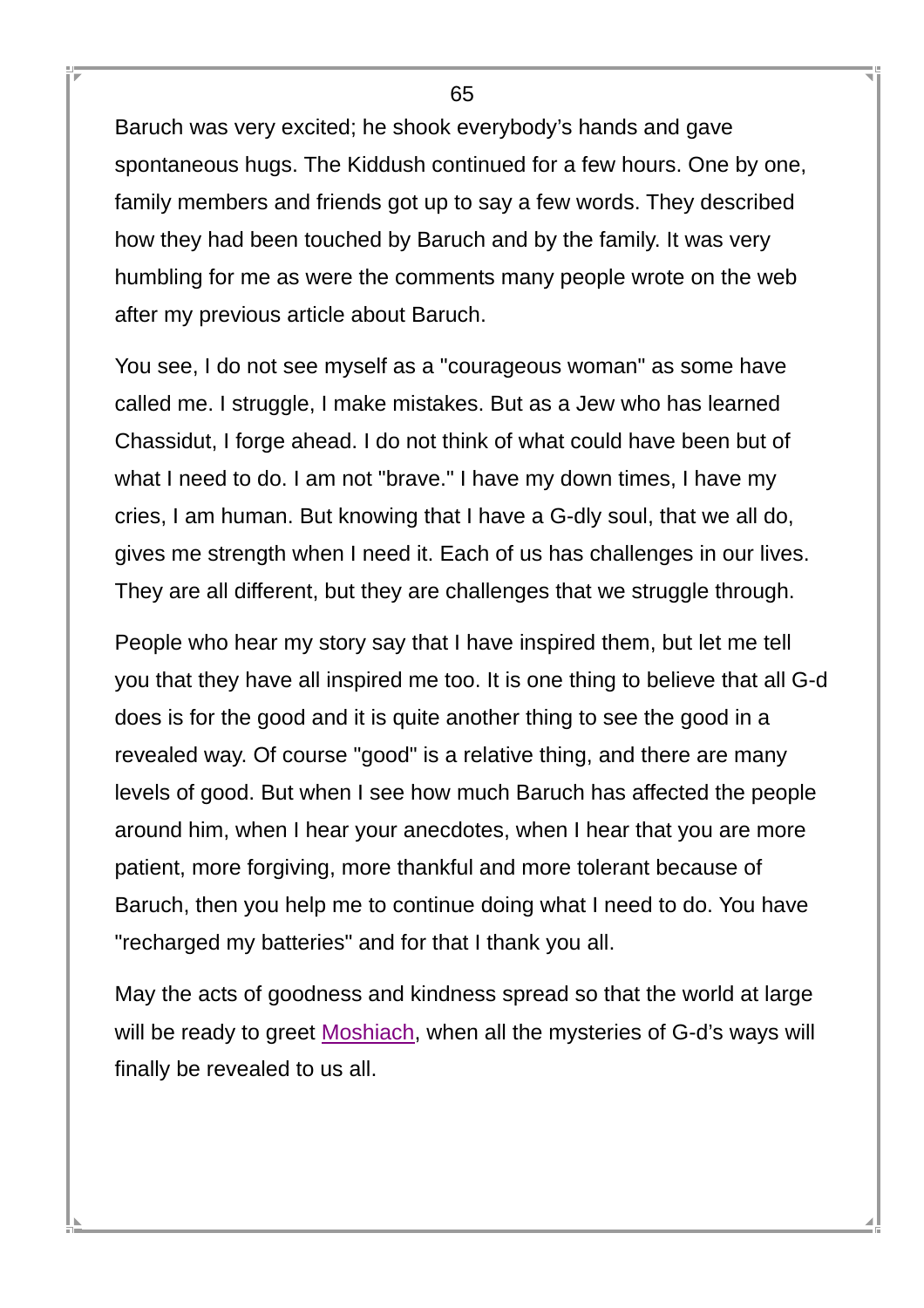*The content in this article is produced by Chabad.org, and is copyrighted by the author and/or Chabad.org. If you enjoyed this article, we encourage you to distribute it further, provided that you do not revise any part of it, and you include this note, credit the author, and link to www.chabad.org. If you wish to republish this article in a periodical, book, or website, please email permissions@chabad.org.* 

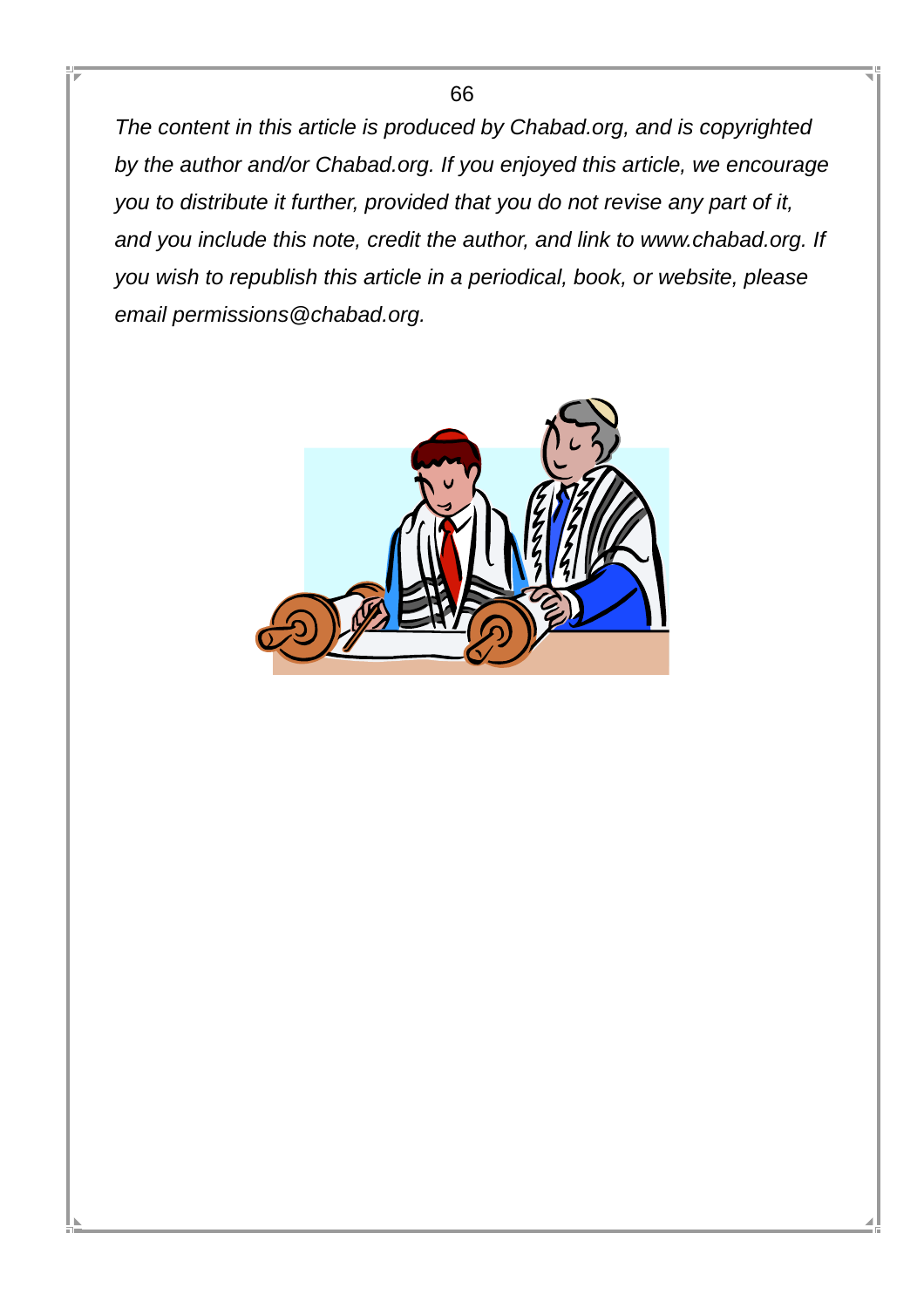#### 67

## **The Asian Community and Disability**

### **- A personal view, by Kuli**

The Asian community regards disability with such abhorrence that they do not want to demonstrate that it exists. They continually refer to it as a punishment for your previous life. This affects so much of your life activities which normal people can do such as going out, going to university, getting married, cooking, having children, having relationships, having hobbies, interests and working. Disabled people within the Asian community are regarded as less likely to obtain these qualities due to the pressures and unawareness of others.

I proved this wrong.

Being an Asian woman born with cerebral palsy was extremely daunting especially living in an Asian community. I recall my mother saying "When you was born 32 years ago in India without any medical support, you were looked upon as double negative; being a girl and disabled. People said throw "it" in the river, who'll marry her, she'll be a burden on you for the rest of your life." With this restricted mentality and pressures, my mother almost did. It was my father who saved me, and brought me over to England at a very young age.

I went to "Penn Hall Special School" where I was with other children with disabilities. I gained a lot from that school, because they offered us opportunities I would have never had in an ordinary Asian household or school.

I was very timid and shy especially when I was with other people, particularly when visiting people and community celebrations such as weddings, parties and visiting temples. I hated it because people just used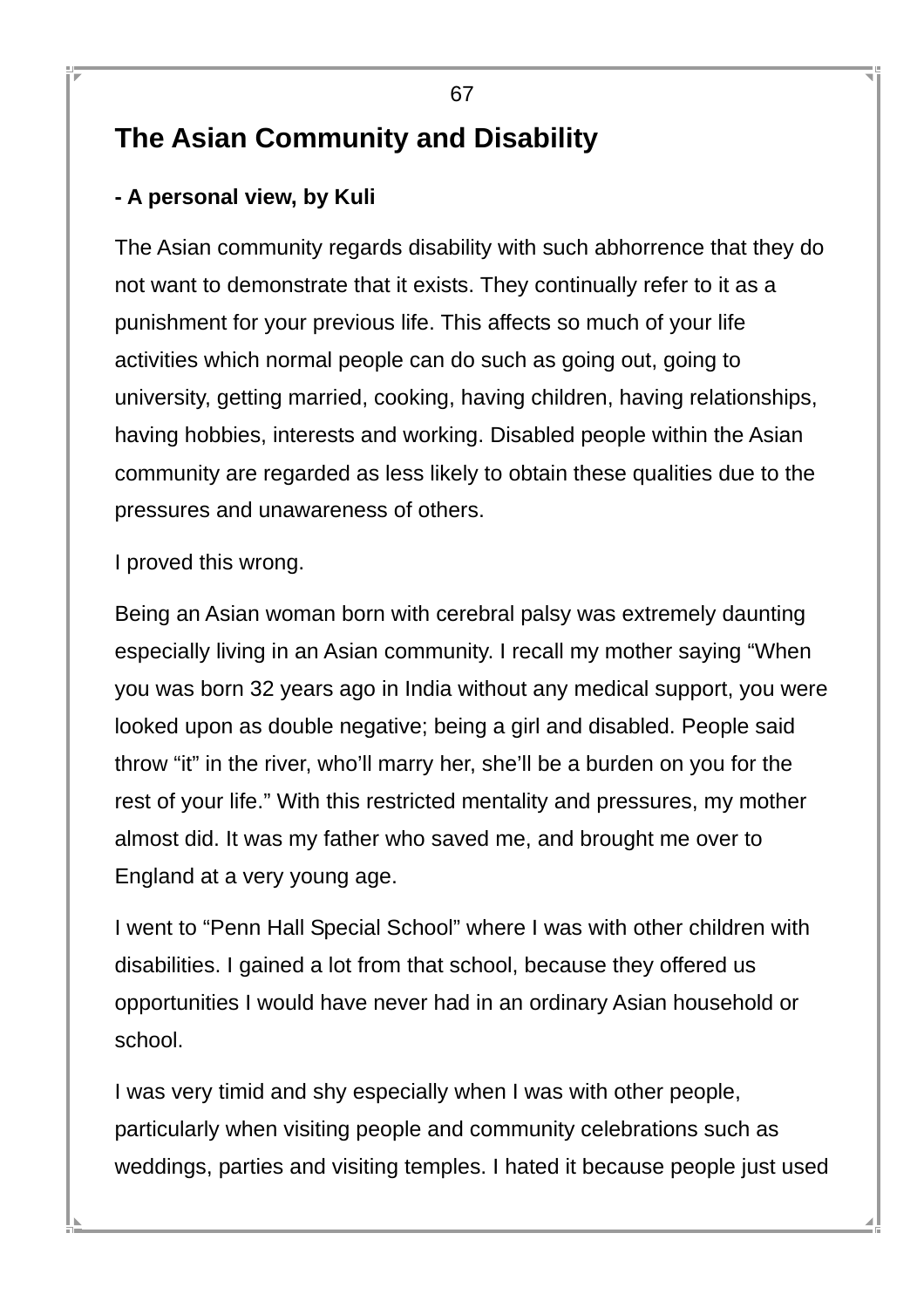to stare at me, and make me feel unimportant, alienated and an invalid. I was referred to as "handicapped" a word I loathed. Other children teased me, "Why do you walk like that, and talk like that?" I never answered their questions because I didn't know myself. My parents were very unaware of this, when I mentioned this to them, they said it was my fault and I shouldn't let it worry me. My younger brothers and sister were able-bodied and never understood how I felt. They too would make fun of me and gang up on me. This led to continual depression and unsettlement.

When I entered mainstream school into which my uncles referred me because they knew I had potential of gaining qualifications; this was quite a shock, as I was on my own in a secondary school (Colton Hills) full of "able-bodies" pushing, forceful, shoving and rough children. I loved this, because I wanted to mingle with others, but I was always afraid that I would be knocked about in the playground, where once a very large person was pushed onto me and almost flattened me. I started to enjoy this school lifestyle although I still had the protection from the school nurse and teachers and a taxi service taking me to and from school. I was very mischievous and explorative, trying all the things that the other children did. Many children started to behave like I had no disability, and the awareness of disability at Colton Hills grew, due to the increasing intake of children with disabilities.

Outside of school, I was trying doing all the things an Asian girl could do, except make the chapatti's, which I could not manage. I had a passion for writing prose and poetry, which I wrote for pleasure as well as pain. The things I could not express to others I wrote on paper. I gained my GCSE's and BTEC National. But I was very disappointed that I was not able to attend university, because my parents said I would not be able to manage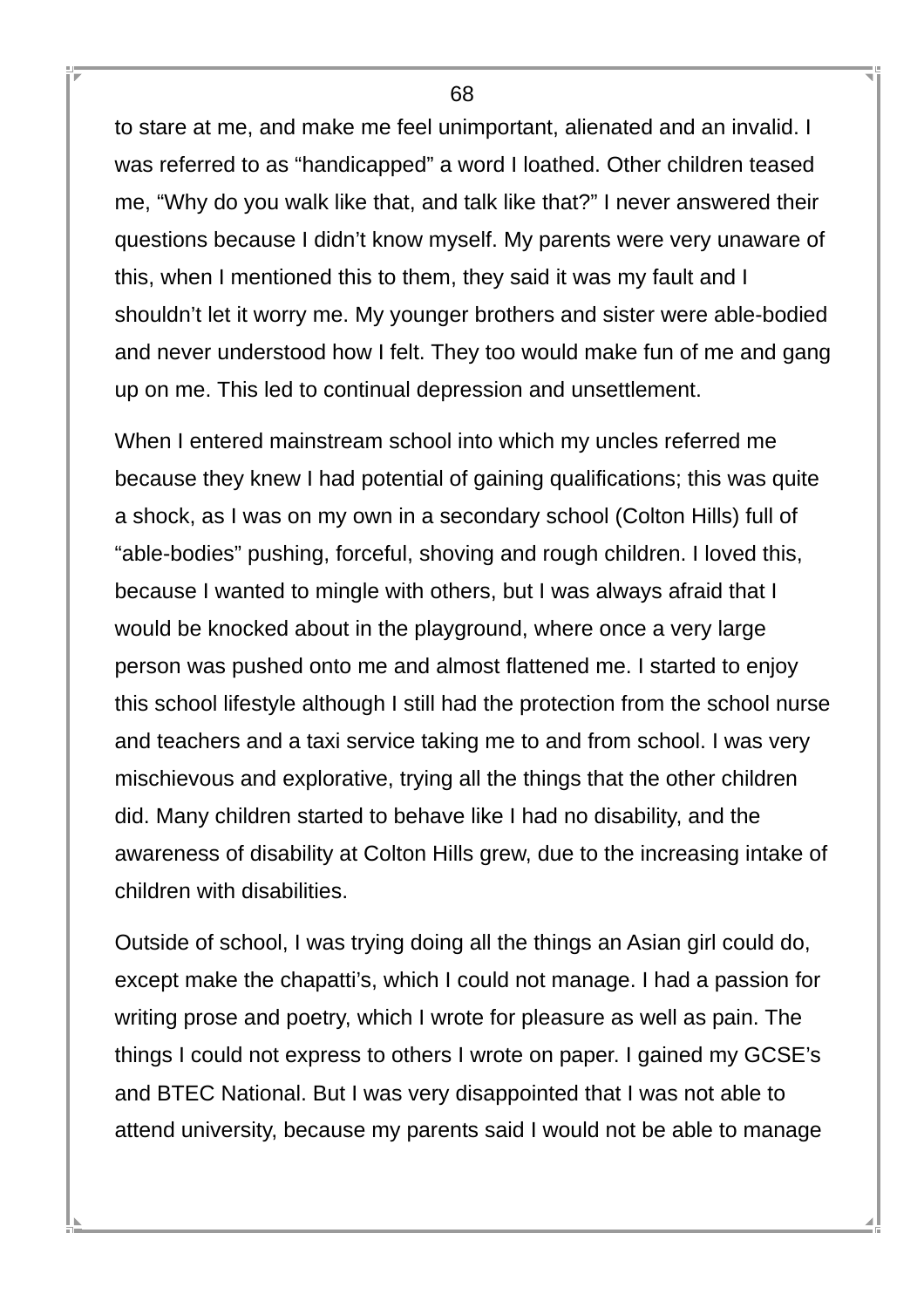alone. Then an opportunity rose to work for Wolverhampton Council, where I work to this day.

I experienced a long and awful time, while searching for a life partner. My parents and I made mistake after mistake. I suffered dreadful heartbreaks and heartache. But in the end I married a lovely man whom my parents had found for me in the first instance, but when I was not ready for commitment. Now I have a home, husband, two lovely boys and lovely people in my life. I thank God for the determination he put in me to fulfil my dreams. I know that some people are not that lucky.

When I see people in my community they are still very stunned and amazed to see that I have done all these things in my life, they don't see me as human, they see me as a living thing who should not have rights or a mind of my own. The say "You must have done something good in your previous life, that is why God is standing by you!"

My conclusion to this is that disability is not one person's problem, it is the whole community's problem. Everyone has a disability, ones that can be seen and ones that can't. It is the visible disability that is the problem in our community. The alienation of disability is in our routes, and this will take many generations to grow out, especially in the Asian community due to the lack of education and awareness

**"This article was first published on the One Voice website. It is Copyright One Voice. All rights reserved".** 

**[http://www.1voice.org.uk/HC/personal\\_view.htm](http://www.1voice.org.uk/HC/personal_view.htm)**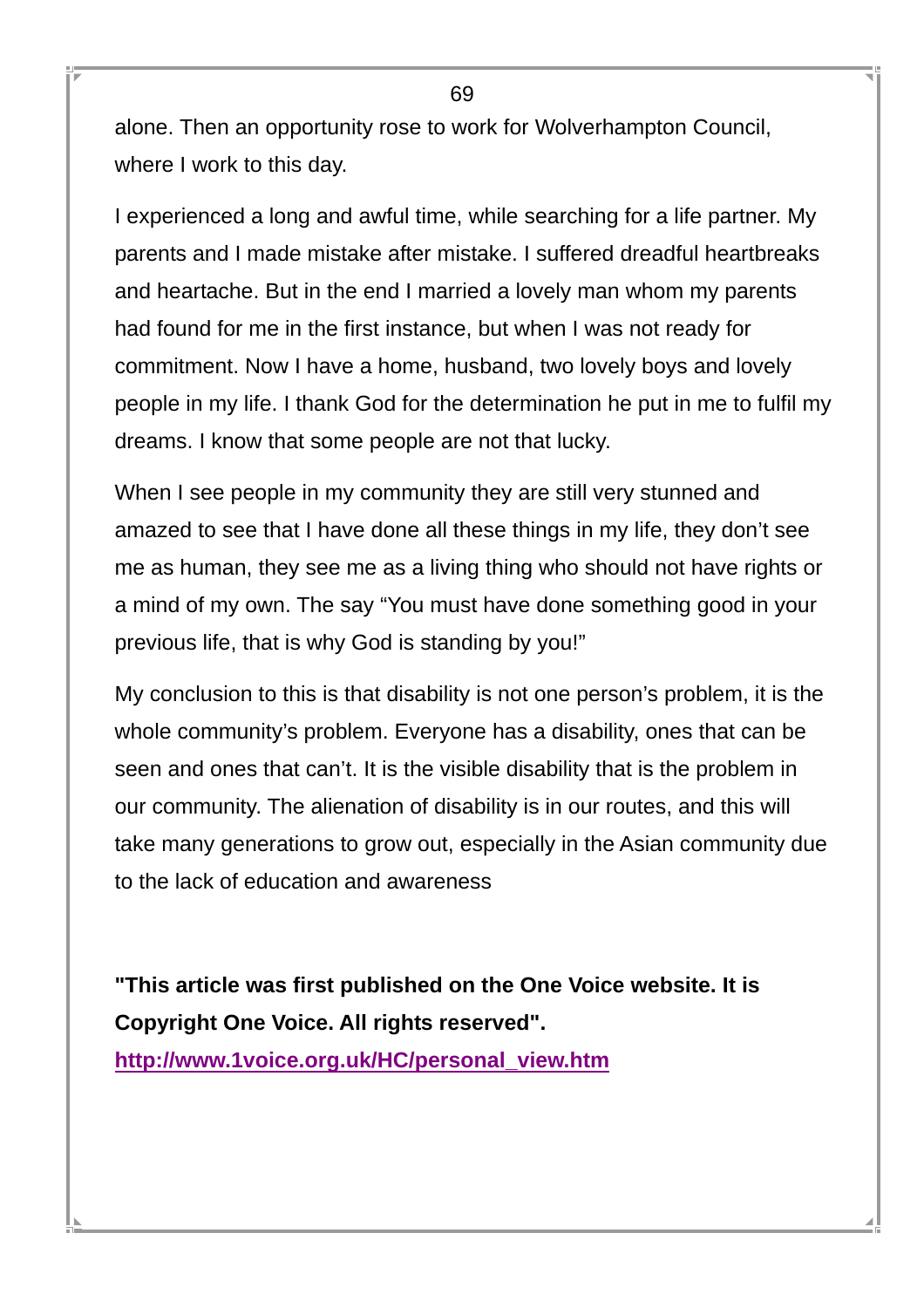## **Exploring Disability Issues in Vietnam**

### **By Sharon Nguyen**

**I was born and raised in the United States, but I have always wished to visit Vietnam and see the place where my parents and grandparents are from. Because of my experiences growing up as a person with a disability in the Asian-American community, I decided that it was time to go to Vietnam to see if it was as people had described.** 

Whenever I asked about Vietnam, my family and friends told me that it is not a good country for people with disabilities, and discouraged me from going. They said I would be made fun of and harassed because I have cerebral palsy. Since many Asian cultures believe in reincarnation, many believe that people with disabilities had done something bad in their past lives. Before my trip, my father warned me about the emotions I might feel when encountering other people in Vietnam. This made me a little wary, but I decided I would definitely make the trip anyway.

At the time, I was working at an independent living center in California and doing disability awareness work in the Vietnamese community. I have seen positive results, including an increased acceptance of people with disabilities by the Vietnamese community. When I was selected as a recipient of the Paul G. Hearne/AAPD Leadership Award (see below), it gave me greater confidence to become a stronger leader and promote the acceptance of people's differences and capabilities in my upcoming trip to Vietnam.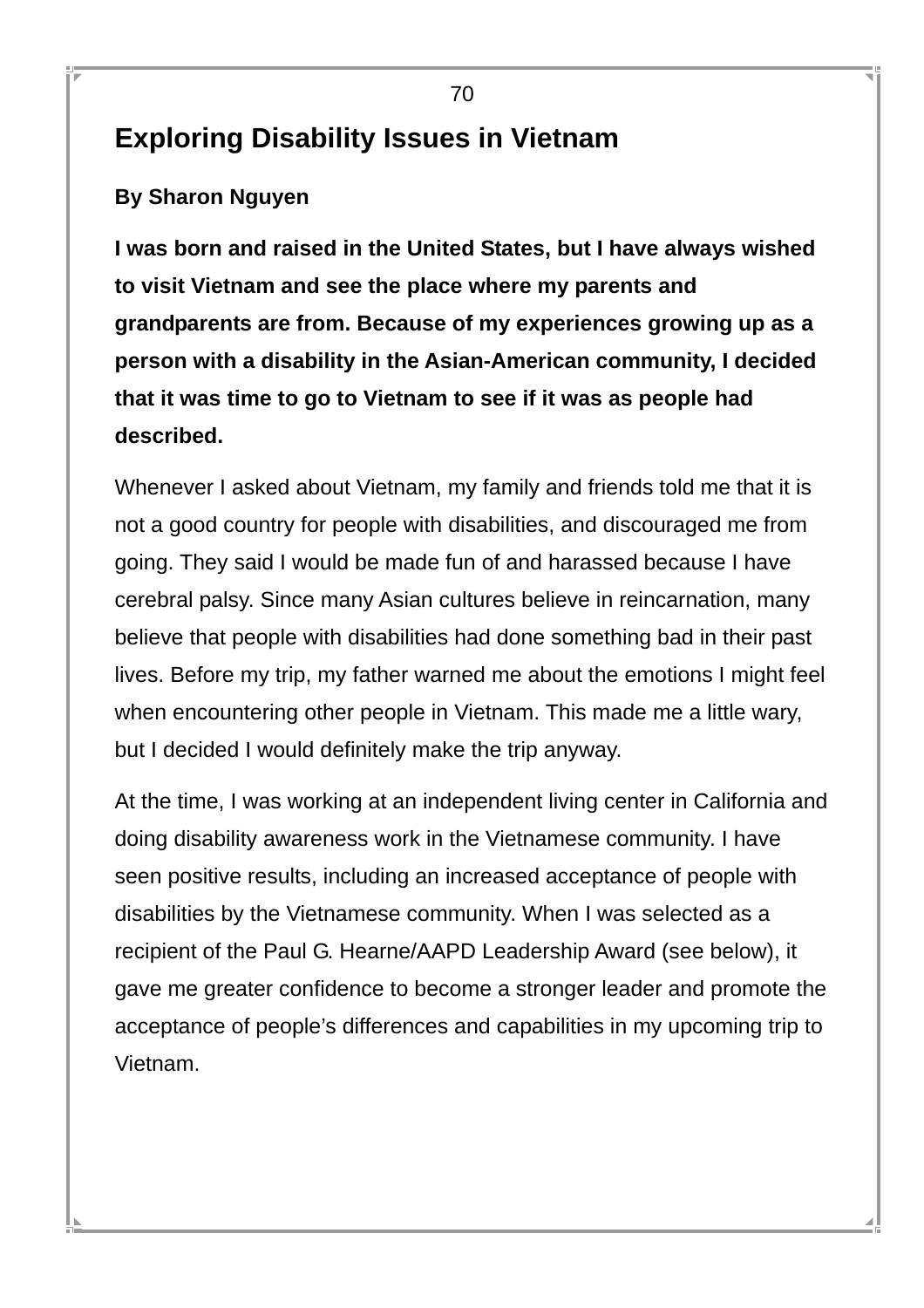Before my journey, I fortunately made contact with several Vietnamese interns who were in the United States to learn more about disability issues and bring ideas back to their country. They helped me to locate new contacts in Vietnam and I made plans to be there on April 17 – National Disability Day. Sadly, my travel plans ended up causing me to miss this special day, and my parents and I arrived in Hanoi on April 18 – the start to a great and unforgettable trip.

I met with about a dozen disability organizations, mostly in Hue. One contained a sewing shop where they made clothes for school children. The people seemed very happy to be employed. At a school for the Deaf and hard of hearing, we discussed the need to continue to work hard to break down barriers. I also went to a school for the blind, where students lived during the week and spent weekends with their families. I visited a physical and occupational therapy center that works with young children with cerebral palsy, and spoke with parents on the importance of starting to train children at an early age to be independent. Before I left Vietnam, I attended a meeting on the Individuals with Disabilities Education Act (IDEA), a U.S. law that addresses standards and expectations for assuring a good education for children with disabilities. People in Vietnam will try to implement similar guidelines.

In terms of accessibility in Vietnam, there is much need for improvement. There are wide, deep ditches along the streets and sidewalks, and very few crosswalks. (Larger cities do have crosswalks.) Vietnam has little law enforcement for cars and motorcycles, so you can picture what it must be like. However, there are ramps for motorcycles on the street corners. Most of the time my parents pushed me in my wheelchair on the street, close to the ditches, because the sidewalks were filled with store owners selling food, clothing and so on. Since most buildings had steps, my parents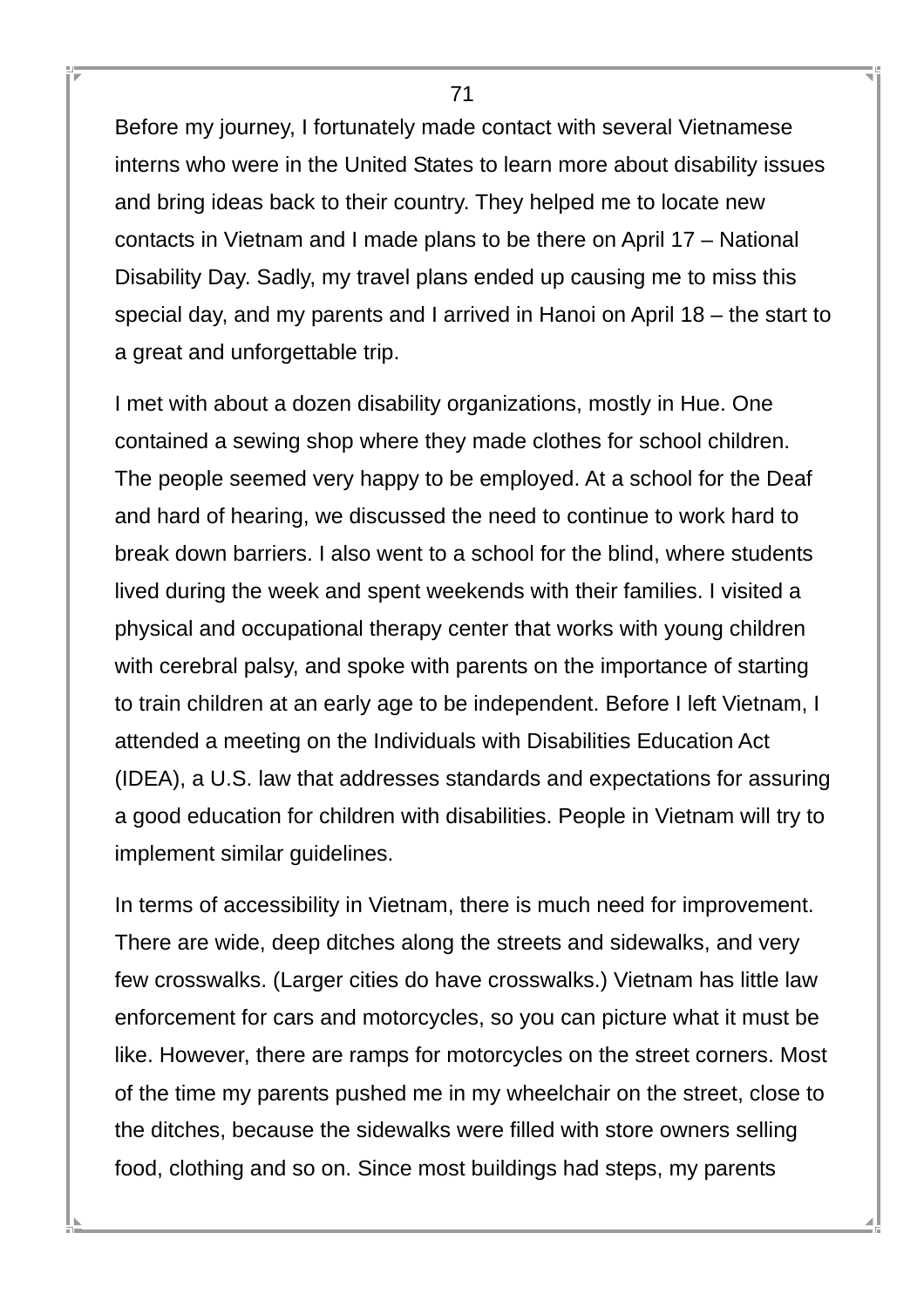would help push my wheelchair up them.

In spite of all of the accessibility issues, I had a great time. In addition to visiting many organizations, I met relatives from both sides of my family. Contrary to the warnings I received about what to expect, the people in Vietnam greeted me with open arms, often coming up to talk to me as if we knew each other. I hope to visit my homeland again to help improve accessibility and build leadership for people with disabilities.

#### **Paul G. Hearne/AAPD Leadership Awards Program**

American Association of People with Disabilities (AAPD) established these awards in 1999 in honor of the founder of AAPD. A key disability rights advocate, Hearne was also a successful lawyer and mentor to many other people with disabilities. Much of his life was dedicated to opening doors and removing barriers for people with disabilities.

The award recognizes up to ten emerging leaders with disabilities each year who have a positive impact on the disability community, providing a \$10,000 grant to continue their leadership activities. U.S. residents with any type of disability are eligible to apply. For further information contact:

[American Association of People with Disabilities](http://www.aapd.com/index.php)

1629 K Street, NW, Suite 503 Washington, DC 20006 USA Tel: (800) 840-8844, TTY:(888) 712-4672 E-mail: aapd@aol.com

**Source: [http://www.miusa.org/ncde/stories/nguyen/story\\_view?](http://www.miusa.org/ncde/stories/nguyen/story_view?) month:int=6&year:int=2006**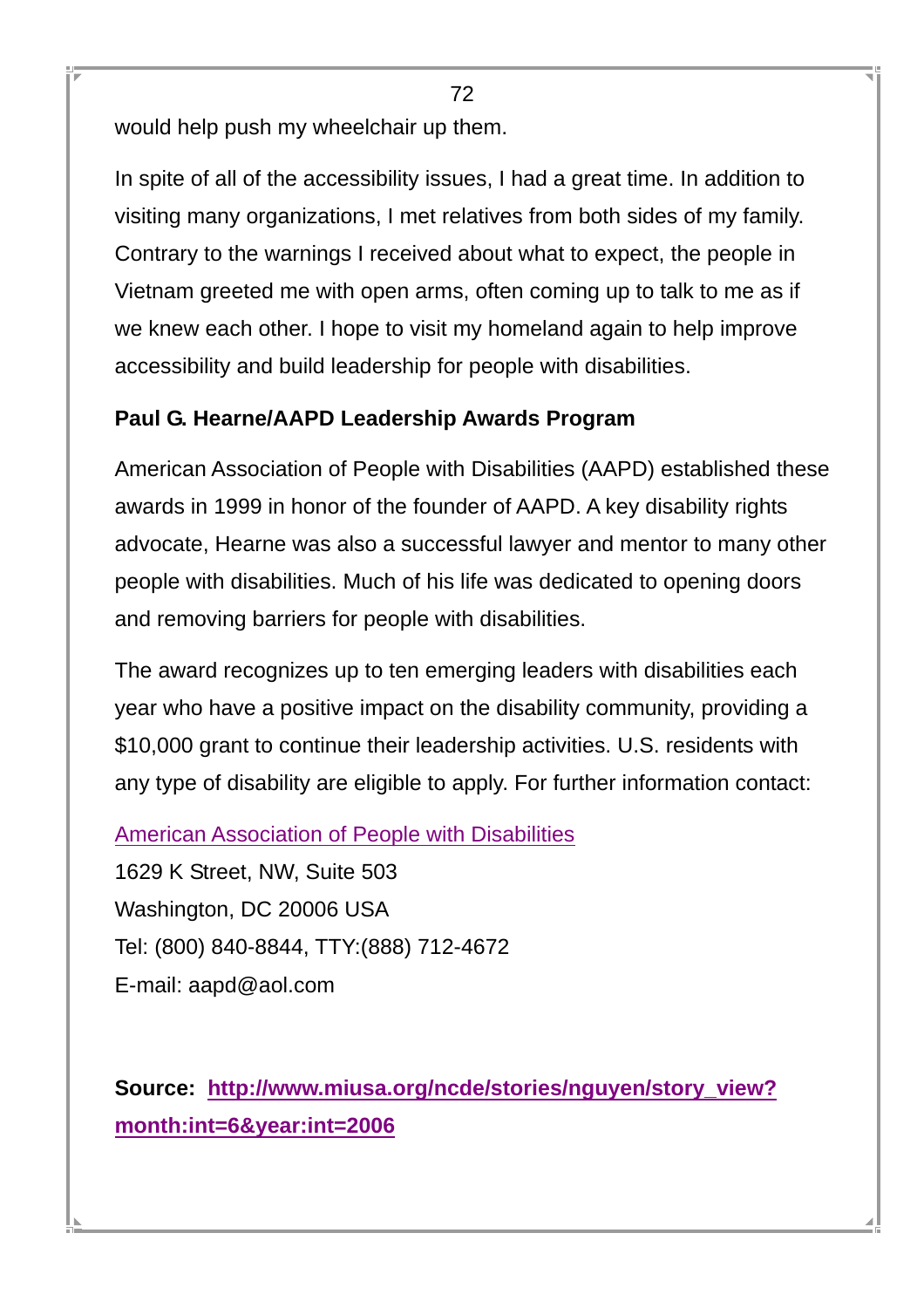### **What is CP?**

Cerebral palsy (cp) is not a disease or an illness. It is the description of a physical impairment that affects movement. The movement problems vary from barely noticeable to extremely severe. No two people with cp are the same; it is as individual as people themselves.

"Cerebral palsy" includes a variety of conditions. The three main types correspond to injuries to different parts of the brain:

 People with *spastic cp* find that some muscles become very stiff and weak, especially under effort. This can affect their control of movement.

 People with *athetoid cp* have some loss of control of their posture, and they tend to make unwanted movements.

People with *ataxic cp* usually have problems with balance. They may also have shaky hand movements and irregular speech.

Cerebral palsy is most commonly the result of failure of a part of the brain to develop, either before birth or in early childhood. This is sometimes because of a blocked blood vessel, complications in labour, extreme prematurity or illness just after birth. Infections during pregnancy, or infancy and early childhood, eg *meningitis* or *encephalitis*, can also cause cp. Occasionally it is due to an inherited disorder; in such cases genetic counselling may be helpful.

It is sometimes possible to identify the cause of cp, but not always.

The main effect of cp is difficulty in movement. Many people with cp are hardly affected, others have problems walking, feeding, talking or using their hands. Some people are unable to sit up without support and need constant enabling.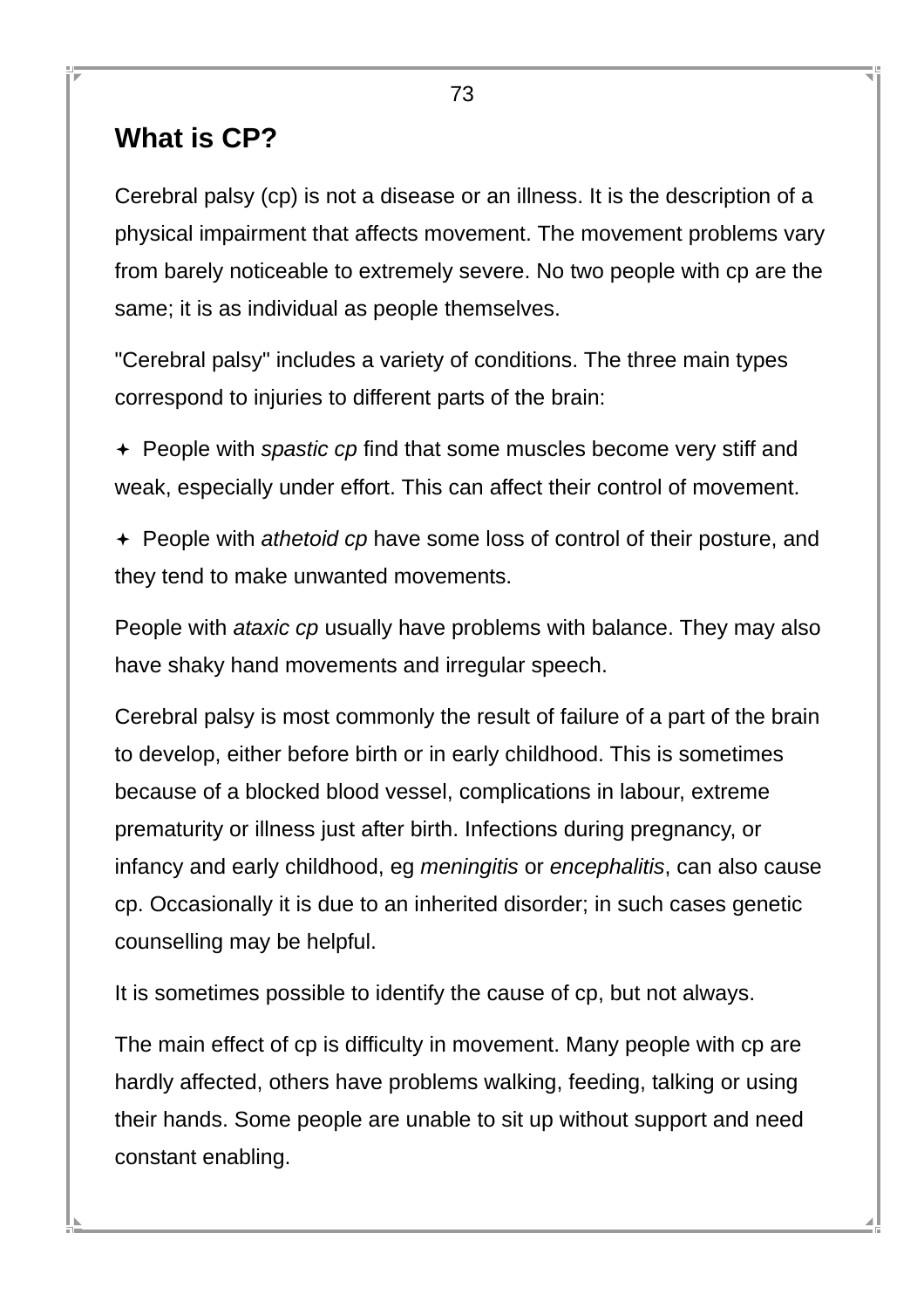Sometimes other parts of the brain are also affected, resulting in sight, hearing, perception and learning difficulties. Between a quarter and a third of children and adolescents, and about a tenth of adults, are also affected by epilepsy.

People with cp often have difficulty controlling their movement and facial expressions. This does not necessarily mean that their mental abilities are in any way impaired. Some are of higher than average intelligence, other people with cp have moderate or severe learning difficulties. Most, like most people without cp, are of average intelligence.

There is no cure, but … correct treatment from an early age can ease the effects of cp. Occasionally children who appear to have cp lose the signs as they get older. Most importantly, having a disability does not mean that someone cannot lead a full and independent life.

Improvements in maternity services and neonatal care have meant that fewer babies develop cp as a result of lack of oxygen (from difficulties at birth) or jaundice, but they have also meant that more babies with very low birth weights survive. These babies are more likely to have cp.

In recent years there has been a slight increase in the proportion of children who have cp; currently about one in every 400 is affected.

Source:<http://www.scope.org.uk/information/cp.shtml>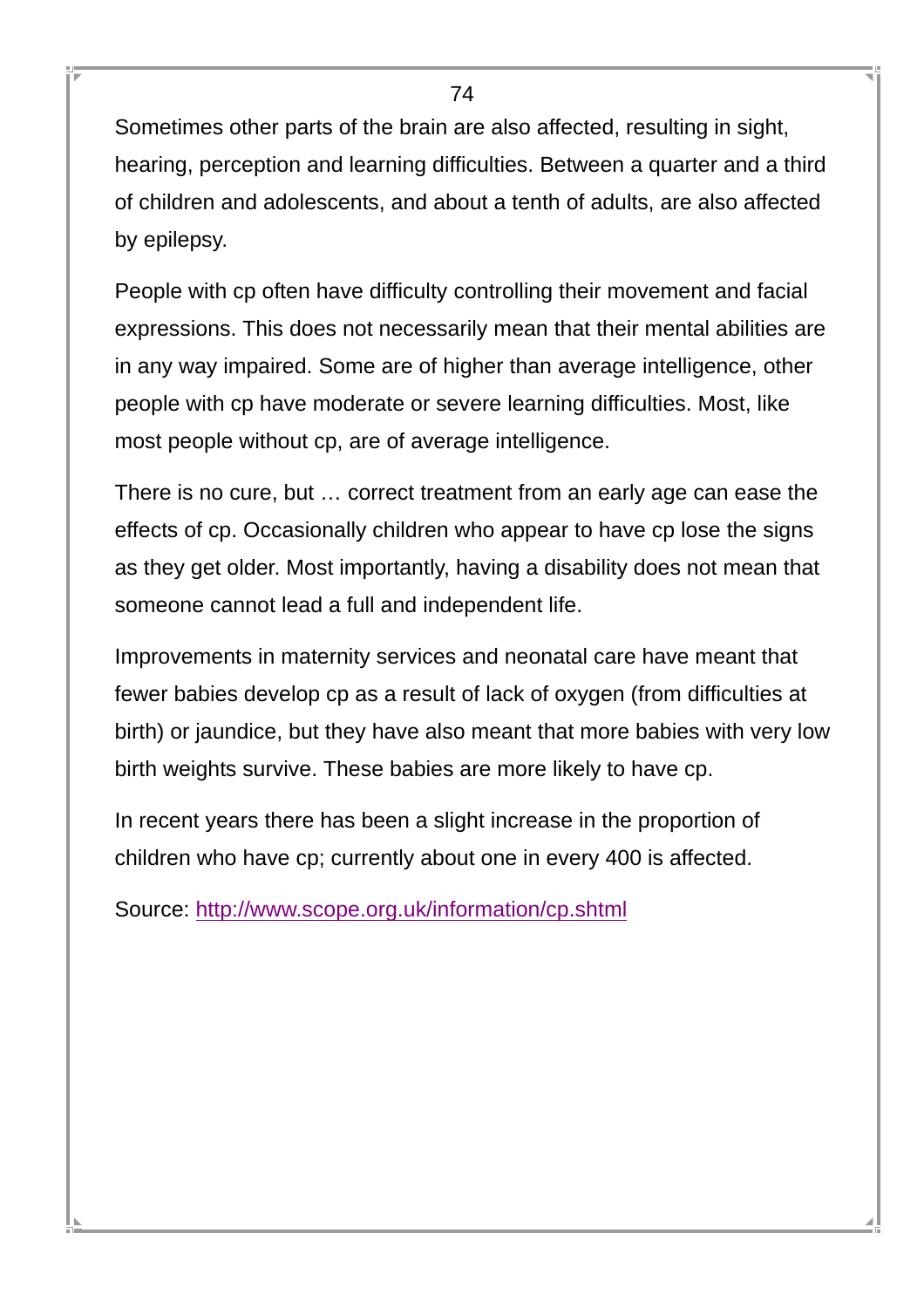# **A second class refuge**

**Disabled asylum seekers and refugees are an under-represented and unknown group. Rod Hermeston reports on the struggle faced by those entering Britain to escape persecution and sometimes death**

They are sometimes portrayed as invading hoards who just want to take British jobs and claim British benefits.

But asylum seekers and refugees frequently have harrowing tales to tell. For them, this country represents a haven from persecution and even death.

Yet many disabled asylum seekers see only the uncaring face of Britain.

Dr Keri Roberts, a research fellow at York University's Social Policy Research Unit, says: "There is no official source you can use to identify who disabled refugees are and how many there are. The data is just not there".

She has made estimates that range between 5,000 and 26,500. And she fears that the lack of information about disabled asylum seekers and refugees is being used as an excuse to avoid providing services.

As part of her ongoing research she has interviewed 39 disabled asylum seekers and has identified some of the problems they face.

The National Asylum Support Service (NASS) has been responsible since 2000 for asylum seekers who can show that they are destitute.

The government claims full account is taken of disabled asylum seekers' needs when they first enter the system.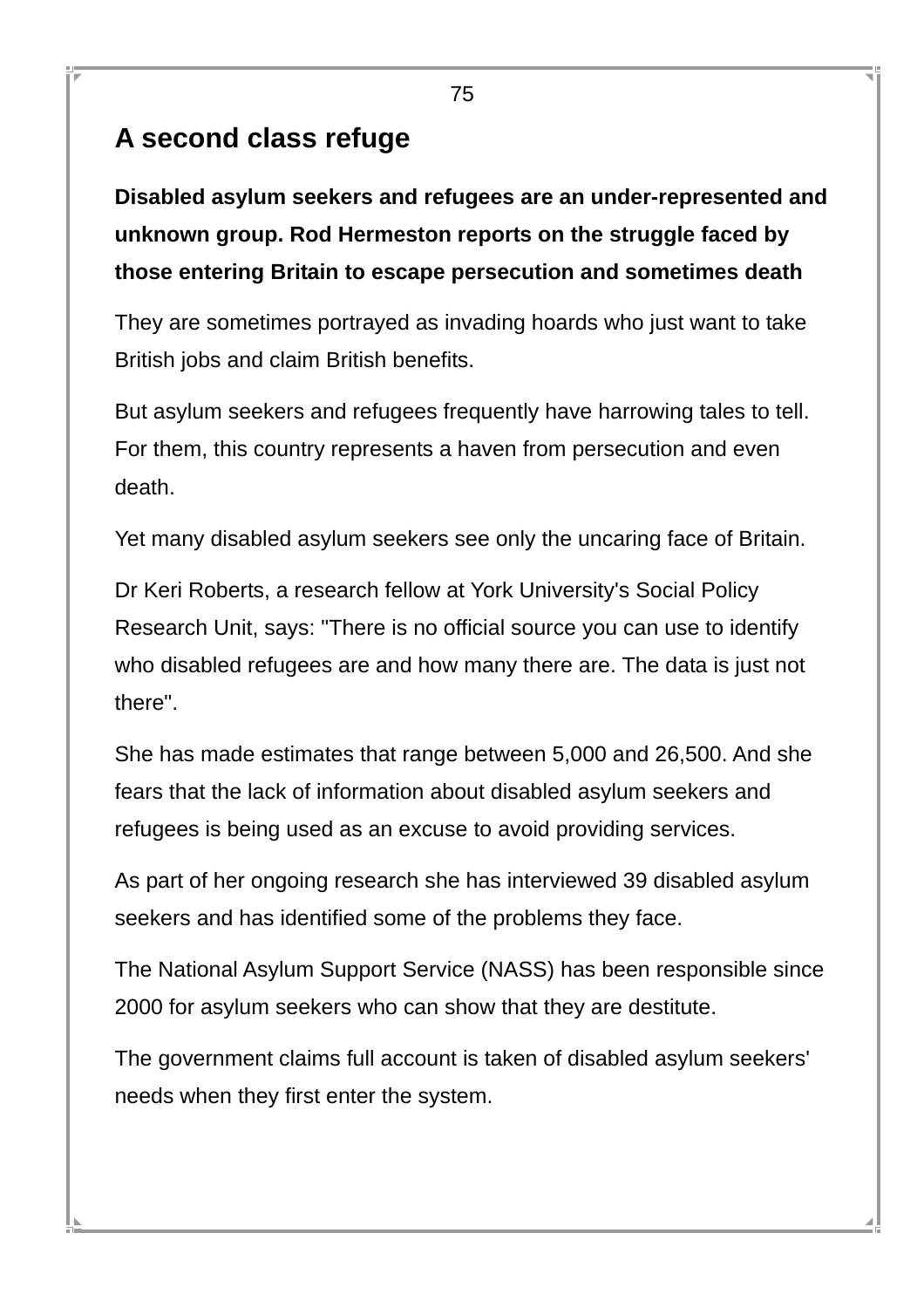They are put in emergency accommodation when first arriving in the UK and are then "dispersed" around the country while they await a decision on their future.

Accommodation can be inappropriate. People with mobility impairments are sometimes put in second floor rooms which they have to share with strangers, says Roberts.

But if they turn down a place which NASS deems to be appropriate, support is withdrawn.

This can be a particular problem for some disabled people if they are sent to cities where they don't have friends to provide care, says Roberts.

While local authorities have a duty to carry out community care assessments, many people are not told. When they are told, authorities can simply fob them off, she adds.

Alison Fenney, head of policy at the Refugee Council, says that there is a lack of clarity over who has responsibility for meeting the needs of disabled people.

If authorities decide, for instance, that a person needs to be rehoused, NASS says it will not pay for that. The Home Office argues this situation is unlikely to arise because appropriate housing is already provided.

Fenney says: "I think the best way of doing it is for NASS to contract with local authorities and pay them for housing costs and subsistence costs, while the authority should pay for any additional assistance costs."

Another problem is that unlike refugees who have been given permission to remain in Britain, asylum seekers cannot claim benefits including Disability Living Allowance.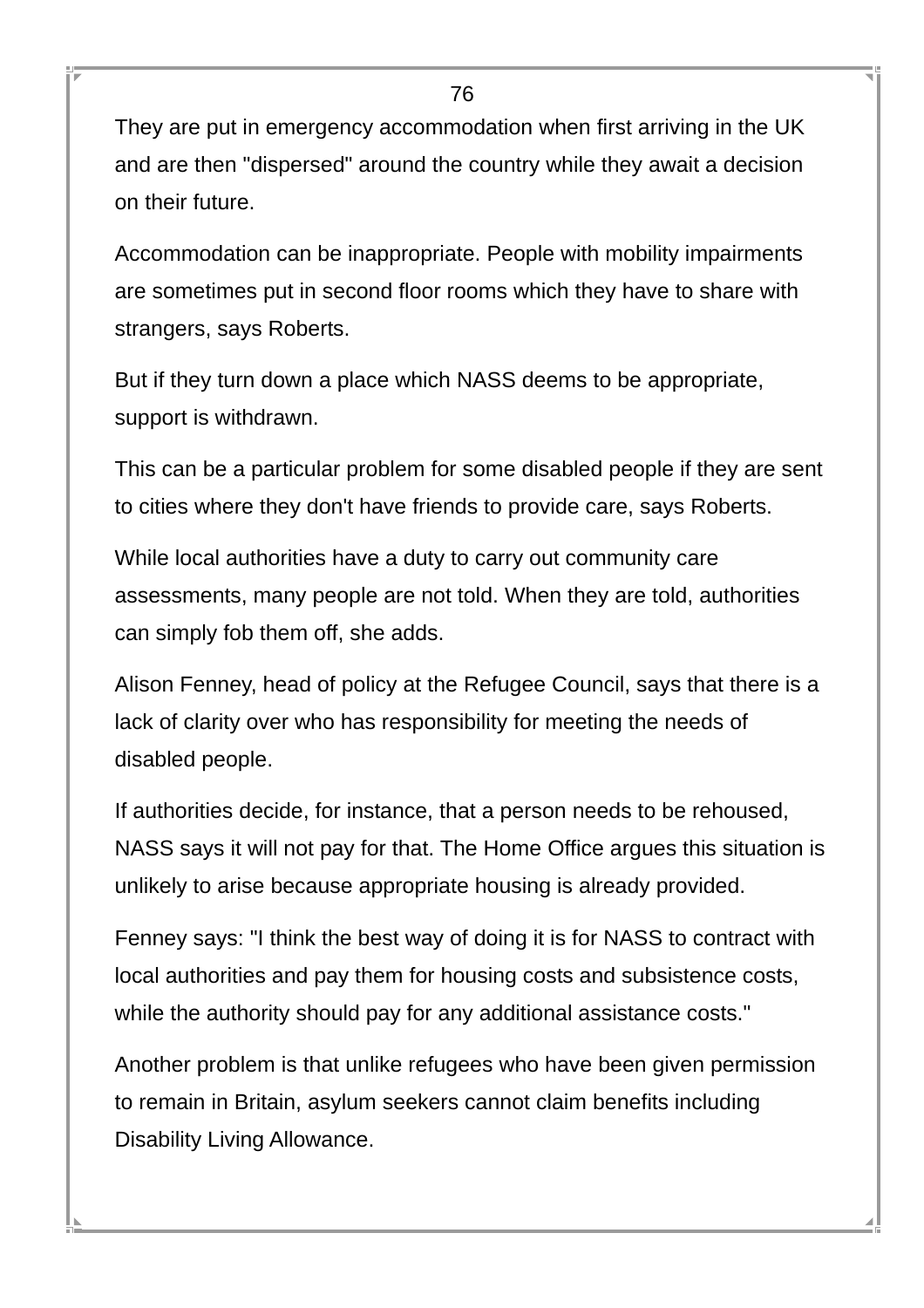And instead of receiving other benefits, asylum seekers are issued with vouchers to meet their living expenses. These can only be spent in certain shops.

That means that people with mobility problems who cannot apply for a free bus pass may be forced to trust people who they do not know to go out and spend their vouchers, says Roberts.

The Home Office insists that the needs of disabled asylum seekers are taken into account at the outset.

A spokesperson claimed, for instance, that disabled asylum seekers are already placed in clusters of people from their own ethnic backgrounds who can support them. She says: "We work towards placing people together where there is some kind of support network for them."

But Fenney insists the system is not sensitive enough to meet the needs of disabled people. "I just don't think there has been any serious thought given to the needs of people with disabilities," she says.

"It needs much better liaison between NASS and local authorities. If local authorities cannot provide, then they need to consider where the communities are which might support a disabled person."

So what is being done to change the situation?

The government plans to phase out vouchers and to offer board and lodging in a network of accommodation centres. A white paper on this and other issues was due to be published as DN went to press.

Fenney welcomed the plans to scrap the voucher scheme but says that disabled asylum seekers are still not being given enough money.

It seems there is a long way to go before the needs of disabled asylum seekers will be met.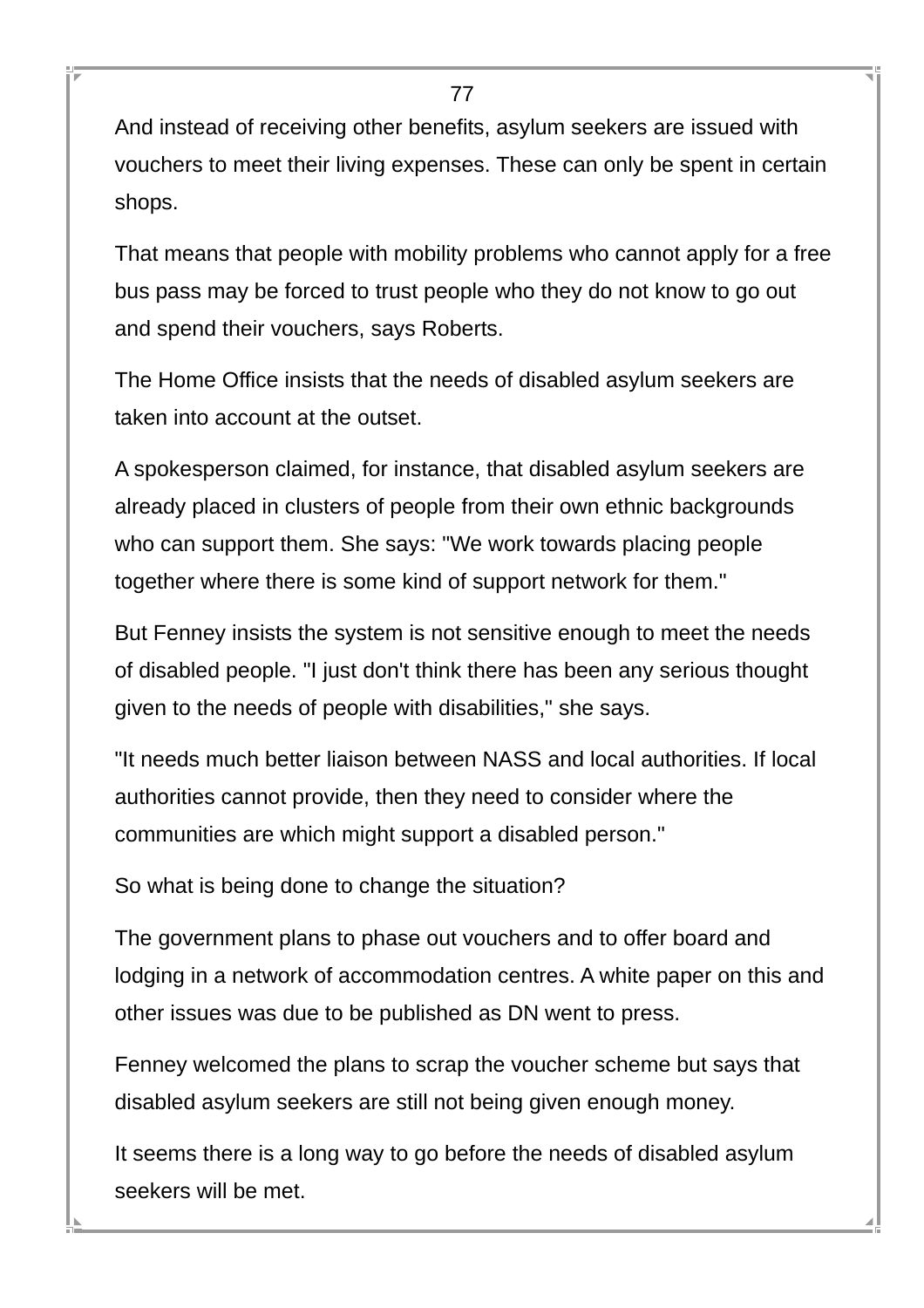**Karzan Amin**, 43, had both legs broken during torture before he fled Iraqi Kurdistan.

He was not able to see a doctor until three months after he arrived in Britain. When he was dispersed to Sunderland there were no friends to support him. He also fell foul of the voucher system.

"I could not travel around because I did not have a bus pass and I was supposed to walk around with my crutches to find which supermarkets took vouchers."

He has only been given exceptional leave to stay in the UK. That means he cannot bring his wife and children over. He now lives in London on the third floor of a hotel, with 100 stairs to climb, when as often happens, the lift breaks down.

**Falah Mahmood**, 25, also comes from Iraqi Kurdistan. He fled and came to Britain in 1999 after his family were poisoned and he was injured by bullets. When he arrived, an Essex GP would not register him or provide an interpreter.

He has exceptional leave to stay and now lives in Ilford renting a shared flat, but his mental health problems make this difficult.

**"This article was first published in Disability Now in March 2002. It is Copyright Disability Now. All rights reserved."**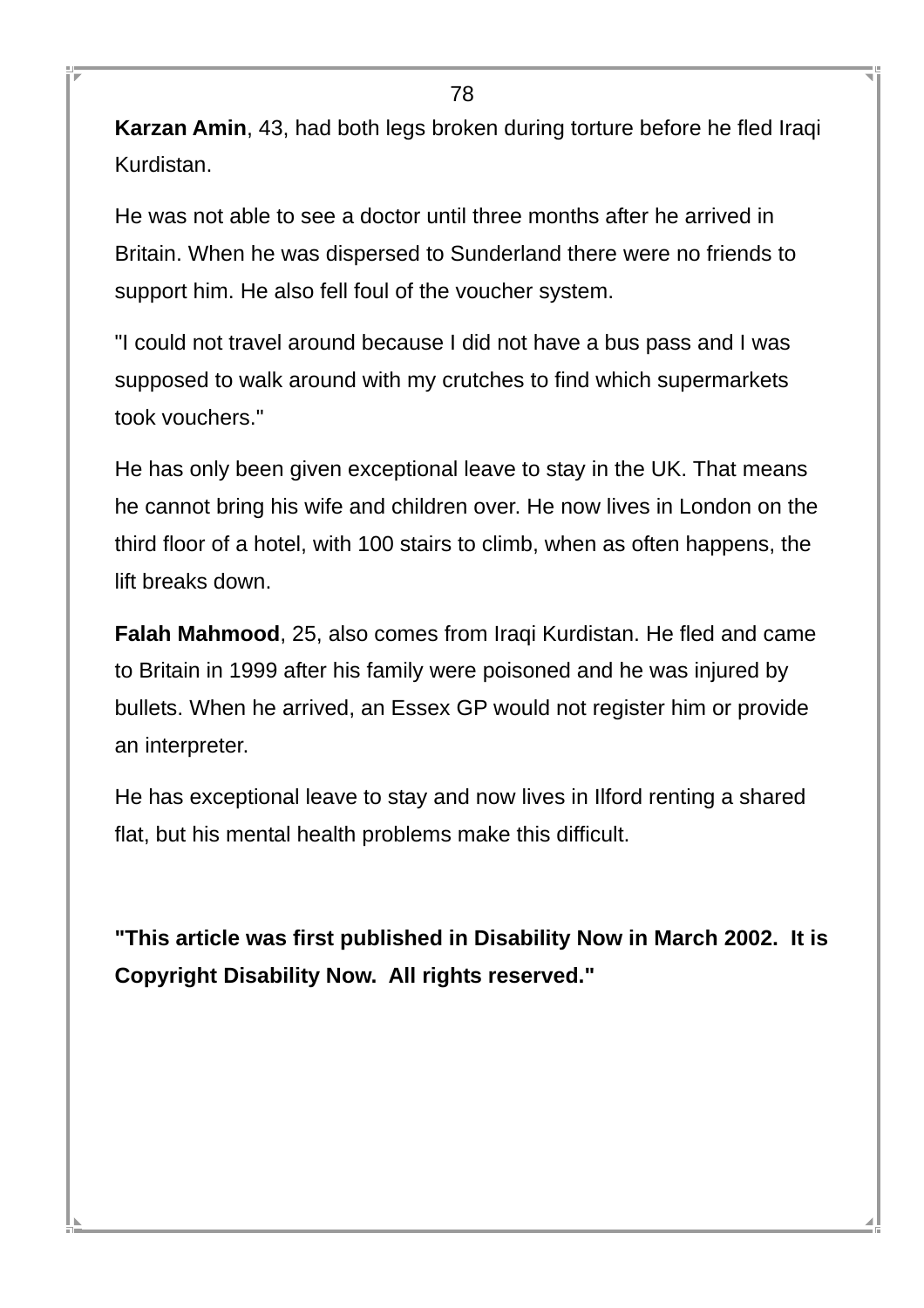#### **Makasib Shamal**

"From birth till now I have worked. I have washed my clothes, kept the house, and gone from here to there," states Makasib Shamal. Makasib was born into a poor family in Al-Kut, Iraq. Her father was blind and her mother chronically ill. At the age of seven months, Makasib had a serious illness, similar to polio. Her family did not have money to send her abroad for the required treatment. By age one, Makasib was left paralyzed from the waist down.

There were few social services for people with disabilities in Iraq, and little compassion. "My family could not afford a wheelchair. I had to crawl, pulling myself with my hands across the floor, to get around," says Makasib.

She finally received a wheelchair from the government when she was seven, but it broke beyond repair two years later. For the next four years, her mother carried her to school and left her on a bench where she sat all day. Still, she managed to excel in school and was in the top 2% of her class. Finally, the school recognized her achievements and repaired an old wheelchair for her to use.

At the age of 15 her family hit rock bottom. Her father died and her mother was too sick to work. There was no money, not even for food. Makasib was forced to stop school to work as a tailor and help support the family.

For the next decade Makasib only worked. And then the final blow was dealt. Makasib was married-off in an arranged marriage, and became the man's second wife. "There was no love between us," recalls Makasib. "He gave a proposal to my family and they forced me to marry him. I had no choice."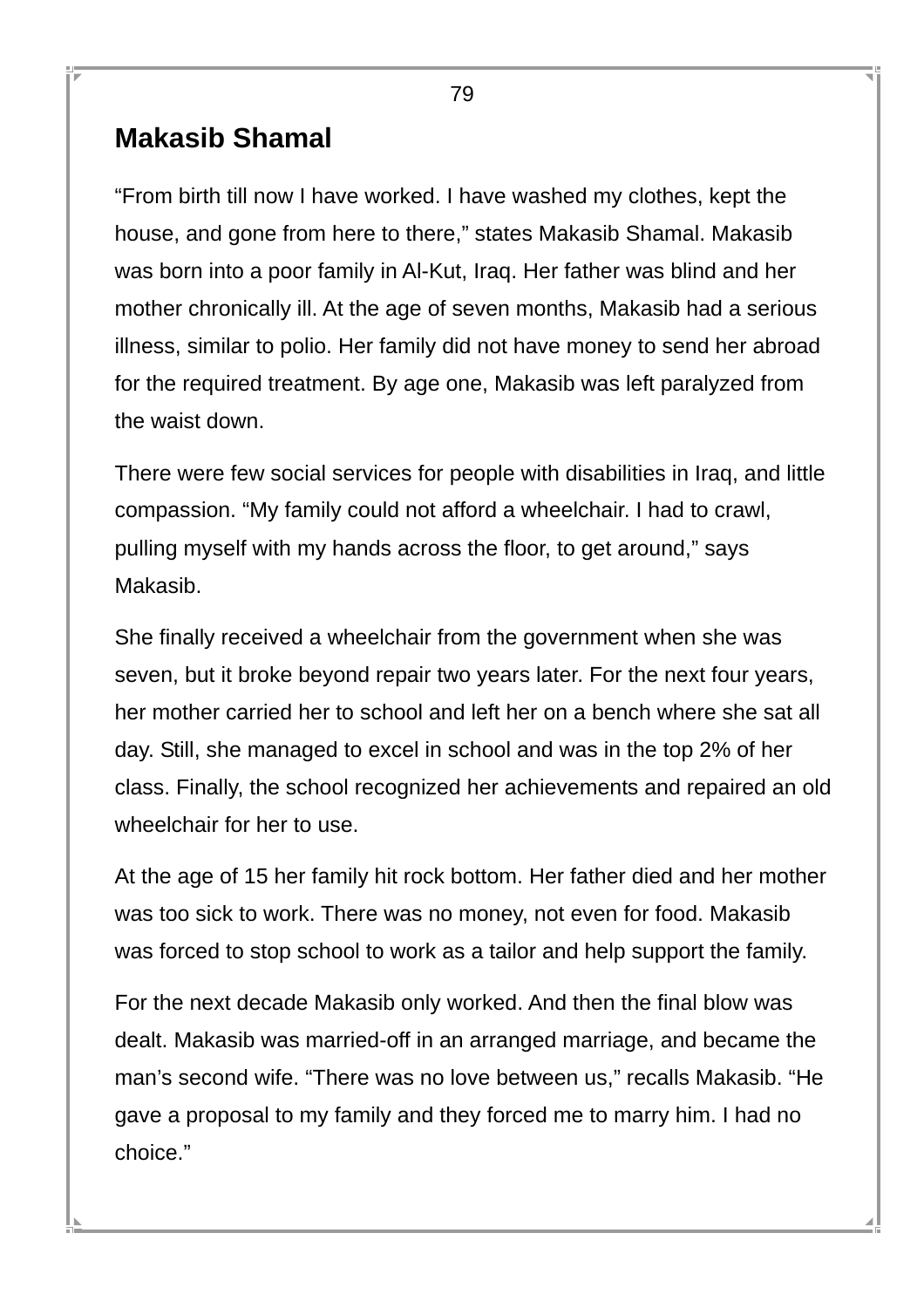A bad situation quickly turned unbearable: The five sons of the first wife took to regularly beating Makasib. Finally, after two-and-a half years of marriage, she divorced. "The only good thing that came of it all was my son, Mohammed," she says.

Free from her marriage, she moved home, returned to her tailoring and made a simple but decent life for her son and mother. "I thought that would be the end of my story. That I would spend the rest of my life sewing and alone," says Makasib. "But then I received a second gift, my son being the first"

With the fall of Saddam Hussein's regime, things began to change in Al-Kut, especially for Makasib and other people with disabilities. With funding from USAID's Community Action Program, Mercy Corps assisted the community in starting the Al-Kut Society for the Welfare of the Disabled. The initiative came from a group of disabled men and women who all felt neglected by the previous regime. The center is actively registering disabled people, advocating for rights for people with disabilities, and creating a forum for discussing of the needs and issues affecting them.

Makasib was one of the first to register with the Society, and immediately joined the effort as a volunteer. Now, every morning she goes to the center to assist in registering the thousands of new members. She says. "Now I have a place to go and help other people who face the same problems as me. I have a greater sense of purpose in my life. Best of all, I know I am not alone anymore."

**Source: <http://miusa.org/publications/freeresources/mti/chapter6>**

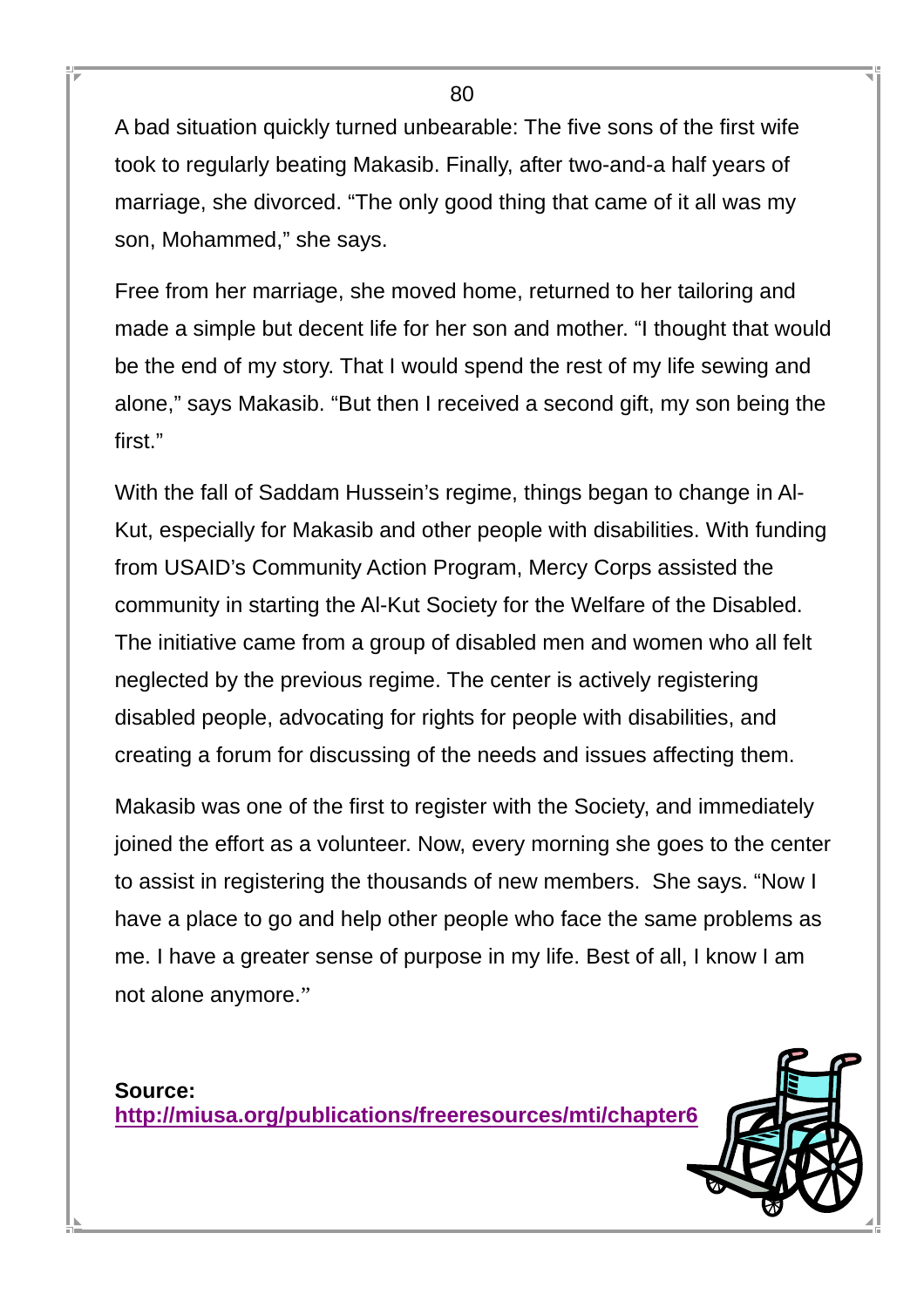# **What is Polio?**

Polio (Poliomyelitis) used to be called Infantile Paralysis. It is an infectious disease caused by one of three viruses. After initial flu like symptoms, the virus can attack the spinal cord, causing muscle paralysis, which can affect any part of the body.

The most serious cases are those involving the breathing muscles; the patient has to be helped to breathe artificially and even then may die. If the virus attacks the nerves supplying the arms and legs they become weak or paralysed. Some people also have back problems. Any of these symptoms can result in permanent disability.

Polio can be prevented by vaccination followed by boosters.

In the late 1950s immunisation against polio was developed. Fortunately, new cases of paralytic polio are now extremely rare in the UK. Indeed, the World Health Organisation <http://www.who.int/> has set its sights on global eradication within the next few years. This is great news but it is important for the world to recognise that the people who survived the epidemics of this century are still alive. In the UK and Eire, following extensive rehabilitation, many have been able to lead fulfilling, independent lives, often having little contact with the medical profession. To achieve this they were often encouraged to make light of their disabilities and lead as "normal" a life as possible. 20-30 years later some of these people are now experiencing new symptoms for which they need to seek help. These are not age related, and may be:

- Lack of strength and endurance, with increased muscle weakness and fatigue;

- Pain in muscles and joints;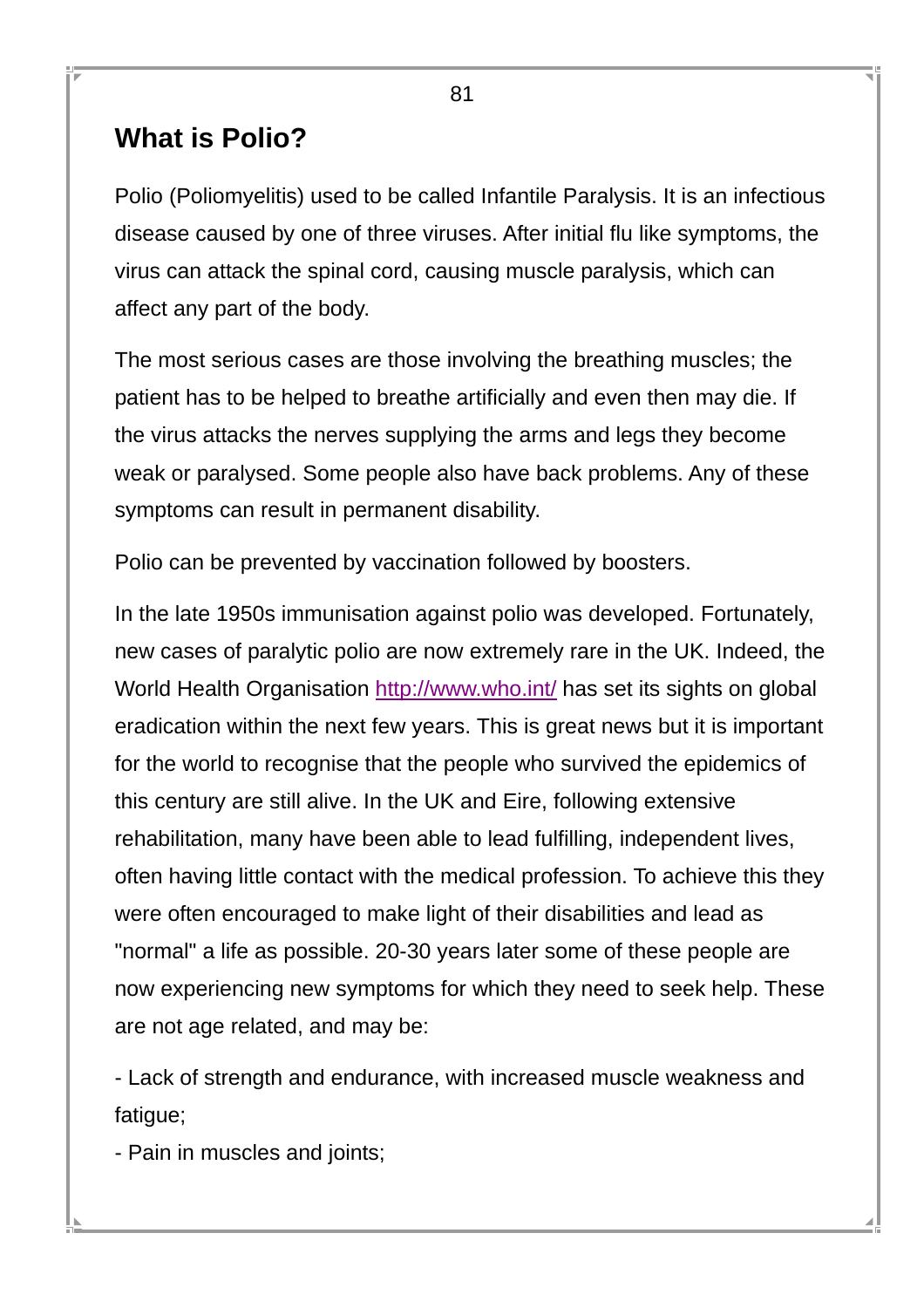- Respiratory difficulties, particularly in those who spent some time in an Iron Lung Ventilator. This may present with some symptoms relating to sleep.

These symptoms may be triggered by a number of conditions, particularly those associated with a period of immobilization. Late effects of polio are now being recognised and investigated. Much can be done to alleviate some of the symptoms and enable the retention of an independent life, albeit with some modification of life-style.

Although slow deterioration is often characteristic of the condition, with proper management it can stabilise or progress only very slowly.

Source:<http://www.britishpolio.org.uk/qanda.shtml>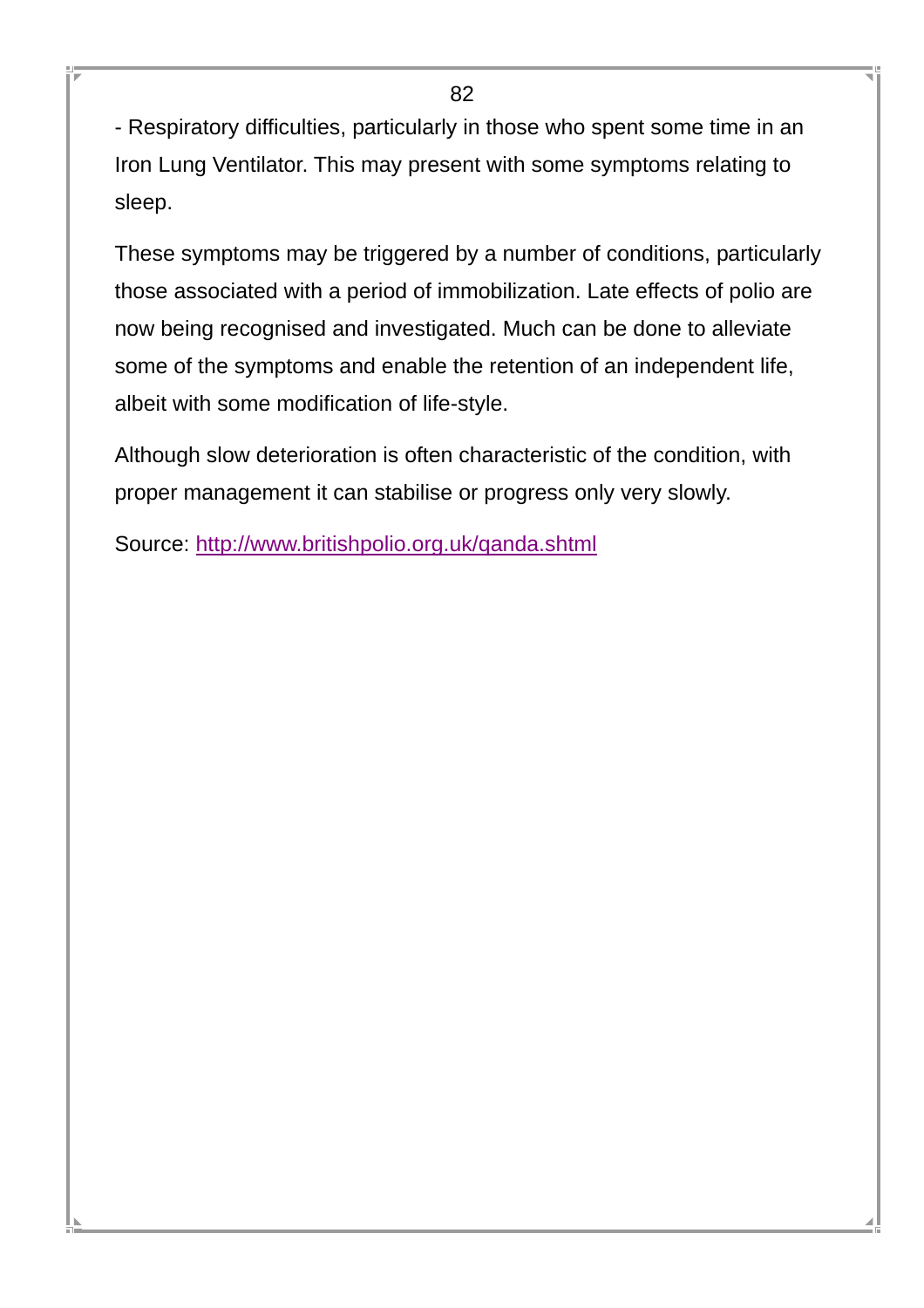# **Pushpa Martin**

My name is Pushpa Martin and I am the Chairperson of the Asian Women's Breast Cancer Group.

I was diagnosed with breast cancer in December 2000, whereby I had a mastectomy, followed by chemotherapy and radiotherapy. When I had breast cancer, I desperately wanted to talk to another Asian lady who had undergone the same treatment for Breast Cancer. I wanted to be able to speak to someone in my own language, who could understand my fears, my anxiety, and my worries. Someone who could just hold my hand and say 'don't worry', you will be 'alright'. Unfortunately I had no one apart from my family members, but it wasn't the same.

It was then that I was determined that a group shall be open. I got in touch with Cancer Black Care, and asked if I could become a volunteer and be able to help other women in similar situation to what I had been through.

Cancer Black Care asked me if I could support a lady that was undergoing radiotherapy and she just needed someone to talk to. I was more than grateful to help. I supported … [this lady] on the telephone, tried to assure her as much as possible. … [She] also felt the same way as I had that there was no support group and wouldn't it be great if there was one. … [She] and I initially set up the group from my home. ...

**Source: <http://www.awbcg.co.uk/index.html>**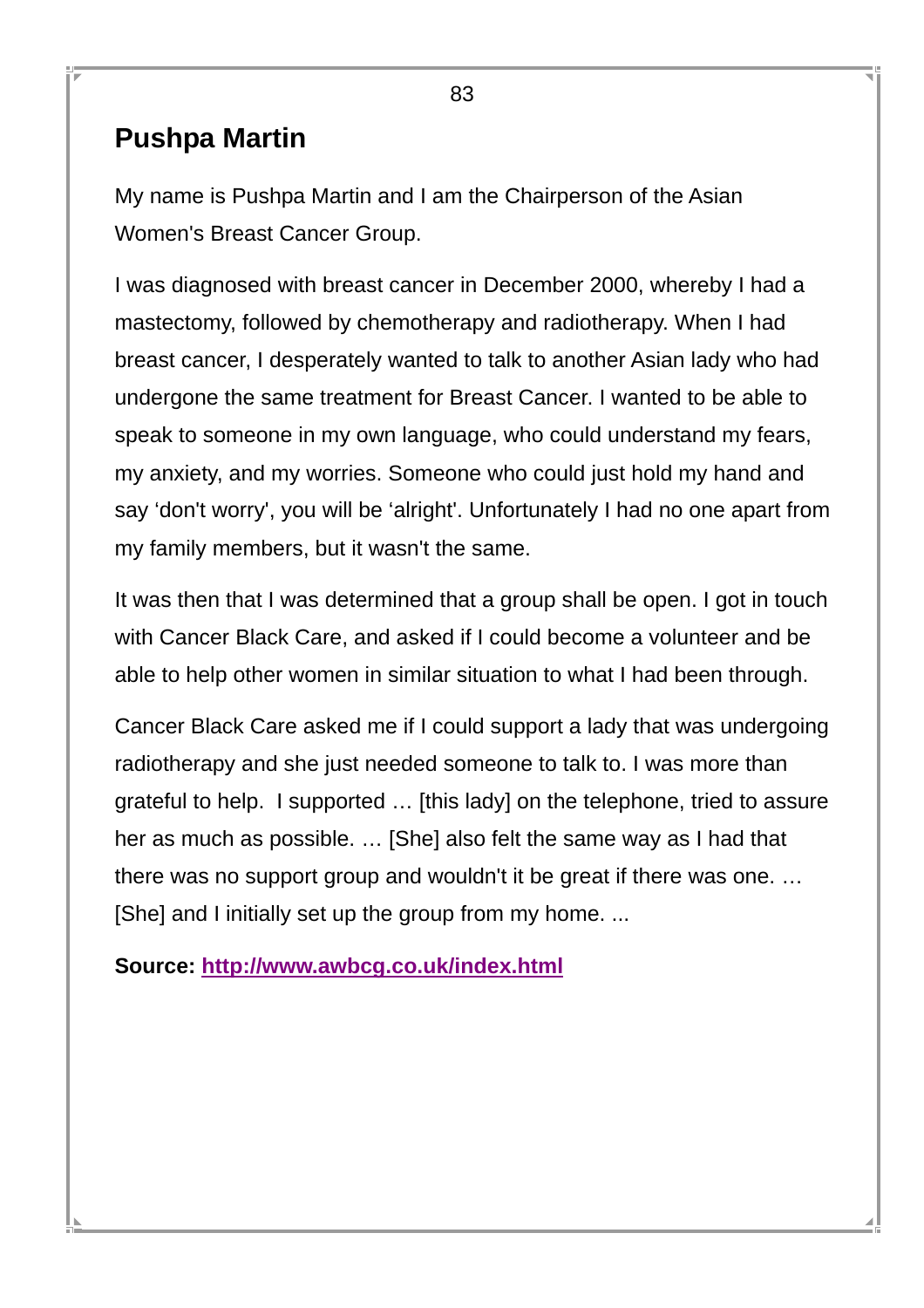Pushpa Martin first got involved with Breast Cancer Care in 2005 through [its] Same Difference research and subsequent campaign. The results of the study highlighted that people from some minority groups are not getting equal access to information about screening and breast awareness. One area of particular concern for Pushpa is the lack of prostheses in a range of different skin colours. When the hospital provided her with a white prosthesis she found it very upsetting. 'I think I had nightmares about that for days, because they gave me this thing.' Pushpa has been a Breast Cancer Care media spokesperson on this issue many times, appearing in national and regional newspapers as well as on live television. As well as researching and campaigning, Pushpa and a friend have founded the Asian Women's Breast Cancer Group [AWBCG] in Harrow, which meets monthly.

**Source[: h](http://www.breastcancercare.org.uk/docs/finding_a_voice_new_0.pdf)[ttp://www.breastcancercare.org.uk/docs/](http://www.breastcancercare.org.uk/docs/) finding\_a\_voice\_new\_0.pdf**

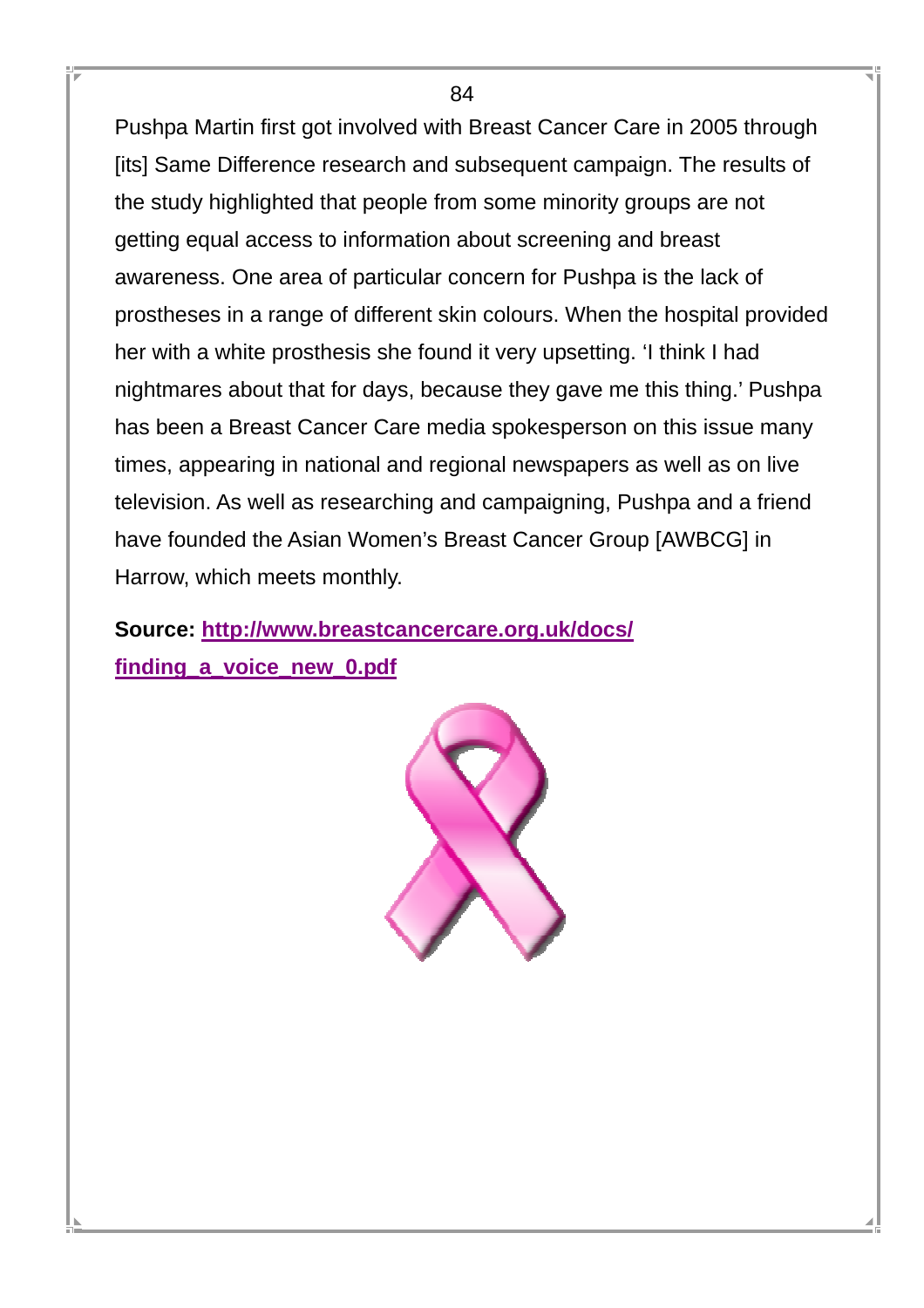### **What is cancer?**

The organs and tissues of the body are made up of tiny building blocks called cells. Cancer is a disease of these cells. Although cells in different parts of the body may look and work differently, most repair and reproduce themselves in the same way. Normally, this division of cells takes place in an orderly and controlled manner but if, for some reason, this process gets out of control the cells will continue to divide, developing into a lump which is called a tumour. Tumours can either be benign or malignant.

In a benign tumour the cells do not spread to other parts of the body and so are not cancerous. If they continue to grow at the original site, they may cause a problem by pressing on the surrounding organs.

A malignant tumour consists of cancer cells, which have the ability to spread around the original site and, if left untreated, may invade and destroy surrounding tissues. Sometimes cells break away from the original (primary) cancer and spread to other organs in the body via the bloodstream or lymphatic system. When these cells reach a new site they may go on dividing and form a new tumour, often referred to as a secondary or a metastasis.

Doctors can tell whether a tumour is benign or malignant by examining a small sample of cells under a microscope. This is called a biopsy.

It is important to realise that cancer is not a single disease with a single cause and a single type of treatment. There are more then 200 different types of cancer, each with it own name and treatment.

It is acknowledged that despite the efforts of central government and cancer agencies, if you are black or from another minority ethnic group you are more likely to die from preventable and treatable cancers than the mainstream UK population.

**Source: [http://www.cancerblackcare.org/](http://www.cancerblackcare.org/whatiscancer.htm)**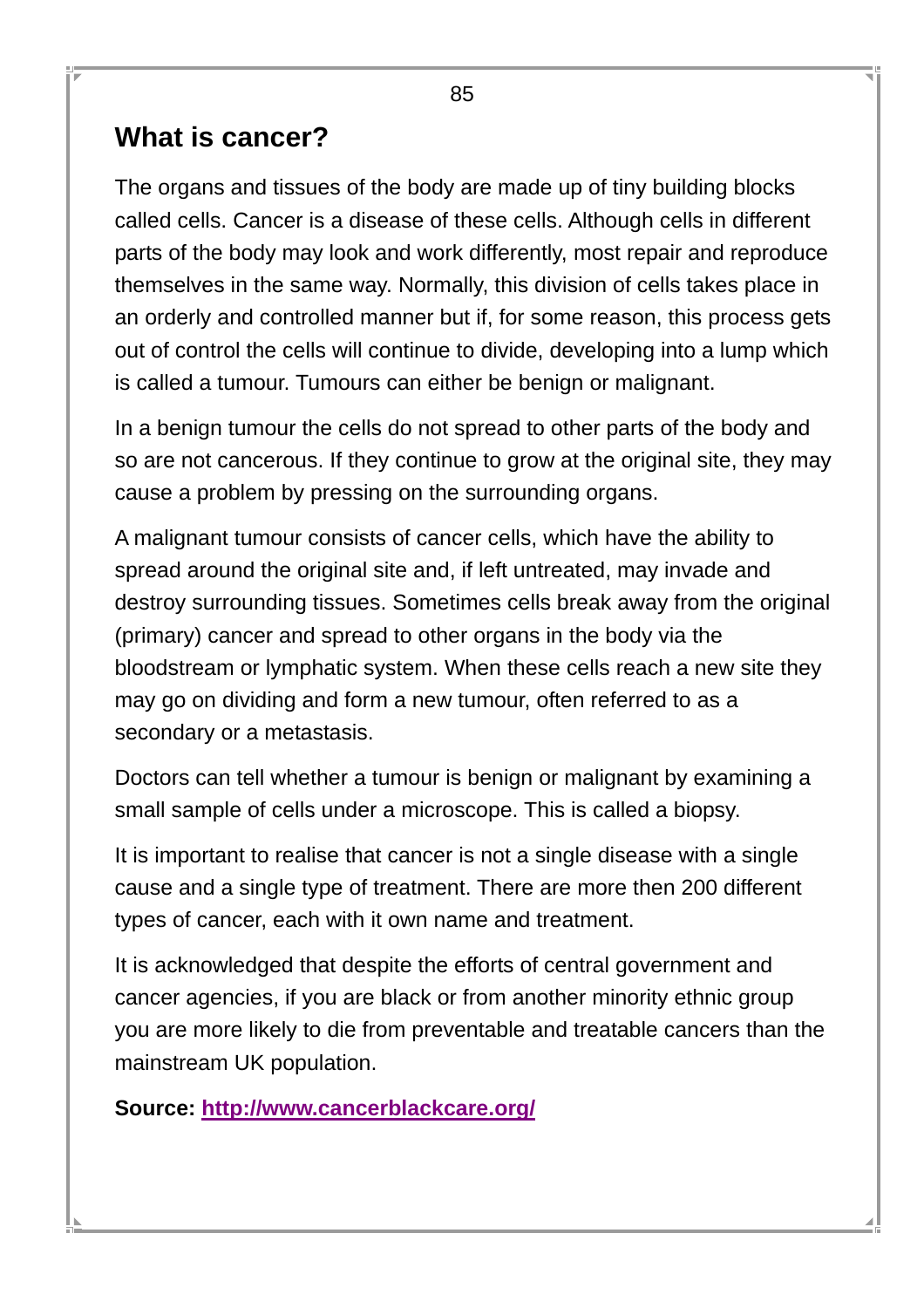There are substantial differences in the levels and patterns of cancer in different countries and among different ethnic groups. ... in India and Bangladesh the incidence of breast cancer is four times lower than in the UK …

In the UK we have limited knowledge of cancer incidence and mortality among different ethnic groups because of lack of relevant data on ethnicity. Death certificates record country of birth but not ethnicity. Figures for ethnic minority groups do not include the Irish, the biggest such group in Britain. The figures we have don't tell us who was born here and who came as immigrants, so we know very little about how being born here affects risk.

Overall, cancer death rates in the UK are lower in some groups such as South Asians and Caribbeans, but the most common cancers for all groups are still lung for males and breast for females. But there are significant differences for some less common cancers such as oral cancer. The Scots and the Irish tend to have higher death rates for most common cancers. Indian women tend to be more at risk from cervical cancer, possibly because of lower uptake of screening, whereas Caribbean women are significantly more at risk from colon cancer. ...

… Prostate cancer is three times more frequent in black men than white men in the UK. We knew this was so in the US but a recent study by Cancer Black Care in East London confirmed it is also true here.

The UK situation does not always mirror that in the US - black and white men present at the same stage in the UK, which is not the case in the US.

There are several suggested causes of the difference between incidence in blacks and whites. They include diet, higher levels of testosterone in young black men, high levels of testosterone in pregnant black women (perhaps imprinted on black men at birth) and increased levels of sexuallytransmitted diseases (STDs) among black men.

**Source: <http://science.cancerresearchuk.org/reps/pdfs/fullrep.pdf>**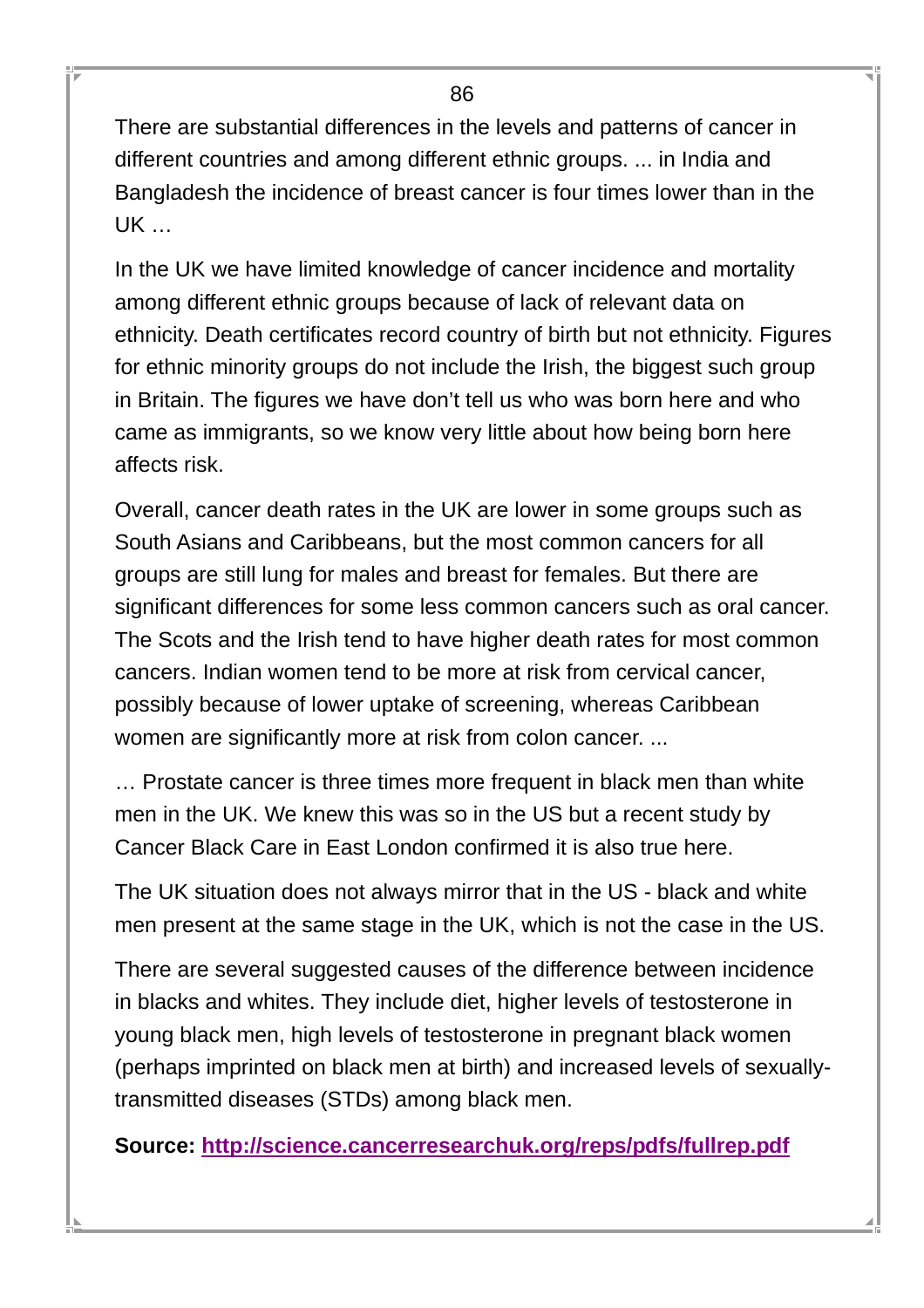# **Fatima**

Fatima is currently studying Product Development for the Fashion Industry at the University of Bolton. Having studied and completed a computer course at Bolton Community College, Fatima wanted to continue her studies and progress towards HE. However, due to Fatima's disability (she is partially sighted and has some difficulty with hearing), the classes she attended were not culturally appropriate for her. In fact, some environments made her feel quite uncomfortable, especially when guide dogs were utilised (Fatima is Muslim and in Islam, dogs are considered unclean). The experience left Fatima feeling demoralised and as a result she stayed at home, not pursuing any form of further education.

Encouraging her daughter to achieve her ambitions, Fatima's mother sought the advice of Yasmin Umurji, Fatima's former deputy head teacher, who in turn put the family in contact with an Outreach Worker - Yasmin Hussain - from the University of Bolton.

Through a lot of encouragement and support from her family and Yasmin, Fatima has now been able to embark on a qualification in fashion design at the University. "There have been a number of barriers which I have overcome with support from Yasmin Hussain. She has supported me from the initial stage and is still mentoring my progress."

When it comes to giving advice to a young person considering going to college or university, Fatima enthuses: "Go for it! It is very important and there is a lot of support available."

**Source: <http://www.aimhigher.ac.uk/practitioner/> aimhigher\_activities/work\_with\_wp\_target\_groups/ [best\\_practice\\_\\_the\\_bolton\\_community\\_engagement\\_model.cfm](http://www.aimhigher.ac.uk/practitioner/aimhigher_activities/work_with_wp_target_groups/best_practice__the_bolton_community_engagement_model.cfm)**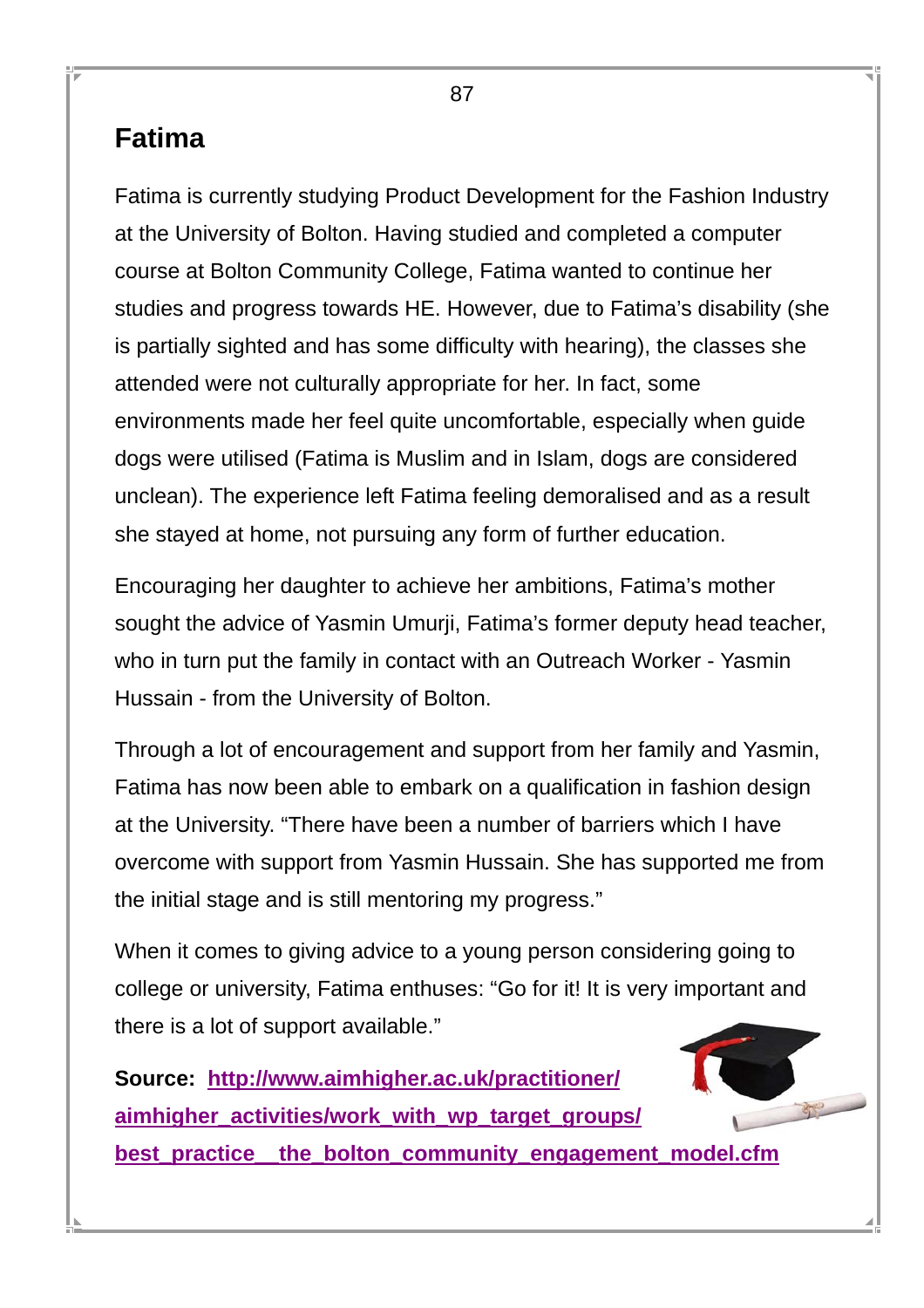88

# **Mother and Daughter Work to Overcome Disability**

"My name is Zhang Bingyu. I'm 14 years old, and I am studying in Changzhou International School."

Hearing those clearly pronounced English words, few people would guess they had come from a girl born with a major hearing disability.

Much of the credit for the girl's language skills is due to her mother, Chen Hui, a resident of Nanjing, said the Nanjing-based *Jinling Evening News*.

Chen described the day 13 years ago when a doctor told her that her 11 month-old daughter Bingyu had a major hearing disability as the darkest moment in her life.

She fell into a deep depression, locking herself up in her room and refusing to speak to anyone. She cried constantly, and felt as though her life was utterly hopeless. Her heart ached whenever she thought about the challenges and discrimination her daughter would face because of her disability.

Even today, Chen has trouble holding back her tears when she recalled this nightmarish period.

Chen finally emerged from her depression when a friend who worked in aural rehabilitation reminded her that Bingyu might never be able to speak if she failed to start learning at the age of one.

Chen devoted all her energy to helping Bingyu understand the world through her sense of touch and sight. She labeled the different objects in their home with cards bearing the Chinese characters for those objects. She taught Bingyu to speak by having her touch the objects and then practice pronouncing the words by mimicking the shape of her mother's mouth.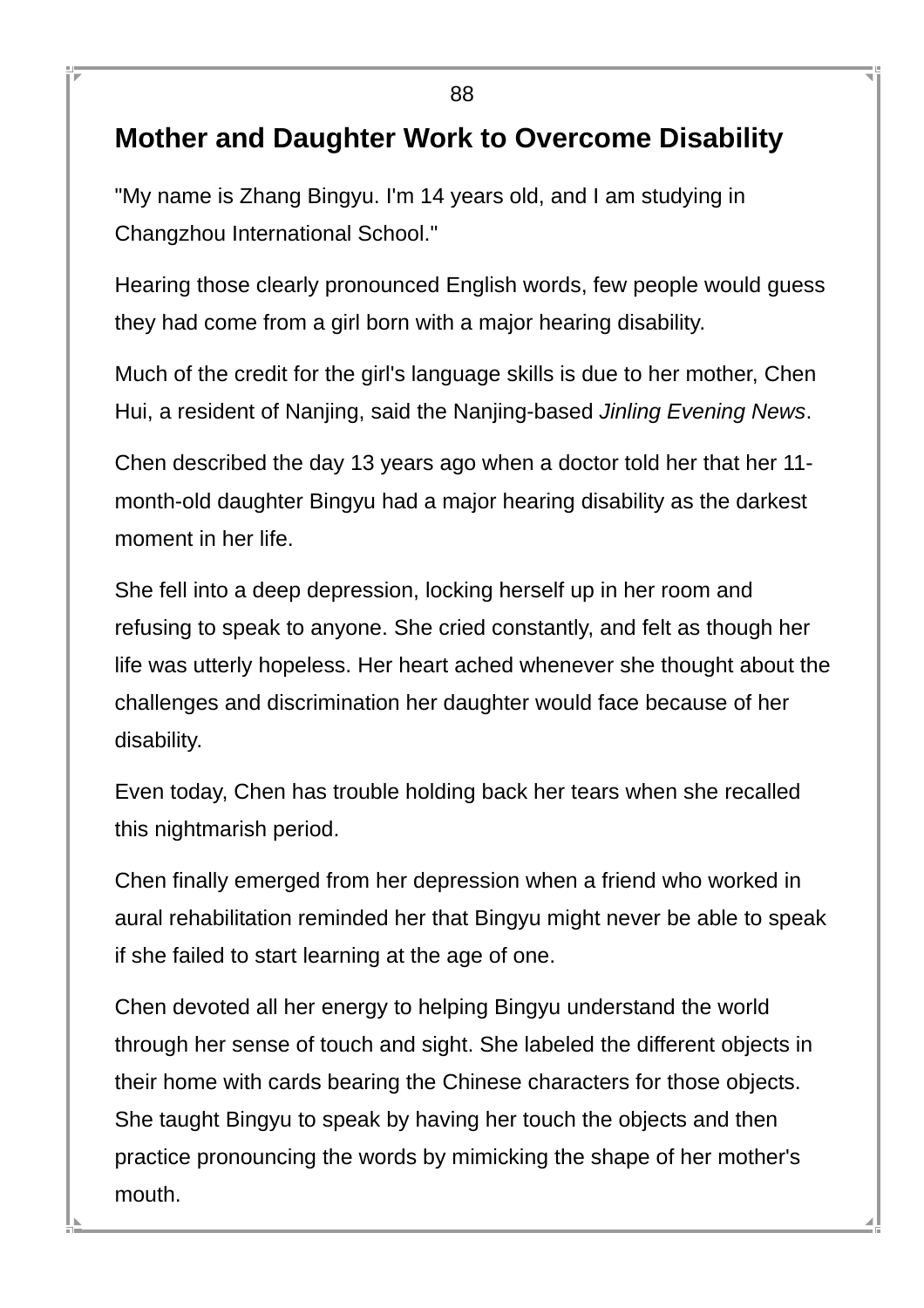However, after two-and-a-half years of instruction, Bingyu did not react to any sound. Despite her disappointment, Chen firmed her resolve to help her daughter. She knew that learning to speak could be Bingyu's chance for a more hopeful future.

Things changed magically when Bingyu was three-and-a-half years old and suddenly called out for "mum" one night. Chen was too excited to believe what she had heard. She said that night was the happiest one of her life.

Thanks to Chen's unremitting efforts, Bingyu eventually started mimicking the shape of her mother's mouth when speaking and was accepted by a local kindergarten, though she still had some difficulty in communicating with her friends.

In 1999, Bingyu became the first person in Jiangsu Province to receive an artificial cochlea implant, allowing the girl to hear.

However, the joy of that success faded when it became clear that being able to hear interfered with Bingyu's ability to speak.

Mother and daughter had to go back to the very beginning, with Chen introducing Bingyu to the sounds of the words she had learned as a girl.

Every day Chen busied herself creating all kinds of background noise by knocking on the door, turning on the TV and even flushing the toilet repeatedly. She spoke so loudly at home that she seriously injured her vocal cords and had to have two surgeries.

But her efforts paid off.

Bingyu caught up with her schoolmates and even surpassed some of them. Currently a first-grade student at Changzhou International School, she has become a model student, recognized for her ability to speak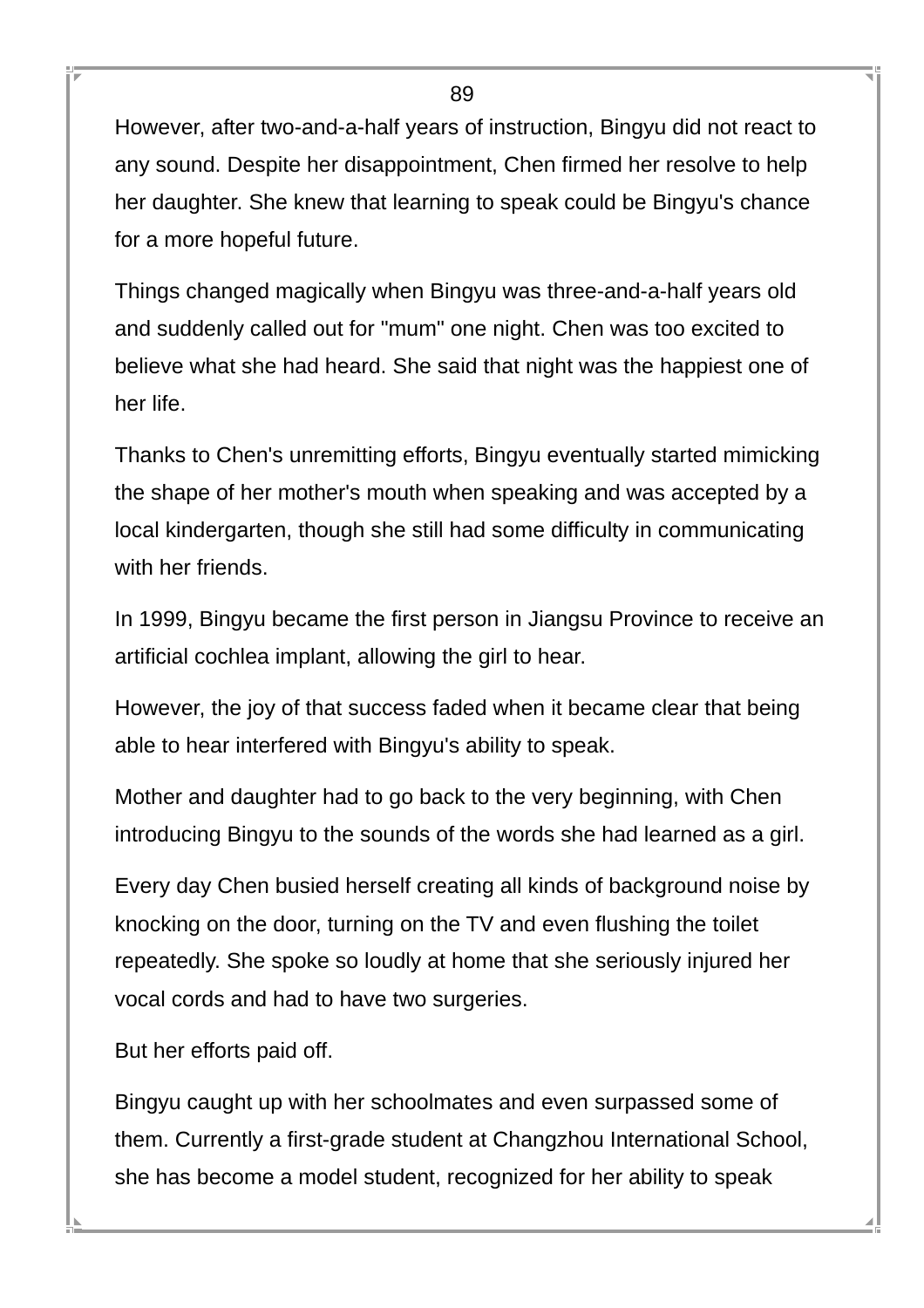90

English, play piano, paint and use the computer.

In the latter half of 2002 Chen gave up her job as a cosmetics saleswoman and created a hearing rehabilitation center for deaf children.

The center has worked with more than 70 deaf children, among whom more than 20 learned to express themselves freely and were accepted by regular schools.

The media have seized on Chen's story. Their reports have inspired people from across the country whose children have hearing problems. Many people have got in touch with Chen, hoping to discuss her experiences.

(*China Daily* March 22, 2007)

#### **Source: China.Org.CN website**